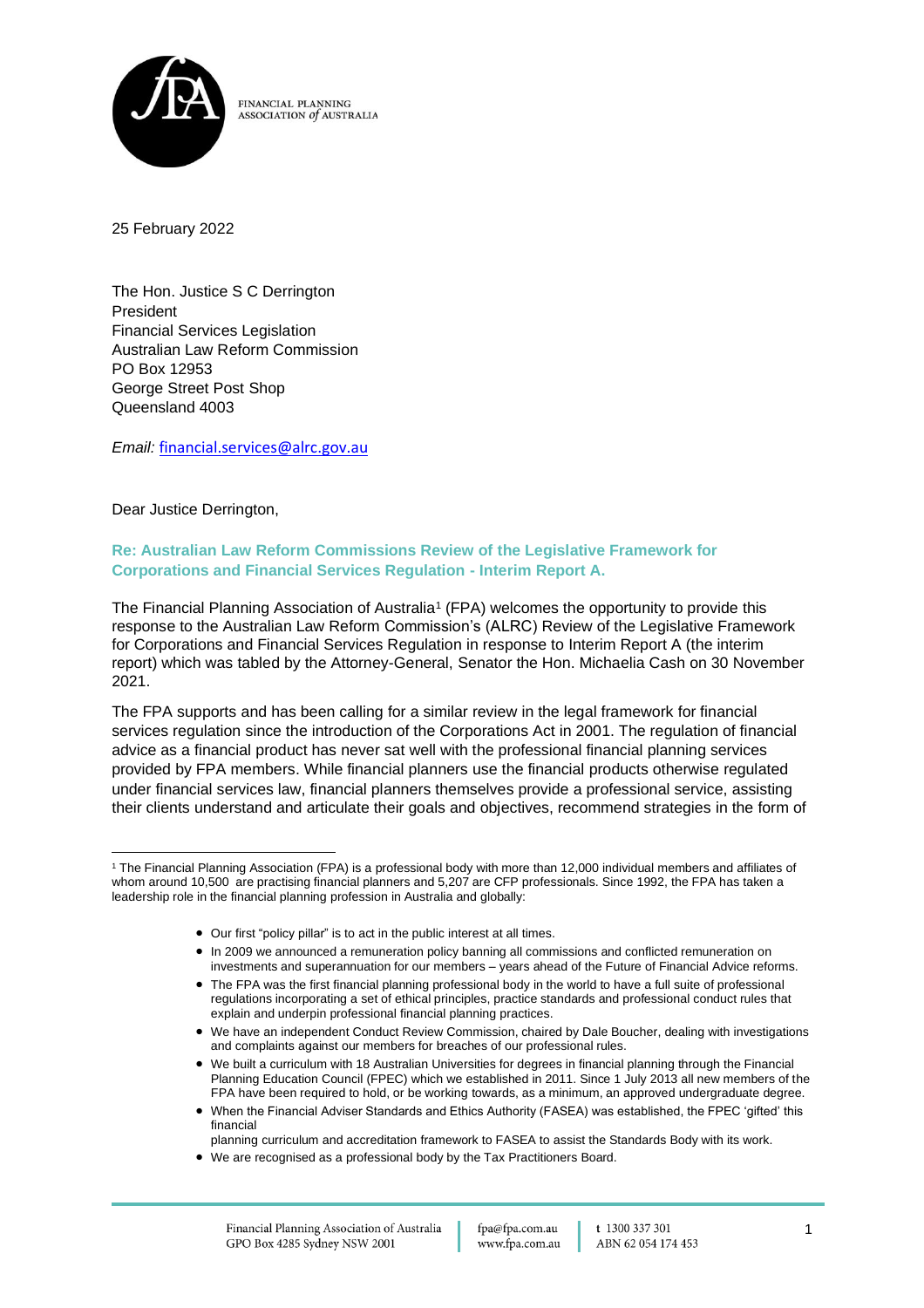

a financial plan so their clients can live their best lives, and importantly keep them on track to achieving them as life throws up a variety of challenges and opportunities.

This disconnect (between being regulated a product but providing a personal service) has been made all the more difficult due to financial planners being required to comply with four laws regulated by eight regulators and a variety of oversight and complaints bodies including AFSLs, professional associations, two ombudsman services and the courts.

For this reason, the FPA welcomes the Commission's work to identify and provide practical solutions to improve the operation and structure of the Corporations Act 2001 and associations subordinate regulations and legislative instruments to simplify and support the professional services provided by the financial planning profession for the benefit of Australian consumers.

The FPA would welcome the opportunity to discuss with the Commission the issues raised in our submission. Please contact me or Ben Marshan (Head of Policy) on 02 9220 4500 or [policy@fpa.com.au](mailto:policy@fpa.com.au) if you have any questions.

Yours sincerely

#### **Sarah Abood**

*Chief Executive Officer* Financial Planning Association of Australia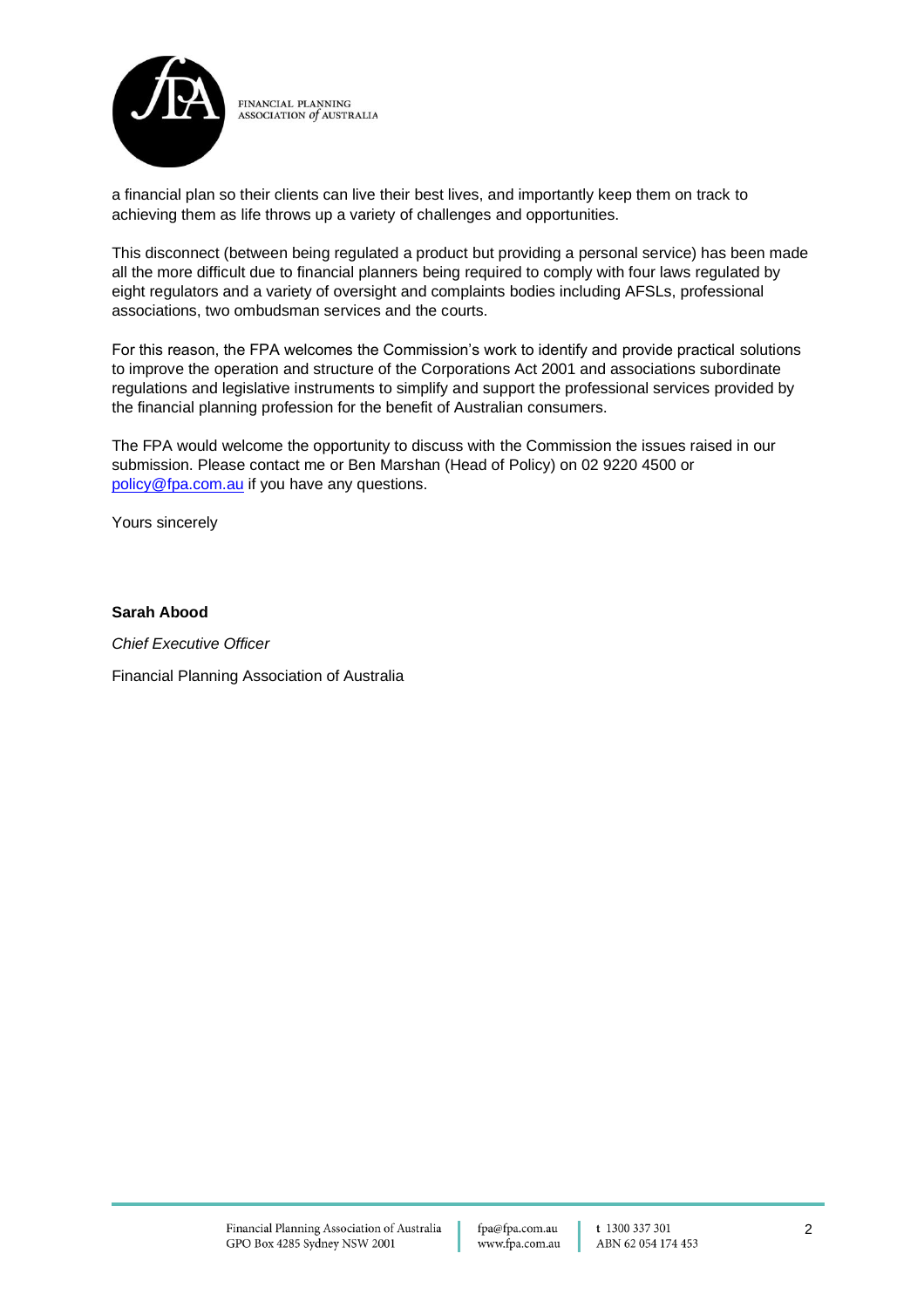

# FPA SUBMISSION REVIEW OF THE LEGISLATIVE FRAMEWORK FOR CORPORATIONS AND FINANCIAL SERVICES REGULATION - INTERIM REPORT A

# **Australian Law Reform Commission**

25 February 2022

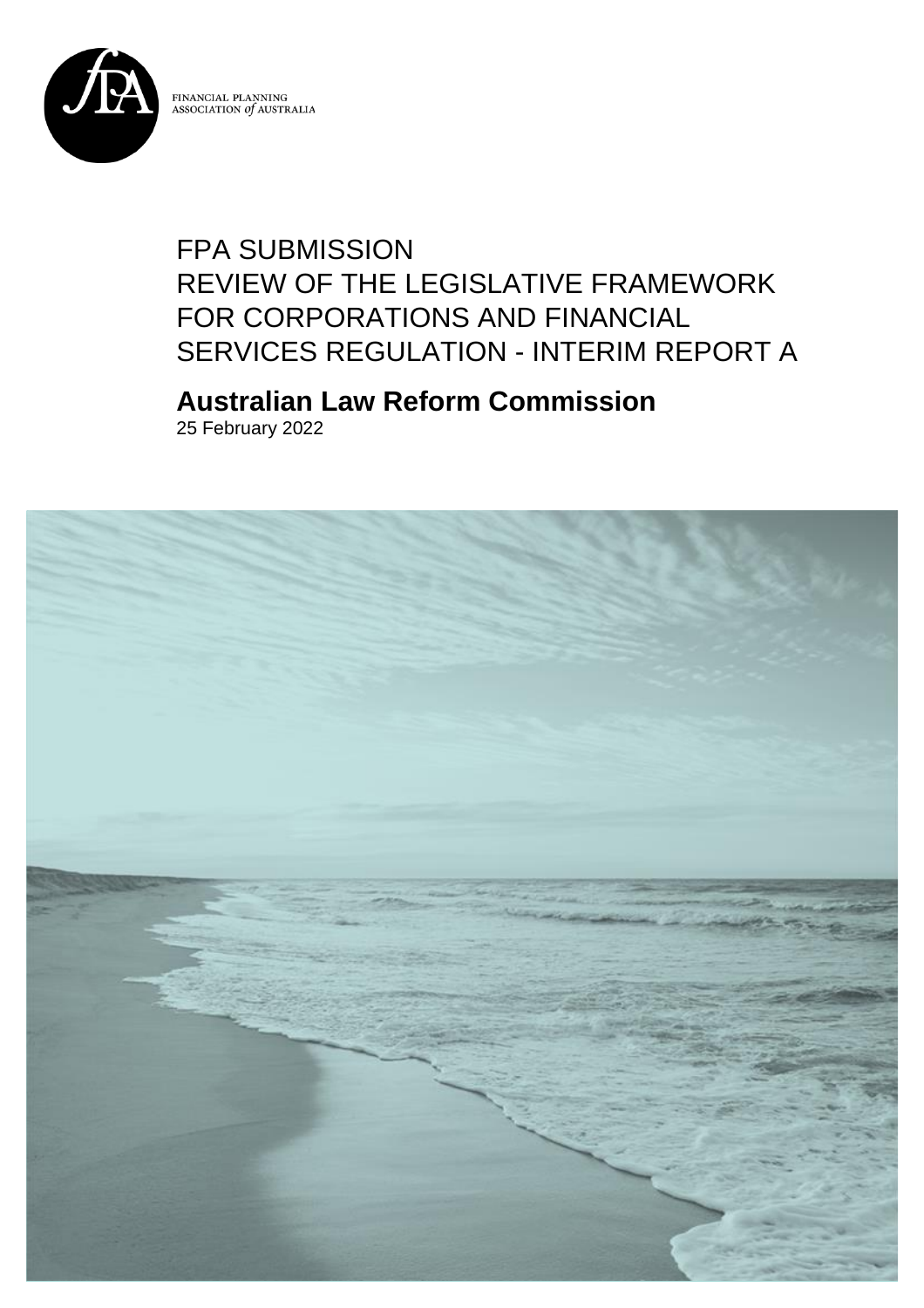

### **Introduction**

This submission is made by the Financial Planning Association of Australia ('the FPA') and addresses questions posed in the Australian Law Reform Commissions (ALRC or Commission) Review of the Legislative Framework for Corporations and Financial Services Regulation - Interim Report A.

This submission is based on the following understanding of what financial advice is and why it is fundamentally important to consumers and the national economy.

### **What is financial advice?**

Financial advice is about helping people set goals and devise a plan to prepare them for the future, manage their financial affairs, protection against risks and give them confidence about their financial security.

Financial planners <sup>2</sup> work with clients to identify and consider:

- 1. Each client's circumstances including their needs, goals and priorities.
- 2. The values, attitudes, expectations and financial experiences of their client, particularly in relation to risk tolerance and financial risk.
- 3. Their client's ability, both financial and in relation to their level of comfort, to tolerate loss of capital and income.
- 4. Their client's financial planning needs across the short term, medium term and long term.
- 5. Non-monetary matters that may affect their client's financial needs and goals.

Based on this information, a financial planner will develop a financial plan with appropriate strategies that their client is comfortable with, to help them work towards their life goals.

A financial planner's responsibilities are to make clear recommendations, outline the risks involved and communicate any possible strengths or weaknesses in the plan. The level of investment risk will be stated in the financial plan and should reflect the risks the client is comfortable with taking.

For those receiving long term financial planning (ongoing advice), the financial planner will keep clients updated with changes that could influence their investments or financial plan, such as market downturns; ongoing legislative change; provide regular reviews of the financial plan; and regularly evaluate client's needs, financial goals and strategies.

#### **Consumer benefits of quality financial advice**

Quality financial advice is important for consumers as it can:

- a) Reduce financial and social exclusion for consumers and help them navigate the financial marketplace and learn how to better manage their finances.
- b) Deliver significant consumer benefits including changes in savings behaviour, setting proper budgets, following a plan for paying off debt, and organising finances and build and protecting wealth.
- c) Change people's behaviour and habits of managing their financial affairs by teaching them sensible and simple practices that can be used in their everyday lives to prepare for their future financial needs.

<sup>&</sup>lt;sup>2</sup> FPA uses the term financial planner throughout our submission, this protected term is interchangeable with the term financial adviser as per S923C.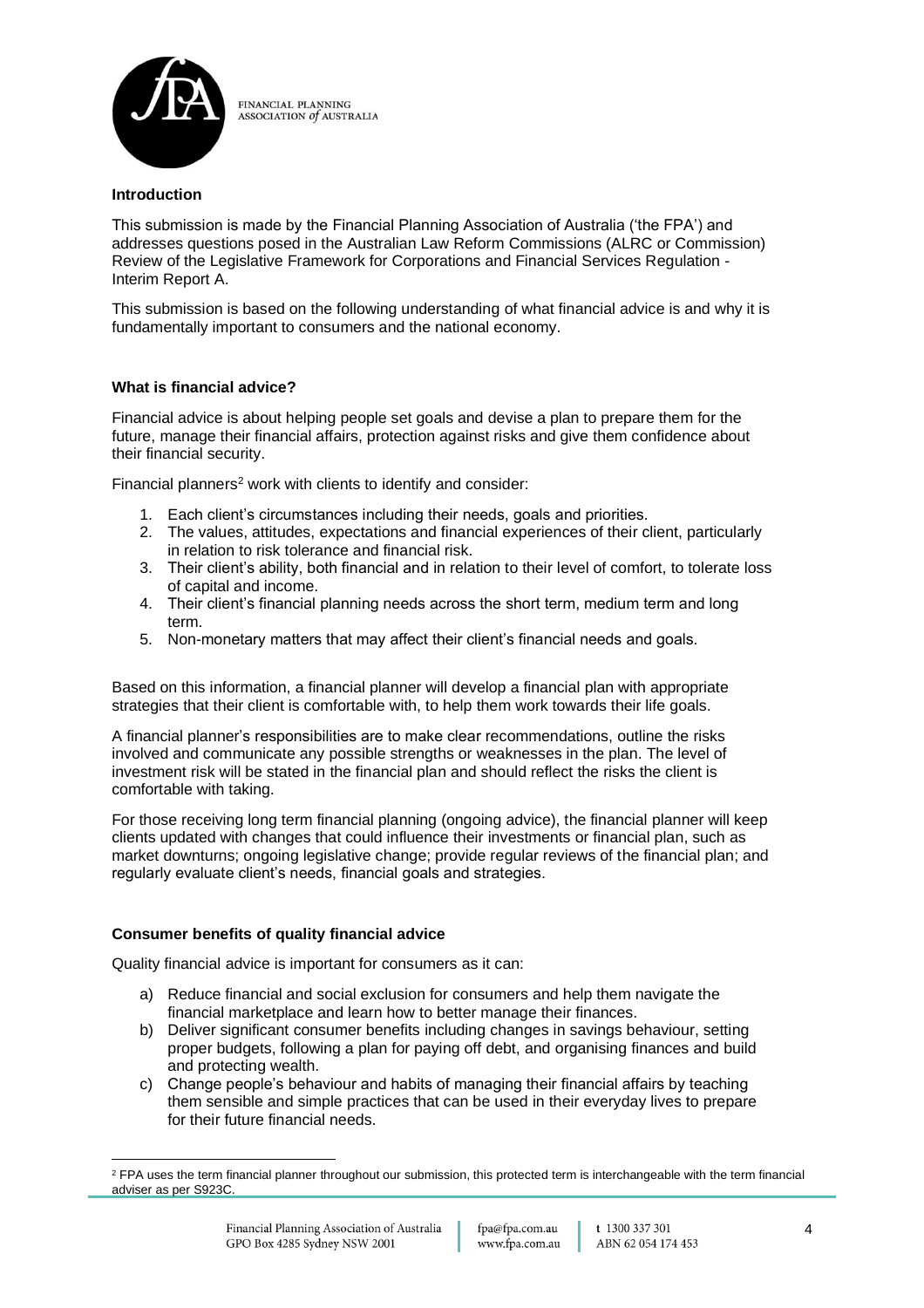

- d) Help improve the financial capability of consumers, enabling them to make informed judgements and effective decisions about the use and management of money throughout their lives, including an ability to articulate and prioritise their financial goals.
- e) Help consumers with debt management and reduction, budgeting, cash flow management, a savings plan, superannuation, tax planning, home loan repayments, insurance, investments, and estate planning as well as planning for retirement and aged care.

### **A service of national public importance**

Research shows there are clear societal benefits of quality financial advice which demonstrate that it is in the national public interest to ensure the professionalisation of the following services continues:

- a) Reduced debt increases disposable income for more productive purposes.
- b) Building wealth higher rates of return on investments over long periods and minimise the need for people to rely on social security.
- c) Insurance protection protection against financial loss and minimises the need for people to rely on social security.
- d) Higher levels of savings (both investments and retirement savings)– reduces reliance on government benefits during and after retirement.
- e) Financial capability encourages a financially literate and conscientious society that make better long-term decisions.

#### **The Financial Planners Challenge**

The FPA would highlight to the Commission that to provide financial advice services to consumers, financial planners are required to comply with four laws regulated by eight regulators, additional oversight from Australian Financial Services Licensees and professional associations (such as the FPA) and additional consumer complaint mechanisms through two ombudsman services and the courts.

The legislation includes:

- Corporations Act 2001
- Tax Agent Services Act 2009
- Anti-Money Laundering and Counter-Terrorism Financing Act 2006
- Privacy Act 1988

#### The regulators include:

- Australian Securities and Investment Commission (ASIC)
- Tax Practitioners Board (TPB)
- Office of the Australian Information Commissioner (OAIC)
- Australian Transaction Reports Analysis Centre (AUSTRAC)
- Australian Prudential Regulatory Authority (APRA)
- Australian Taxation Office (ATO)
- Australian Competition and Consumer Commission (ACCC)
- (until 31 December 2021) Financial Adviser Standards and Ethics Authority (FASEA)

The ombudsman include:

- Australian Financial Complaints Authority (AFCA)
- Australian Small Business and Family Enterprise Ombudsman (ASBFEO).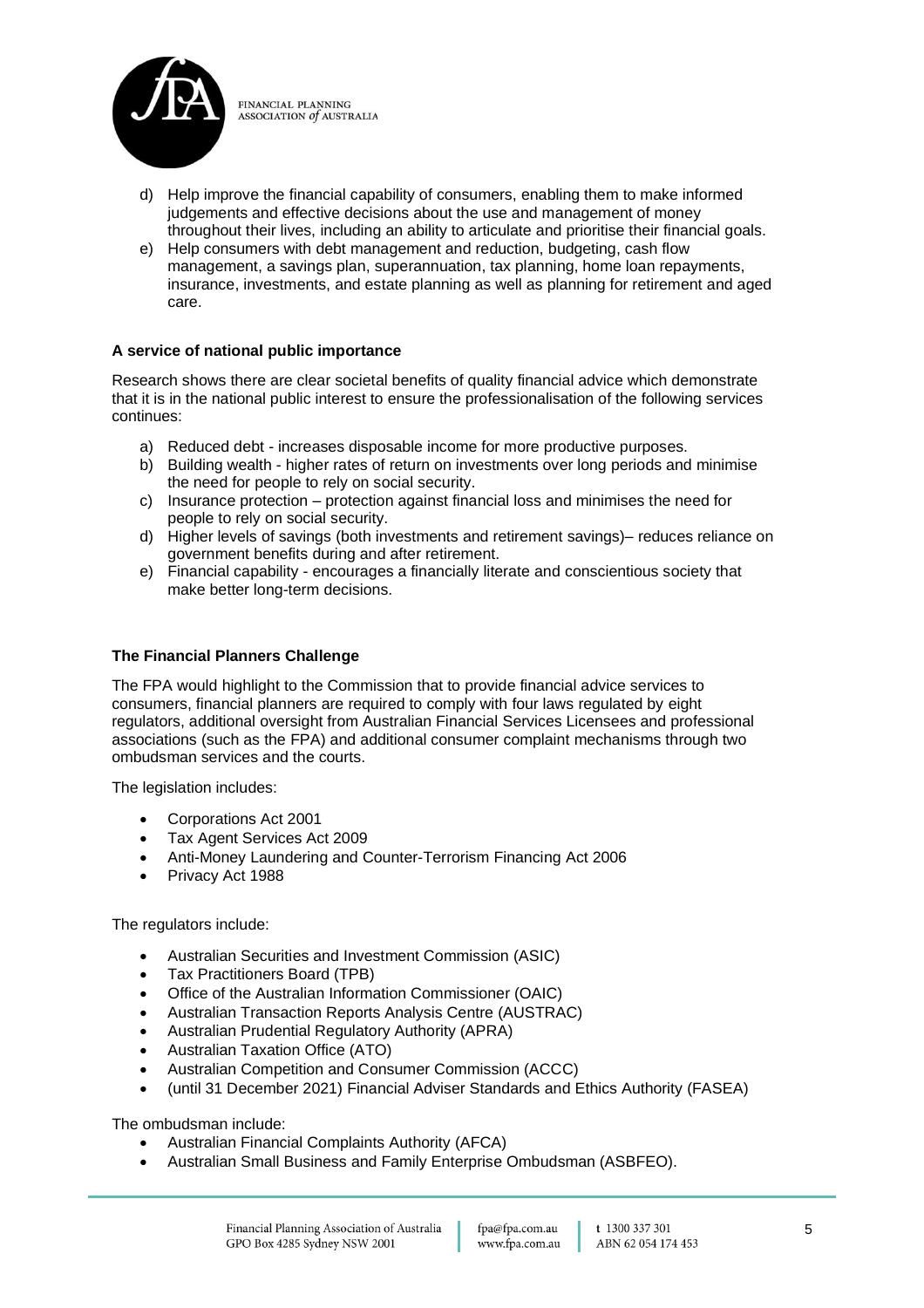

This regulatory complexity where one piece of personal financial advice is regulated by 8 regulators, all administering Acts and regulatory requirements using different language and imposing different compliance requirements on financial planners and licensees has significantly contributed to the issues identified by the Royal Commissioner and the complexity in financial advice provision identified by the ALRC. As noted, in addition, the same piece of advice will have oversight and interpretation by the Courts, the Australian Financial Complaints Authority (AFCA), Australian financial service licensees and professional bodies such as the FPA.

This is also prior to considering the technical aspects of financial advice covering aspects of superannuation, insurance, investing, estate planning, social security, aged care etc. which also require a detailed knowledge of legal and regulatory rules of these products and regimes.

This creates a significant risk that the regulatory and compliance requirements under one Act and Regulator may differ to those of others, leaving financial planners at risk of breaching one regulation in order to meet the requirements of another set of regulatory requirements. Financial planners must interpret how each different set of regulatory requirements for each different Regulator differ from other regulators to ensure they do not inadvertently breach requirements. This has a significant impact on costs and efficiencies, particularly on small licensees who do not usually have the in-house expertise or economies of scale to meet the regulatory demands.

Even small differences in requirements, significantly drives up process and compliance costs for businesses, ultimately impacting on the cost of providing advice to consumers and the sustainability and competitiveness of each business, and the risk of adverse consumer outcomes. Given the constant regulatory changes administered by each of these (now) seven regulators, businesses have become paranoid about the plethora of regulatory requirements making them less inclined to invest capital or be innovative.

It also makes it more challenging for consumers to comprehend, trust and engage with the financial system, and understand their rights and the consumer protection mechanisms available to them.

The plethora of regulatory requirements from all the Regulators, professional bodies, and licensees, and the lack of stability in the financial advice regulatory environment, are overwhelming particularly for providers of financial advice who must understand and adhere to all the requirements.

It is recognised that genuine multiplicity of regulators may offer regulatory benefits for consumers and the regulated population as it can reduce the chances of a single approach to the administration of the laws, each of which serve a specific purpose in Australian society. It is also recognised that the laws administered by each of these eight regulators applies to a significantly broader regulated population than just financial advice providers.

While it isn't the role of the ALRC to consider the extra complexity and cost associated with having multiple regulators, compared with the pros and cons of a monopolistic regulator for financial advice, the FPA remains concerned that any recommendations and implementation in relation to financial advice provision will fix only one piece of the puzzle. We suggest the Commission draw on data from comparable foreign jurisdictions and compare consumer outcomes in jurisdictions with a monopolistic regulator with jurisdictions with competing regulators, to assess whether the benefits offered by a multi-regulator approach outweigh the extra complexity and cost associated with having eight regulators overseeing each piece of financial advice. We would further encourage the Commission to share this information with the Quality of Advice Review to enable the vision of simplifying financial services provision - in this case specifically professional financial advice - the Commission has envisioned in this interim report for the financial services industry.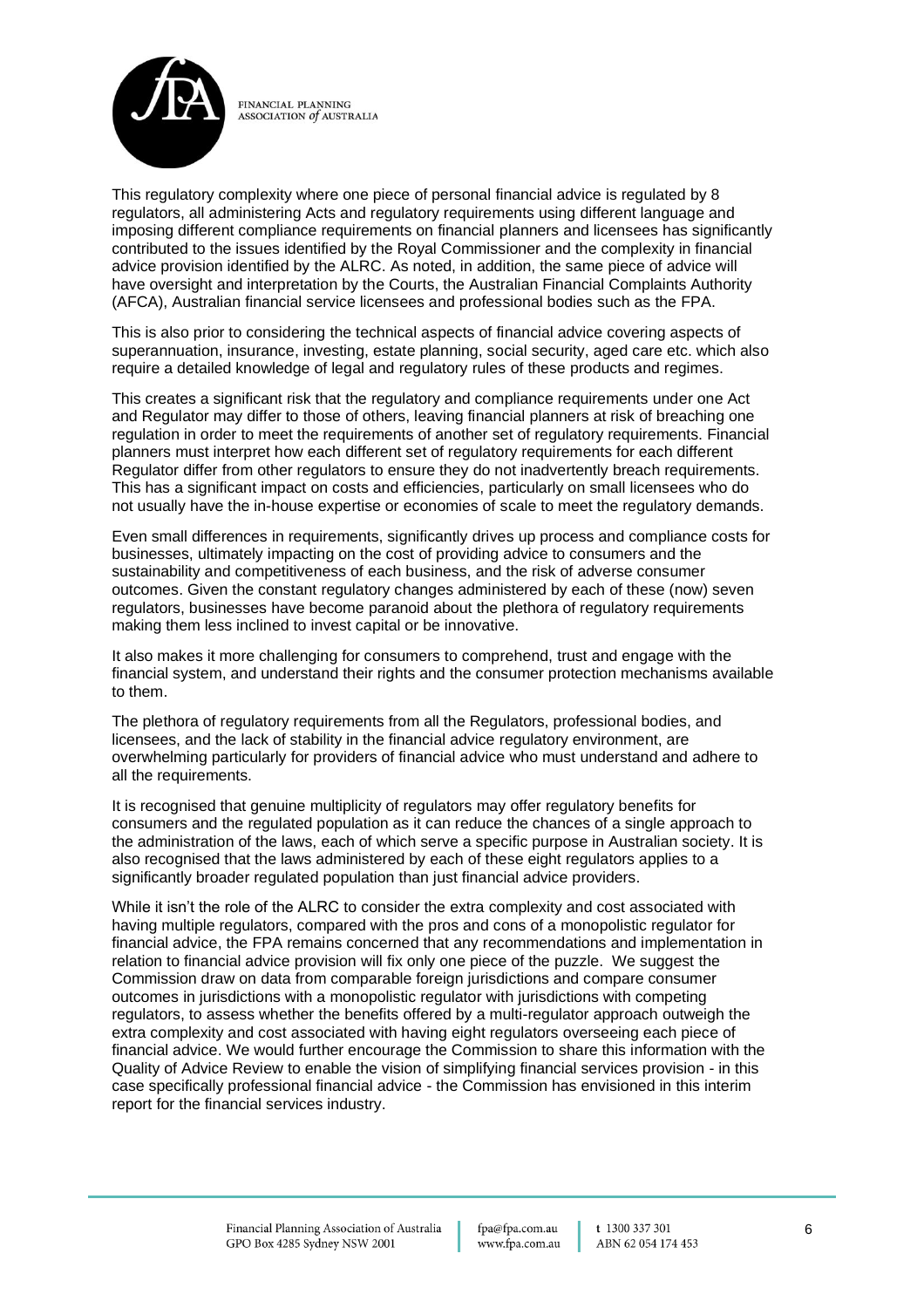

## **Executive Summary**

The FPA is pleased to make a submission to the Australian Law Reform Commission's (ALRC) Review of the Legislative Framework for Corporations and Financial Services Regulation in response to Interim Report A (the interim report) which was tabled by the Attorney-General, Senator the Hon. Michaelia Cash on 30 November 2021.

Our submission deals with chapters of the interim report which relate directly or indirectly to the provision of financial advice and which are pertinent to the financial planning profession.

The body of legislation and regulation which establish a framework for financial services and corporations to operation in Australia, has been developed in a piecemeal fashion over decades. Often these laws and regulations have been implemented for specific purposes to address circumstances that have occurred, and therefore operate with very specific functions. However, as this approach has occurred numerous times per year, over a number of years and decades, it has developed a patchwork of legal requirements, bureaucracy and red tape. As the financial services industry has developed, laws have been changed and the roles of regulators have been expanded, contracted and swapped in response, however, this gradual legislative and regulatory creep has created complexity, duplication and inefficiency. It has led to an overly complicated legal and regulatory environment which is increasingly becoming unworkable and unnecessarily driving up the cost of service provision, particularly in the financial planning profession.

As an example of the ever-growing and burdensome complexity that exists within the landscape of a practitioner in this space, financial planners must comply with no less than four pieces of legislation and be regulated by eight different bodies. Whilst the establishment of a Single Disciplinary Body for the profession has resulted in making this function easier to navigate, planners are still subject to further authorisation, supervision and monitoring by an Australian Financial Services Licensee (AFSL) and any obligations imposed by voluntary membership of a professional association.

Therefore, when taking into account the requirements of section 912A of the *Corporations Act 2001 (Cth)* which states:

#### *'General obligations*

- *1. A financial services licensee must:*
- *a. do all things necessary to ensure that the financial services covered by the licence are provided efficiently, honestly and fairly.'*

And *Financial Planners and Advisers Code of Ethics 2019 Standard 1* which all financial planners must comply with this Code under section 921E of the *Corporations Act 2001* (Cth) which states:

*'You must act in accordance with all applicable laws, including this Code, and not try to avoid or circumvent their intent.'*

It becomes difficult to comprehend how an AFSL and practitioners can comply with the onerous and time-consuming steps developed over a number of years to provide financial advice to a consumer, without being in direct conflict with these overarching obligations.

The existing, onerous and complex process cannot be done efficiently and cost effectively, which has seen the average cost (not what is charged to the consumer which is of course higher) to produce a comprehensive financial plan for a client rise to over \$5,000. The process of providing advice can likely only be done fairly for an individual of means rather than the community as a whole – due to the ever-growing cost of providing advice resulting from the *totality* of the increasing requirements to do so. This is just one example of the fundamental contradictions that have developed between what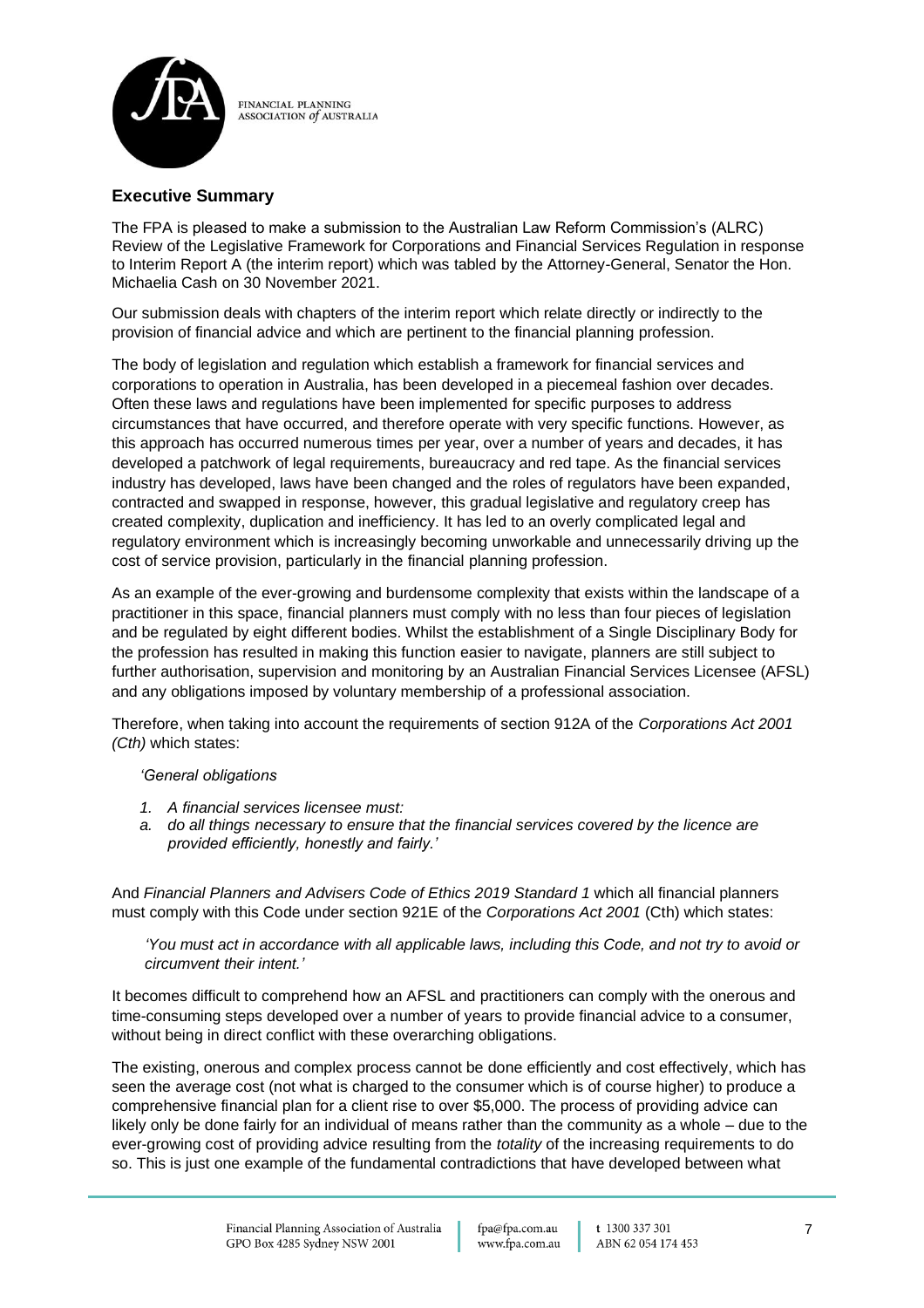

financial planners have been asked to observe by legislation and the regulators on one hand, and the community's desire for accessible, affordable and professional financial advice on the other.

As such, the FPA believes that given this experience, certain provisions of the law and regulations are either:

- in desperate need of clarification,
- are redundant.
- or the architecture, form and substance of the laws and regulations as a whole must now be evaluated to determine whether it in fact can be expected to deliver the intended outcomes.

This is why the FPA welcomes the work of the ALRC in this area as a first step to untangling the web of interconnected and conflicting regulatory and legislative obligations facing the profession, so the legal requirements for practitioners can be simplified and made understandable.

To this point, the FPA developed a Policy Platform – Affordable Advice, Sustainable Profession (see **Appendix 1: FPA Policy Platform: Affordable Advice, Sustainable Profession** for summary of relevant recommendations) in 2020 to address a number of the legal and regulatory obligations which could be amended for the benefit of Australian financial advice consumers and the protection of the population more broadly. These include (in summary):

- 2.1 General advice The law should be changed to rename the term 'general advice' to 'product information' and 'strategy information', which better reflects the definition and is less misleading to consumers.
- 2.2 Restricted and like terms the use of the terms 'financial planner', 'financial adviser' and like terms (including 'financial coach', 'financial mentor' and 'financial guru') should be reviewed to determine if restrictions on the use of these terms are effectively protecting consumers from unqualified financial advice.
- 2.3 Sophisticated investor The law should be changed to revise the test for a 'sophisticated investor' by increasing the dollar- value threshold to an appropriate and contemporary level, providing a method for indexation and introducing a financial capability measure.
- 3.2 Separation of product and advice The law should be changed to separate the regulation of financial products from the regulation of financial advice.
- 3.3 The future of licensees The law should be changed to focus the AFSL system on the regulation of financial products and remove the requirement for an AFSL to cover the provision of financial advice.

Finally, the FPA believes that any proposals made by the ALRC should have consideration for the effects such changes would have to the availability, affordability, accessibility and the market conditions of professional indemnity (PI) insurance schemes for financial planners. It is imperative that these factors are taken into account in the formulation of any alterations to Australian corporation and financial services legislation and regulation, to ensure the ongoing sustainability and affordability of financial advice and adequate protections for consumers.

The FPA therefore makes the following recommendations to the ALRC for the conduct of its ongoing review.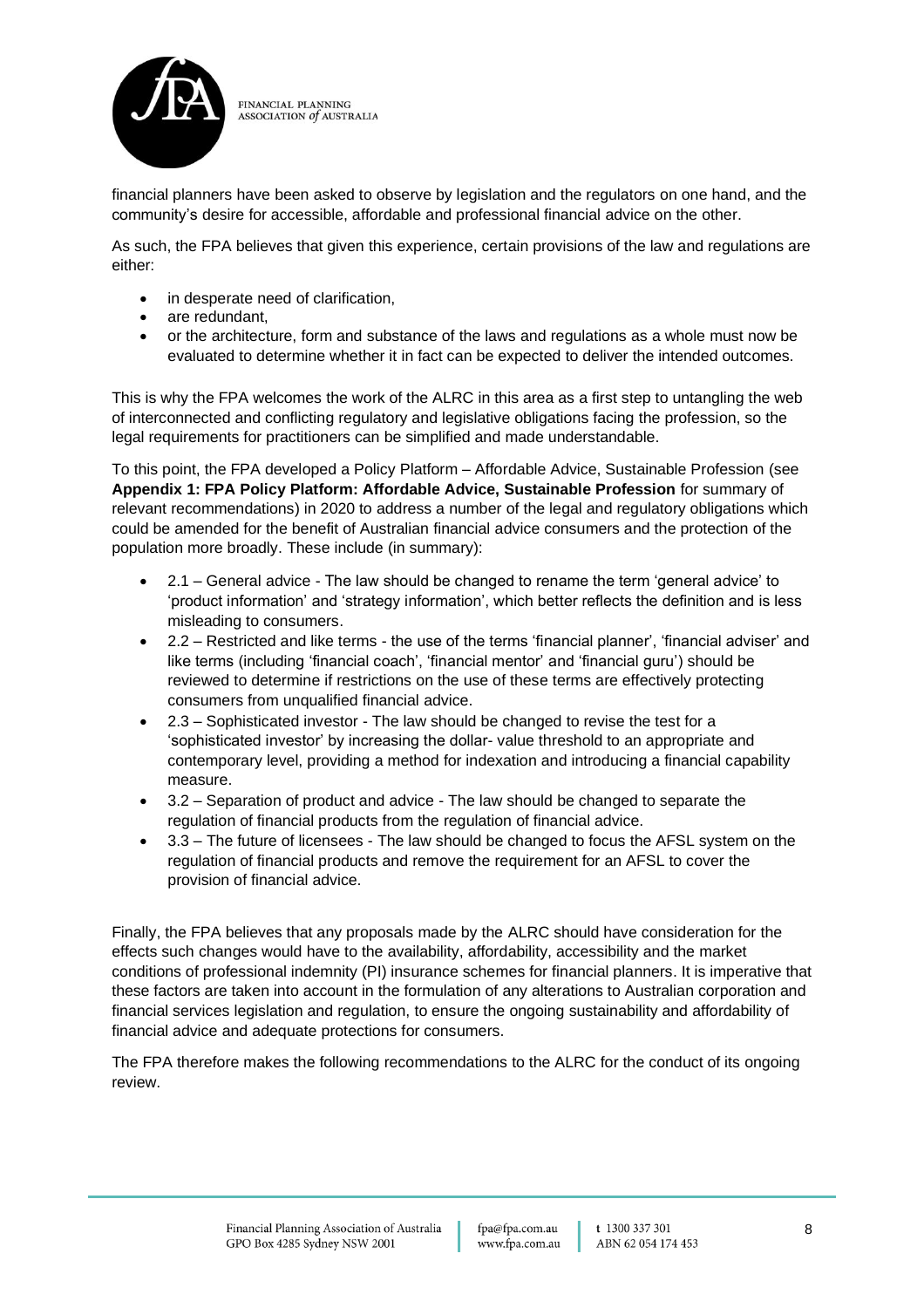

## **Chapter 3 - Empirical Data**

**Question A1:** What additional data should the Australian Law Reform Commission generate, obtain, and analyse to understand:

- a. legislative complexity and potential legislative simplification;
- b. the regulation of corporations and financial services in Australia; and
- c. the structure and operation of financial markets and services in Australia?

We commend the ALRC for the provision of numerous examples of legislative complexity contained within Interim Report A, along with useful data which highlights to stakeholders and decision makers the bulk of the current challenges faced by practitioners and consumers within the current corporations and financial services legislative framework. The data the ALRC has presented provides a compelling case for significant reform right across the areas of corporations and financial services law.

The FPA believes the ALRC has utilised a wide variety of data sources in its compilation of proposals and questions contained with Interim Report A. We would remind the ALRC that there is significant regulatory interpretation of the Corporations Act contained in ASIC Regulatory Guides, but also by other regulators such as APRA, ATO, AUSTRAC, TPB, ACCC etc.

In so far as the profession of financial planning is concerned, we believe it would be of use to the ALRC to have regard to Financial Planners and Advisers Codes of Ethics, for example the FPA Code of Professional Practice, but not only those produced by the FPA, but other peak bodies and how such obligations interrelate with the current and proposed corporations and financial services legislative framework.

In addition, it is worth considering the Corporations Act licensing regime for the provision of financial advice which has resulted in AFS Licensees also interpreting the law and acting as 'shadow regulators', placing an additional layer of rules on financial planners authorised under their licence. Due to the requirement for licensees to hold professional indemnity insurance under s912B of the Corporations Act, PI insurers often place restrictions and demands on financial planners.

To this point, it may be beneficial for the ALRC to consider the actual operation of laws as they impact consumers. For example, FPA members have indicated that just the provision of a piece of advice (not including the implementation of product solutions which can add months to finalise) can take on average 26 hours of direct time (spread over weeks to months depending on the client and the advice being provided) to complete and involves between 50 and 100 separate steps to be completed to mitigate legal and regulatory risk for the financial planner. This is the real cost to consumers of the current framework.

As highlighted in the Interim Report, there are 208 ASIC Regulatory Guides in force, resulting in more than 7,500 pages of additional regulatory guidance plus 200 Information Sheets (para. 3.161; 8.125), not to mention other Reports and Media Releases issued by ASIC. It is essential these are included in the data, as these are key documents for the financial planning industry, and as stated elsewhere in this response, often appear to introduce new requirements for licensees and financial planners.

In summary, the FPA believes the ALRC has generated, obtained and analysed significant quality data sources in the performance on its inquiry, noting the above additions.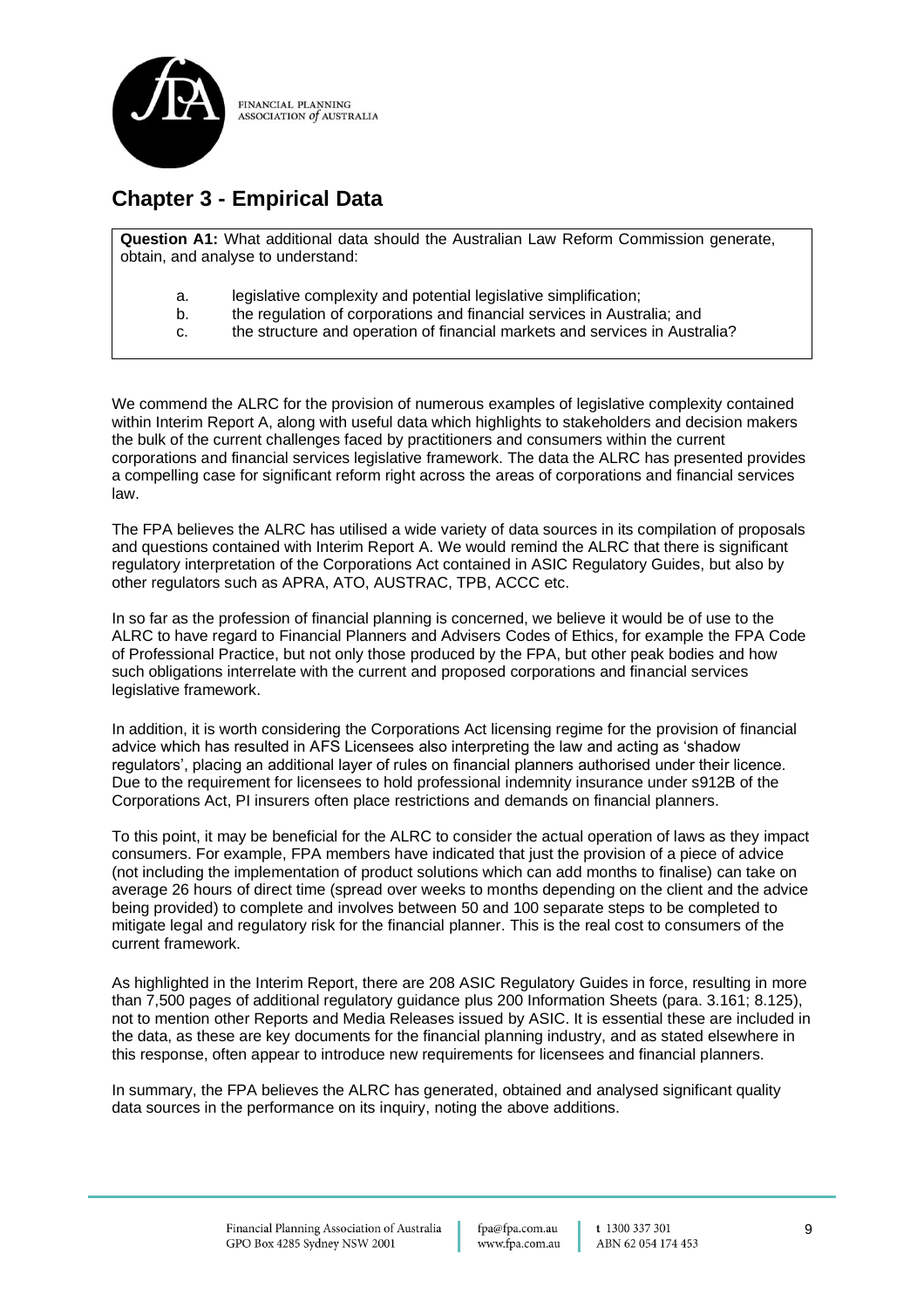

## **Chapter 4 - When to Define**

**Question A2:** Would application of the following definitional principles reduce complexity in corporations and financial services legislation?

*When to define* (Chapter 4):

- a. In determining whether and how to define words or phrases, the overarching consideration should be whether the definition would enhance readability and facilitate comprehension of the legislation.
- b. To the extent practicable, words and phrases with an ordinary meaning should not be defined.
- c. Words and phrases should be defined if the definition significantly reduces the need to repeat text.
- d. Definitions should be used primarily to specify the meaning of words or phrases, and should not be used to impose obligations, tailor the application of particular provisions, or for other substantive purposes.

*Consistency of definitions* (Chapter 5):

- e. Each word and phrase should be used with the same meaning throughout an Act, and throughout all delegated legislation made under that Act.
- f. Relational definitions should be used sparingly.
- g. To the extent practicable, key defined terms should have a consistent meaning across all Commonwealth corporations and financial services legislation.

*Design of definitions* (Chapter 6):

- h. Interconnected definitions should be used sparingly.
- i. Defined terms should correspond intuitively with the substance of the definition.
- j. It should be clear whether a word or phrase is defined, and where the definition can be found.

The FPA strongly believes that the complexity and verbosity of the current corporations and financial services legislation is unnecessary and often results in superfluous or contradictory language and requirements, which lay practitioners are often called upon to interpret in the course of the provision of their services.

The FPA believes that so far as is practicable, legislation should be written in plain language, which avoids convolution and emphasises simplicity for the reader in its construct. The merits of such an approach would enable legislation to incrementally approach a more 'user-friendly' status which would allow practitioners and consumers to readily understand the laws' intent and the obligations which stem from it.

Due to the breadth of the activities and resulting regulatory obligations of financial services, legislation is often lengthy, with an extensive jurisdiction intended to anticipate a multitude of circumstances, services, products and actions. The outcome of this approach has been a patchwork of legislative amendments, which over time have resulted in confusing, if not conflicting, interpretations and requirements. As noted in our introduction, a single piece of advice must consider regulatory interpretation by 8 separate regulators. While direct registration (with TPB) and regulation (FASEA) have been removed by Government, financial planners are still required to comply with their legal interpretations or rules at this point.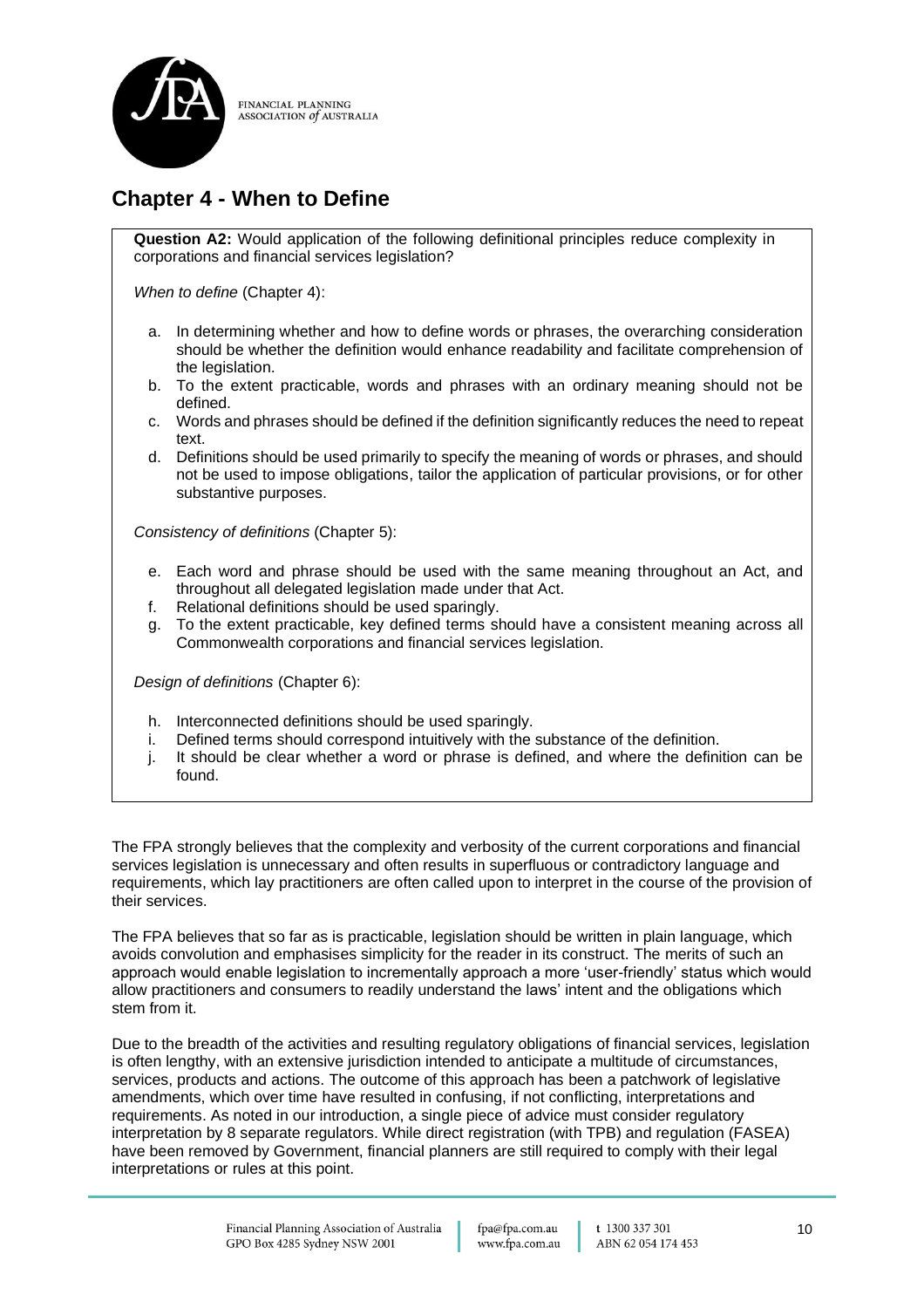

*Therefore, the FPA agrees with the proposed definitional principles put forward by the ALRC with the paramount aim of reducing complexity in corporations and financial services legislation. However, it is vital that the language used allows professionals and consumers (not just lawyers and compliance specialists) to understand the law. We are particularly in agreement with the principles to:*

- *enhance the readability of the legislation to ensure practitioners can adequately interpret, comprehend and implement their legal requirements,*
- *ensure consistent meaning of key terms across corporations and financial services legislation, and*
- *provide clarity on definitions that may be provided for words and phrases and where such definitions can be located in the legislation.*

The FPA recommends 'principles' in relation to 'when to define' - *Definitions should be used primarily to specify the meaning of words or phrases, and should not be used to impose obligations, tailor the application of particular provisions, or for other substantive purposes* – be expanded to specifically include a requirement that definitions not be used to provide exemptions to the application of particular provisions in the legislation.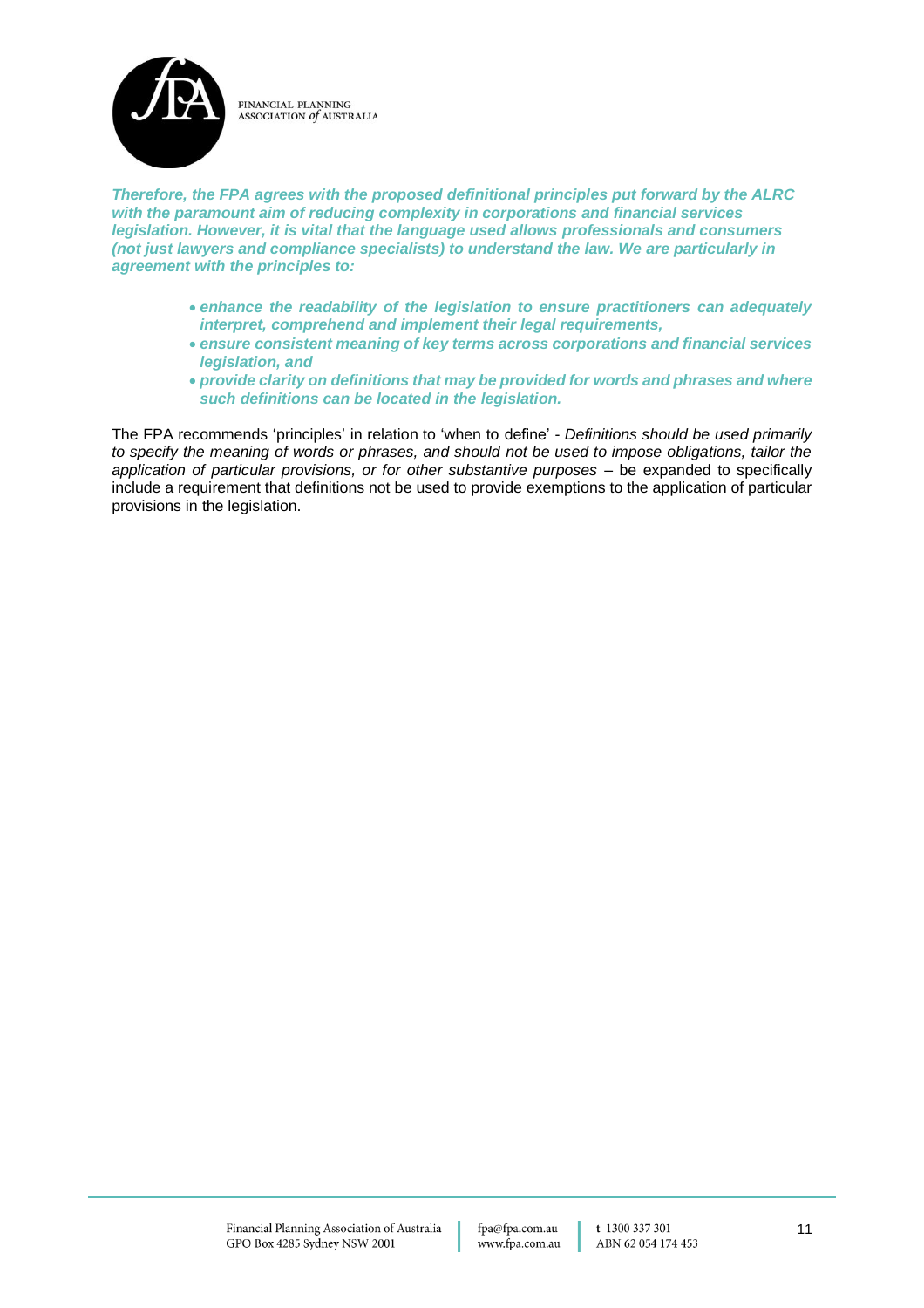

## **Chapter 9 - Disclosure**

**Proposal A7**: Sections 1011B and 1013A(3) of the Corporations Act 2001 (Cth) should be amended to replace 'responsible person' with 'preparer'.

We agree with the ALRC recommendation to use the word 'preparer' as it is more reflective of the purpose of Part 7.9. However, we note the different usage of various terminology, such as "responsible person" and "regulated persons" between various Parts in the Act, which we recommend be reviewed in light of the principles identified in Chapter 6 of the Review.

We note that this proposal relates to the preparation of product information, the FPA reinforces that a piece of financial advice (and all other financial advice disclosure) must be prepared by the financial planner, not the licensee.

**Proposal A8**: The obligation to provide financial product disclosure in Part 7.9 of the Corporations Act 2001 (Cth) should be reframed to incorporate an outcomes-based standard of disclosure.

#### *The FPA broadly supports a shift in focus in relation to financial product disclosure from a prescription-based standard of disclosure to an outcomes-based standard of disclosure.*

Since the commencement of the FSR it has been shown that the current legal obligations in relation to disclosure do not provide protection for consumers. Disclosure is the provision of information. It therefore relies on the information to be provided to consumers in a manner that is understandable for each consumer to increase the chance of consumers reading, digesting, and assessing the information prior to making a decision and acting on the information. The current system falls down as, in the main, disclosure documents are not easy for consumers to read or understand, and this discourages consumers from reading them. Financial products and contracts are complex and complicated. It can be extremely difficult for a consumer to understand and assess the product contract and information.

The interests of consumers would also be best served with a greater focus on consumer protection through understanding rather than attention on compliance with disclosure requirements. Consumer protection would be improved by the introduction of a positive obligation on the product issuer and distribution channel to ensure the consumer understands the information they have received and the product they are purchasing and requires the consumer to provide informed consent for the purchase to proceed. This positive obligation should include reference to the Cooling-off period for return of a financial product under s1019B of the Corporations Act 2001.

We are also concerned that the focus on harsh penalties for some disclosure provisions have just perpetuated a tick-a-box approach to compliance and deliver no consumer benefit. The experience of the last 10 years shows that if the penalty for breaching consumer disclosure laws is too high, industry diverts resources to compliance and the resulting disclosure documents become even more unreadable and lengthy. It is common practice for product manufacturers to just put "something" in place to show they are attempting to comply with a disclosure obligation rather than to ensure that disclosure is "clear, concise and effective" for the benefit of consumers. For certain product types, this is the clear strategy.

Consumers would be better served by understandable disclosure, and where this isn't possible, professional quality advice in the client's interest should be sought, rather than reams of incomprehensible disclosure. The current outcome of disclosure obligations aims to address every possible technical risk of breaching the law and does not serve the consumer need for readable advice documentation. Put another way, the legal requirements around disclosure have resulted in the legal drafting of lengthy documents that are cumbersome and difficult for consumers to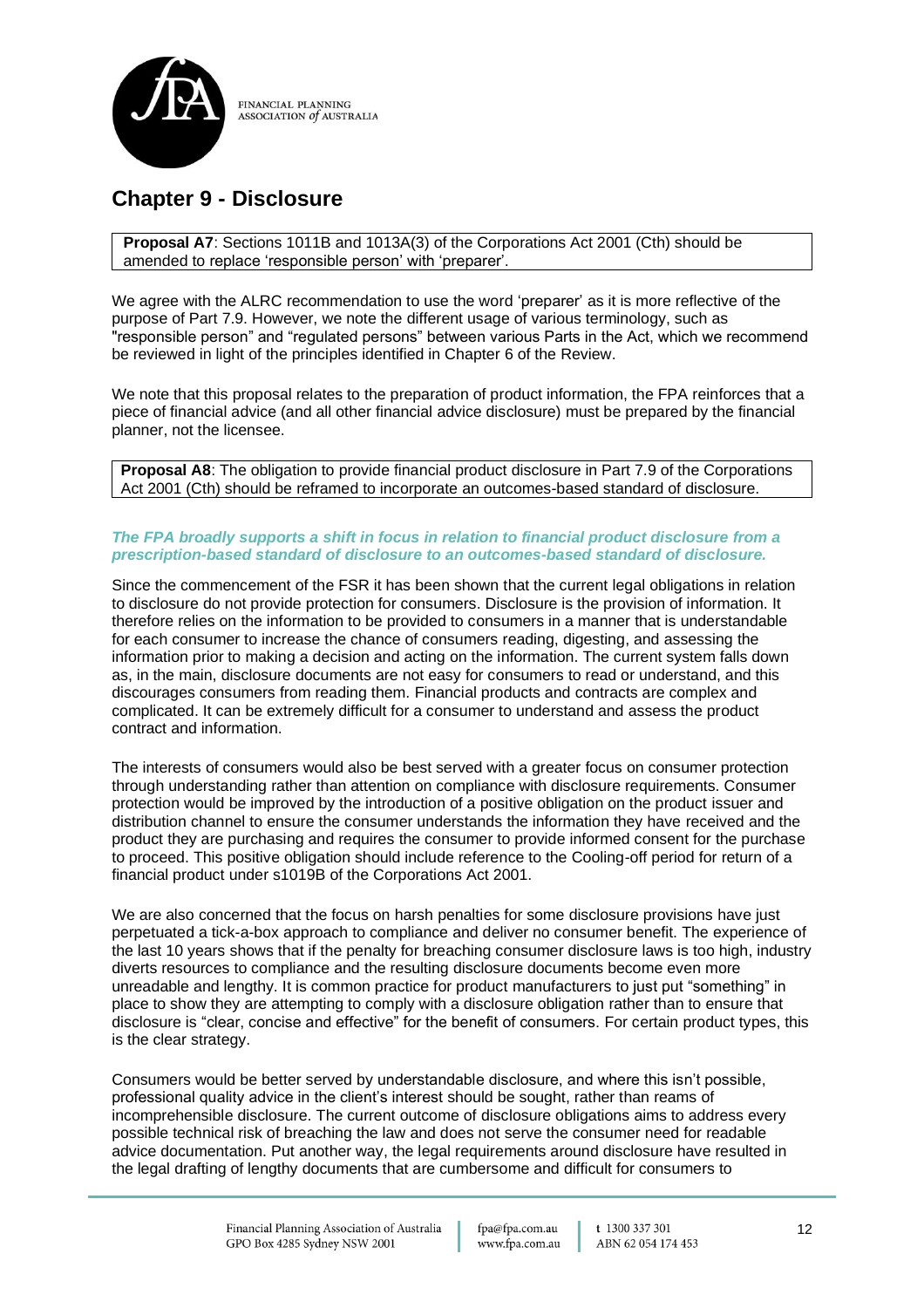

understand, and particularly difficult for consumers to assess how the information relates to their personal circumstances.

Therefore, the current disclosure regime does not adequately serve the interest of consumers sufficiently to allow customers to make fully informed choices.

To a certain extent, the design and distribution obligations (DDO), in particular the introduction of a new disclosure document, the target market determination, was designed to ensure that products are targeted at the right people; and a product intervention power for ASIC when there is a risk of significant consumer detriment.

While the target market determinations are in theory a positive step forward, their implementation has again been complex and legalistic. In reality, they are impossible for consumers to understand due to poor design, complex structure and the use of legalistic language and jargon. Additionally, while some products are complex and present a significant risk to consumers, these risks are often not appropriately represented or understood under the requirements in the DDO regime due to the tick a box implementation.

*The interests of consumers would also be best served with a greater focus on consumer protection rather than attention on compliance with disclosure requirements. For this reason, the FPA supports the ALRCs proposal that consumer protection would be improved by the introduction of a positive obligation on the product issuer and non-advised distribution channel\* to ensure the consumer understands the information they have received and the product they are purchasing and requires the consumer to provide informed consent for the purchase to proceed. This positive obligation should include reference to the Cooling-off period for return of a financial product under s1019B of the Corporations Act 2001.*

\*It is important to note that financial planners already have positive obligations to ensure their clients understand the advice they provide and any associated product information, and the client must provide informed consent for the advice to proceed, including any product arrangements under the *Financial Planner and Advisers Code of Ethics*. Any positive obligation placed on product issuers and their distribution channels should not include relevant providers (financial planners).

The DDO framework is intended to provide certainty to consumers of the products they are considering (via Target Market Determinations) and protection. The intent of the TMD is to document the intended objectives and risks of the product for a certain set of consumer circumstances, and to hold the issuer to account should the product not meet those document expectations. Feedback has been provided to ASIC regarding the quality and consistency of the Target Market Determinations, which needs to be addressed.

We also note the proposed Compensation Scheme of Last Resort provides limited compensation to victims of misconduct from an advice provider, but it does not extend to consumers impacted by product issuer misconduct. This is a failing of the proposed scheme.

Ultimately the current disclosure regimes fail to support consumers as adult learners of information. Adult learners have four main internal learning systems with a learning style preference which support their ability to understand and process information. Current disclosure is generally only targeted to one style of information understanding (incidentally the least common in the general population).

#### **Adult Learning Styles**

**A Visual Person -** The largest percentage of the population are visual. Visual people memorise things by seeing pictures and they understand things better and faster when they can picture it in their minds. Visual consumers may have trouble remembering long verbal instructions because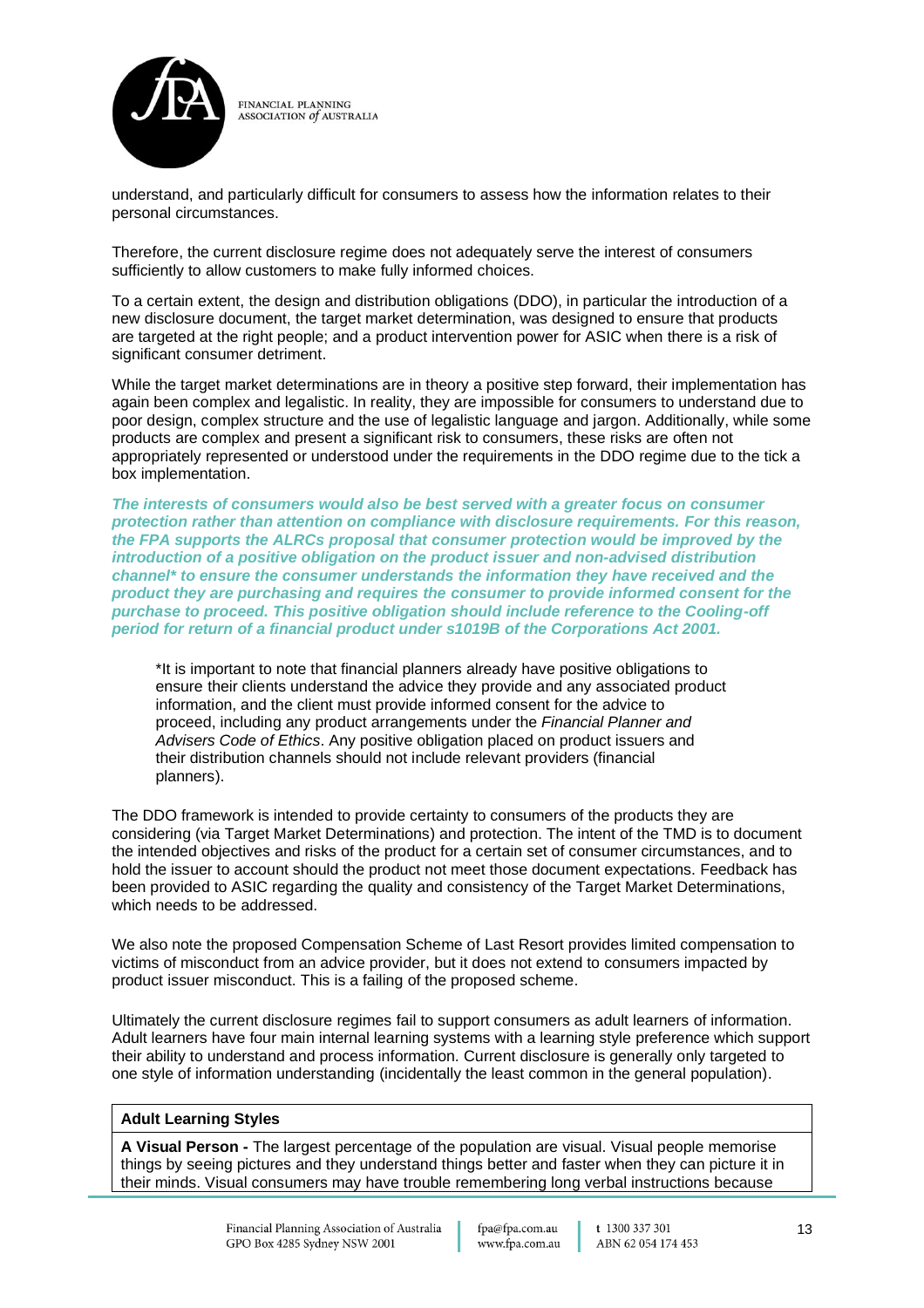

their minds may wander. Visual consumers care about how things look and they will care about how information is presented to them.

**An Auditory Person -** An auditory person learns easily with verbal instructions and may be able to repeat things back word-for-word. They learn best by listening to voice or audio and they respond well to the tone of voice or words used. Auditory consumers may prefer conversations and phone calls over text or written instruction.

**A Kinesthetic Person -** A kinesthetic person can be more emotive and respond better to the feelings they get from the information they are absorbing. They memorise things by walking through it or doing it in practice. They like to get a sense of how things work, have strong intuition and make decisions with their gut feeling. They may be more practical thinkers and generally prefer physical demonstration of information.

**An Auditory Digital Person -** An auditory digital person prefers working with information and data. They remember information by following steps, systems and processes. They can be analytical, introverted, and logically driven. Auditory digital consumers respond well to the traditional written step-by-step instruction or well-engineered style of disclosure.

From this perspective, disclosure should be defined broadly so that it can be provided in a "technology" neutral manner and using a variety of forms including: audio; video; interactive tools; icons; colour; imagery; infographics; quiz or interactive feedback; and graphs.

For example, video has exploded in popularity as a preferred method of learning and gathering information. Videos are highly visual and the amount of information that can be taken in far exceeds any other medium. Videos can communicate both verbal and non-verbal tone, visual, emotional and rich content which engages people and increases their ability to understand the content. According to Forbes in 2017, 95% of viewers are more likely to remember a call to action after watching a video, compared to 10% when reading it in text format. Not only is a video a powerful tool for teaching, but it's also very easy to consume. With the busy lifestyle that many adults are becoming accustomed to, they might not have the time or patience to read long advice or product descriptions or dig deep into written content. Videos provide them with an easy and comfortable way to digest and retain information while feeling more connected to the person delivering the message.

*The FPA recommends the government should work with industry stakeholders to improve the take-up and effectiveness of electronic methods of disclosure, consent and transactions, including through standardised processes and forms and, where appropriate, by requiring industry participants to provide electronic options for clients.* 

### **Financial Advice Disclosure**

The FPA is also concerned about the duplication and regulation in relation disclosure documents specifically for the financial planning profession, such as Financial Services Guides (FSG), Statements of Advice (SOA) and Records of Advice (ROA), Ongoing Fee Agreements (OFA), Fee Disclosure Statements (FDS), and fee collection consent obligations (in two different formats) which duplicate many of the same disclosure obligations, but with different format requirements which has been shown to significantly add to consumer confusion rather than clear disclosure and consent.

*The Quality of Advice Review offers the opportunity to review and significantly simplify the personal financial advice disclosure regime to ensure it focuses on improving consumer understanding and outcomes.*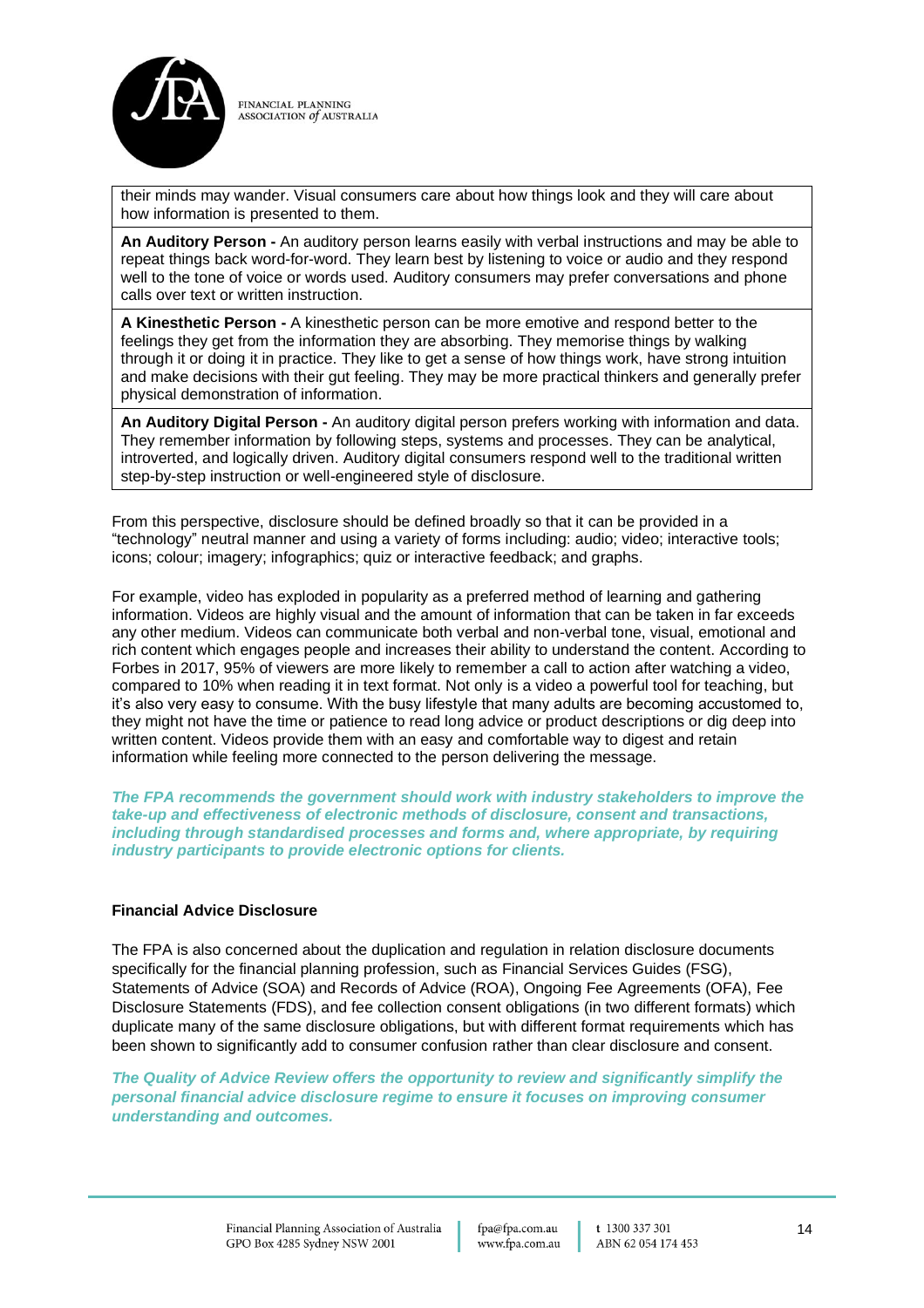

## **Chapter 10 - Exclusions, Exemptions, and Notional Amendments**

**Proposal A9**: The following existing powers in the Corporations Act 2001 (Cth) should be removed:

- a. powers to grant exemptions from obligations in Chapter 7 of the Act by regulation or other legislative instrument; and
- b. powers to omit, modify, or vary ('notionally amend') provisions of Chapter 7 of the Act by regulation or other legislative instrument.

On one hand, the financial services industry is incredibly broad and complex. Financial products can range from very simple savings accounts to highly structured and complicated derivative and synthetic products. As highlighted in Interim Report A, it also covers not only the manufacture and issuing of financial products, but also the provision of professional services such as financial planning. It is therefore incredibly complicated to create a single set of laws which cover every type of product and service without the ability to modify or vary specific parts of the law which may or may not be relevant to the provision financial services or issuing of products where a single legislative framework is trying to cover the whole industry.

On the other hand, as pointed out by the ALRC's review of the Corporations Act, exclusions, exemptions and notional amendments have added significantly to the complexity of the Act. They make complying with the Act very rules and tick a box based due to the complexity they add to the process.

*The FPA therefore supports the Commissions concept of consolidated rules books (as proposed at Question A11) for particular sectors which are updated as a single instrument. This will significantly reduce the complexity of understand the legal obligations of a particular financial service, especially in the case of the financial planning profession.*

**Proposal A10**: The Corporations Act 2001 (Cth) should be amended to provide for a sole power to create exclusions and grant exemptions from Chapter 7 of the Act in a consolidated legislative instrument.

**Question A11**: In order to implement Proposals A9 and A10:

a. Should the Corporations Act 2001 (Cth) be amended to insert a power to make thematically consolidated legislative instruments in the form of 'rules'?

b. Should any such power be granted to the Australian Securities and Investments Commission?

**Proposal A12**: As an interim measure, the Australian Securities and Investments Commission, the Department of the Treasury (Cth), and the Office of Parliamentary Counsel (Cth) should develop a mechanism to improve the visibility and accessibility of notional amendments to the Corporations Act 2001 (Cth) made by delegated legislation.

Proposals A10, A11 and A12 will be responded to below.

We acknowledge the complexities associated with making exemptions and notional amendments, further challenged by multiple parties having powers to initiate these. We agree that confusion and inconsistency sometimes results in the Minister and ASIC exercising power over the same subject matter.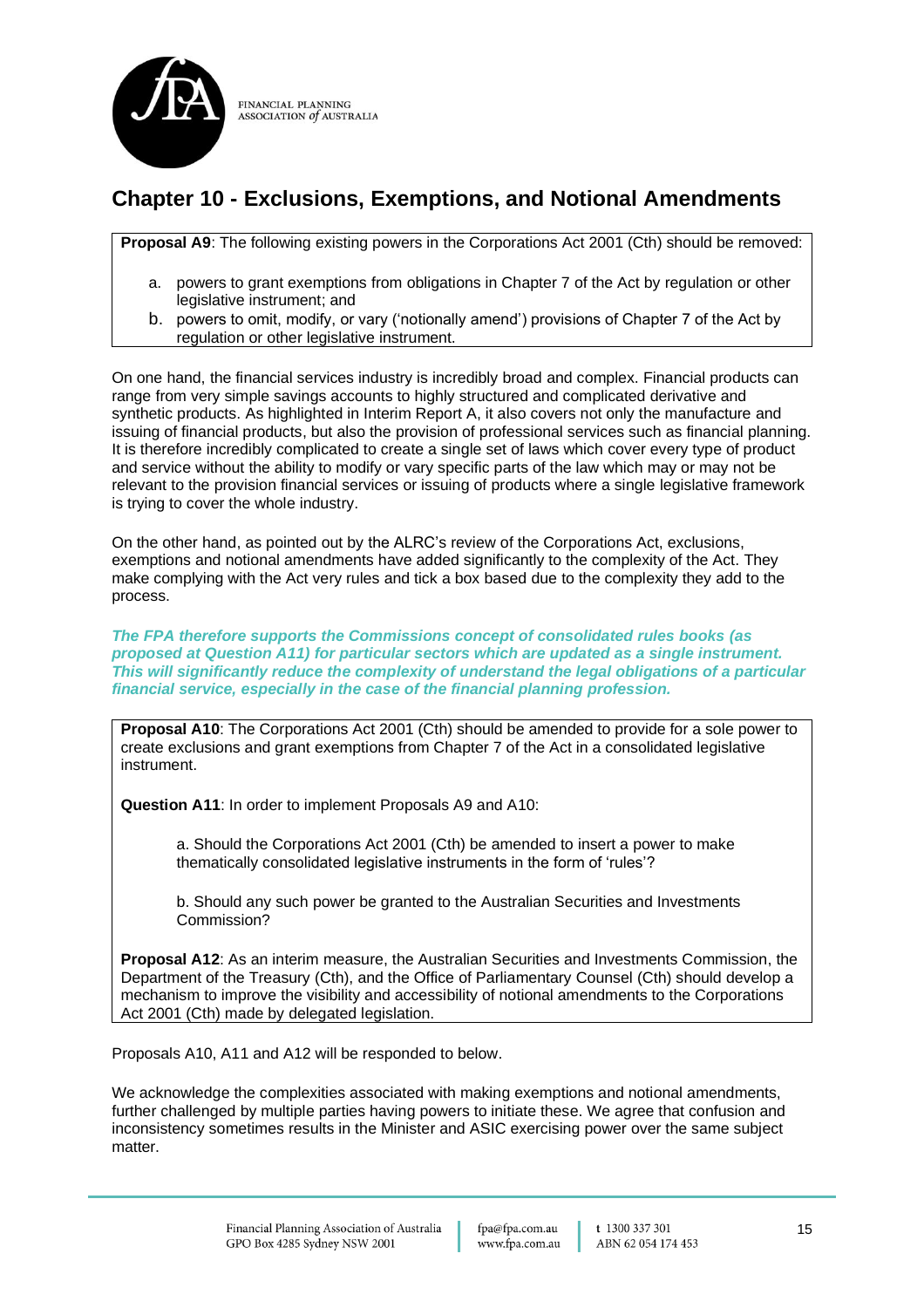

The ability for non-lawyers to be able to access all the required components to interpret a particular section of the Act is becoming increasingly difficult, creating further risk, reliance and application issues.

*The FPA recommends removing the exclusions and exemptions from the Act itself to promote flexibility, navigation and understandability. We endorse the proposed concept of a single legislative instrument, being fed through from other source legislative instruments as an alternative.*

Consolidated rule books for each sector, particularly for the financial planning profession, would enhance the navigation of the legal requirements and provide a positive legal structure to simplify the regulatory requirements for providing financial advice.

The move to consolidated rules for the Anti-Money Laundering and Counter Terrorism Financing Act (AML/CTF Act) provides a strong case study for this concept. It is worth noting that AUSTRAC complemented this change by significantly improving and simplifying the content, language, navigation and interconnectivity of the information its website about the AML/CTF obligations in the law and Rules Compilation.

#### *The FPA is extremely supportive of navigation tools and assistance, but caution on the importance of maintenance and currency of whatever schematical aids are used.*

The Act and all associated ancillary references are extremely difficult to navigate, as acknowledged throughout the Interim Report and aids such as linkages to relevant legislative instruments, 'footnote' style references, summary table of all relevant linkages etc should be considered.

*The FPA supports the benefits of the concept of 'rules compilation', however, we question whether these need to be a separate level in the proposed hierarchical structure and the merits of separately referring to them as 'rules' if contained in a legislative instrument.* 

*We are also concerned about the volume of current regulatory guidance provided by ASIC and the interaction and consistency of the Regulator's Information Sheets and Regulatory Guides, etc with the legislation.* 

The basis for the inclusion of rules, possibly via thematic legislative instruments, appears to serve multiple key purposes including removing content from the Corporations Act to simplify it, keeping like information together on a thematic basis, allowing for more responsive updates and helping promote a principles based revised Corporations Act. We acknowledge the hierarchical approach and understand there will be further opportunity to explore these concepts in Interim Report B. It is unclear as to why a separate term, such as 'rules' needs to be referenced if these would be included in legislative instruments.

We are concerned with the current volume and extent of 'guidance' that financial planners and associated industry professionals already must rely on in order to provide appropriate, compliant advice. The financial advice industry relies heavily on Regulatory Guides (RG), Media Releases (MR) and Information sheets (INFO) for guidance on how ASIC interprets the law. This is in addition to other items such as Reports and Consultation Papers.

As an example, ASIC states "Regulatory guides give guidance to regulated entities by:

- explaining when and how ASIC will exercise specific powers under legislation (primarily the Corporations Act)
- explaining how ASIC interprets the law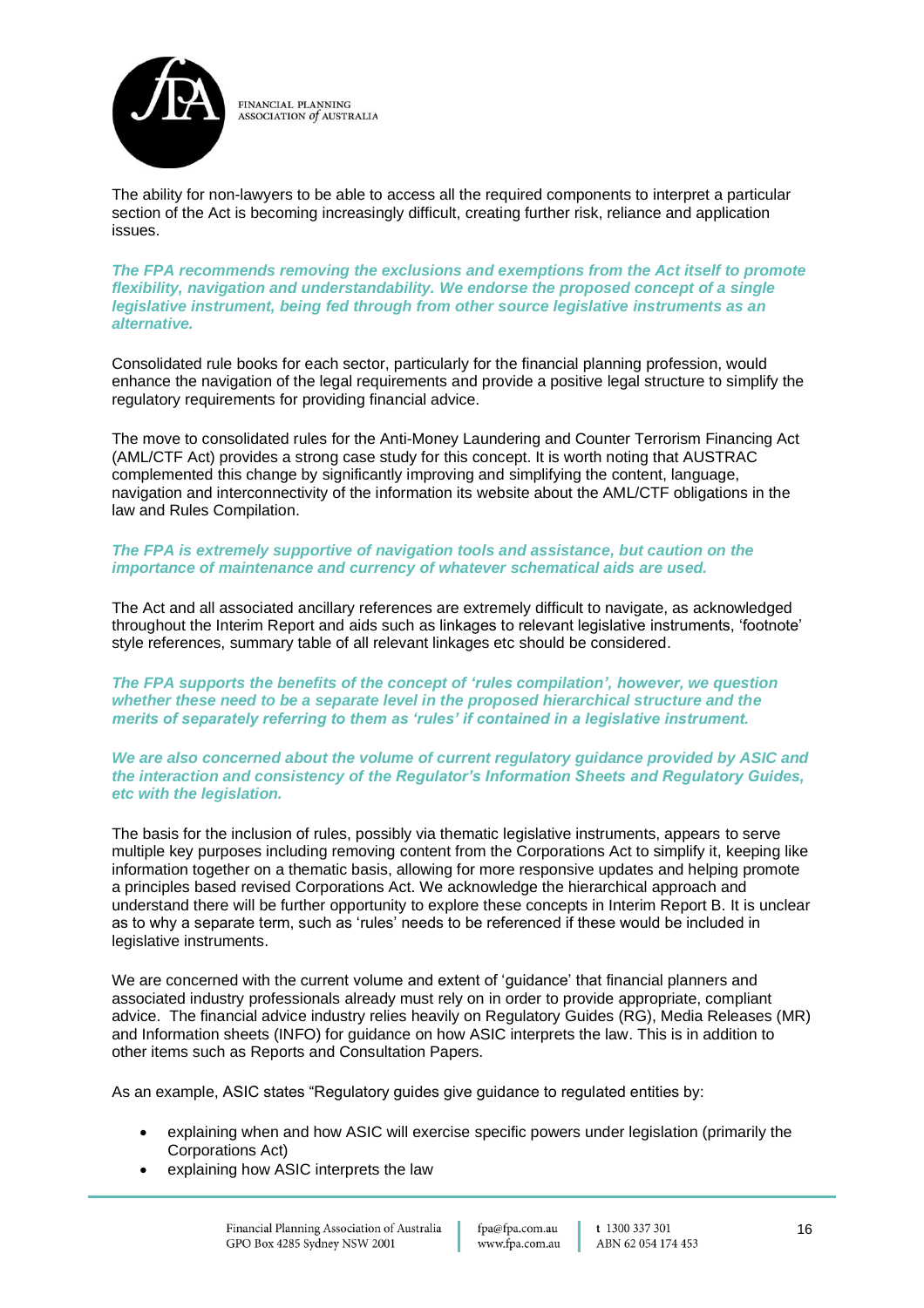

- describing the principles underlying ASIC's approach
- giving practical guidance (for example, describing the steps of a process such as applying for a licence or giving practical examples of how regulated entities may decide to meet their obligations)."<sup>3</sup>

The inclusion of rules, as contained in Proposal A11, in addition to the Act itself and associated legislative instruments (as proposed above) may create another level of reference in order for the financial advice industry to be able to understand how the law should be applied in addition to the RGs and other items mentioned above.

Not only are many of these documents voluminous and lengthy, cross referencing between the guides and the regularity of updated and new guides adds to the burden of needing to keep abreast of additional rules and guidance. Further, in its various guidance, ASIC sometimes enters a grey area between "clarifying" how the law should operate and extending/tightening or even introducing new guidance or rules through the RGs. Also, they can contain inconsistent definitions contained in the primary law.

The Commonwealth may pass laws as it seems fit. ASIC then publish guidance for the financial services industry to explain how it will interpret those laws. A financial services licensee must comply with all of the laws, including ASIC Regulatory Guidance.

Section 912A of the Corporations Act 2001 states:

### *General obligations*

- *(1) A financial services licensee must:*
	- *a. do all things necessary to ensure that the financial services covered by the licence are provided efficiently, honestly and fairly*

Difficulties arise when there is significant amount of legislation and regulations which have built up over a number of years, and substantially, successive new obligations a licensee must observe *directly conflict* with this general obligation which was enacted well before the successive amendments.

Legislation, and regulations are often lengthy and complex to accommodate a range of scenarios, products and services.

It is entirely at the discretion of the legislature and the regulator to require a financial planner to comply with very onerous and time-consuming steps to provide financial advice to a consumer. However, an onerous and complex process cannot be done **efficiently** and cheaply. The process of providing advice can also likely only be done **fairly** to an individual but not the community as a whole as the higher cost of providing advice, given the *totality* of the requirements to do so, now excludes many.

Therefore, there is a fundamental contradiction in what each licensee has been asked to do by the legislature and the Regulator.

We acknowledge that ASIC is currently working on improving these challenges in the financial planning profession with the introduction of the Financial Advice Hub<sup>4</sup>, aiming to make it easier to find relevant information, however, this doesn't change the significant number of Regulatory Guides or address any of the above issues.

<sup>3</sup> https://asic.gov.au/regulatory-resources/find-a-document/regulatory-guides/ <sup>4</sup> https://asic.gov.au/regulatory-resources/financial-services/financial-advice/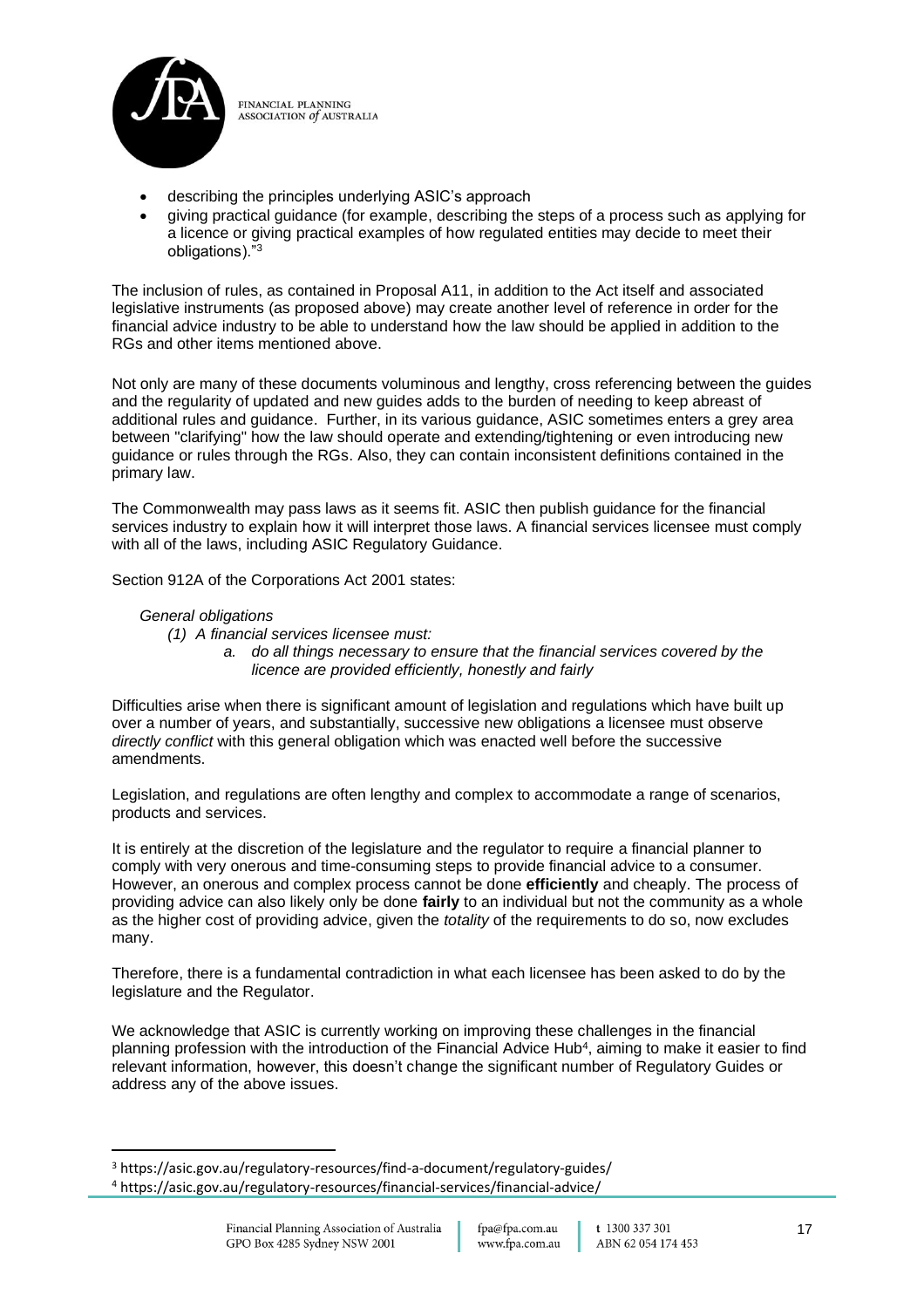

*The FPA believes certain provisions of the law and regulations, having now been tested, are now in need of clarification or are redundant and the architecture, form and substance of the laws and regulations as a whole must now be evaluated to determine whether it in fact can be expected to deliver the intended outcomes. Consolidation of laws and regulations in rules books will serve to assess the appropriateness of laws for a particular financial service – such as the financial planning profession - or product sector.*

In light of the above, clear authority and mandates are needed for timings and consultation to minimize the challenges of key decisions being overturned not long after coming in force (as has happened several times over the past 10 years in the financial planning profession) and the industry being kept in the dark and left with minimal time to prepare for new obligations or given unreasonable and limited consultation opportunity. These challenges have led to the voluminous change over the last 24 months as the Royal Commission recommendations were implemented and, on some occasions, significant investment had been made by industry participants based on rules that were only to be backflipped not long after implementation. Recent examples include moving goal posts on the Design and Distribution obligations and Breach and Incident reporting rules. These challenges are draining on resources and costs, only disadvantaging consumers with the cost and accessibility of advice.

On the other hand, a recent example of the benefit of the regulator being able to take rapid action in relation to modification or relief powers has been demonstrated during COVID-19 outbreaks and subsequent lockdowns. ASIC was able to quickly apply regulatory relief to assist the financial planning profession, this providing financial planners the ability to assist consumers more efficiently and cost effectively in a time of immense confusion, stress, and financial hardship. This was able to be achieved in periods where Parliament was unable to sit and demonstrate an example of where 'rules books' may not have been able to be amended quickly enough.

For this reason, we believe it is important not to confuse policy creation with regulatory relief in the above matters.

**The FPA's support for ASIC having delegated authority for rule make power should be to allow the Regulator to provide relief when necessary, not create additional compliance obligations.**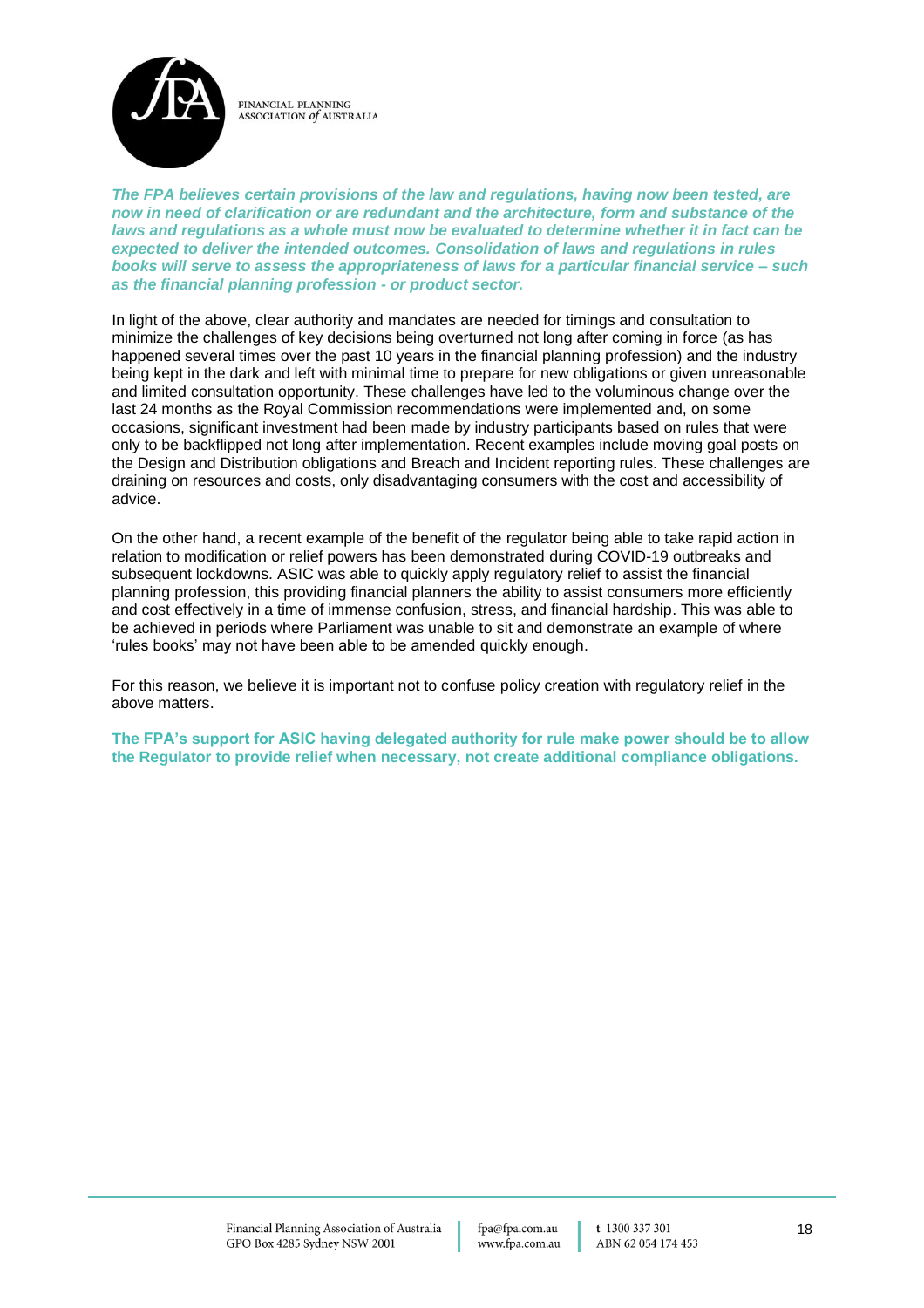

## **Chapter 11 - Definition of 'Financial Product Advice'**

**Proposal A13**: The *Corporations Act 2001* (Cth) should be amended to: a. remover the definition of 'financial product advice' in s 766B;

**The FPA supports the removal of the definition of 'financial product advice' in s766B.**

b. substitute the current use of that term with the phrase 'general advice and personal advice' or 'general advice or personal advice' as applicable; and

#### **The FPA supports the substitution of the term 'financial product advice' with 'personal advice'.**

c. incorporate relevant elements of the current definition of 'financial product advice' into the definitions of 'general advice' and 'personal advice'.

See discussion below

**Proposal A14**: Section 766A(1) of the Corporations Act 2001 (Cth) should be amended by removing from the definition of 'financial service' the term 'financial product advice' and substituting 'general advice'.

**The FPA supports the removal from the definition of 'financial service' the term 'financial product advice'.**

**Proposal A15**: Section 766B of the Corporations Act 2001 (Cth) should be amended to replace the term 'general advice' with a term that corresponds intuitively with the substance of the definition.

**As discussed in detail below, the FPA supports a clear separation of financial advice and product regulation, and the replacement of the term 'general advice' with the term 'financial product information and promotion' or 'financial product sales material'.**

#### **General Advice Definition**

The FPA has long been concerned about the definition of 'financial product advice' - as well as the framing of general advice – and how this definition affects disclosure and outcomes for consumers. We have stated our concerns through various independent and Government inquiries over the years.

While changing the name of 'general advice' is a positive step, the FPA suggests this is not just about the label but also the defining of general advice and personal advice in the Corporations Act, the current general advice warning, and the regulatory exemptions available to product issuers in the Corporations Regulations. Hence, proposals A13, A14 and A15 will be considered jointly, as these issues must be addressed holistically.

We are currently observing an increasing prevalence in the industry of general advice only business models which appear to be designed so that certain time-consuming and costly regulatory obligations required when providing personal advice do not have to be complied with.

In addition, calling information 'general advice' in disclosure documents provided by product issuers is likely to mislead consumers.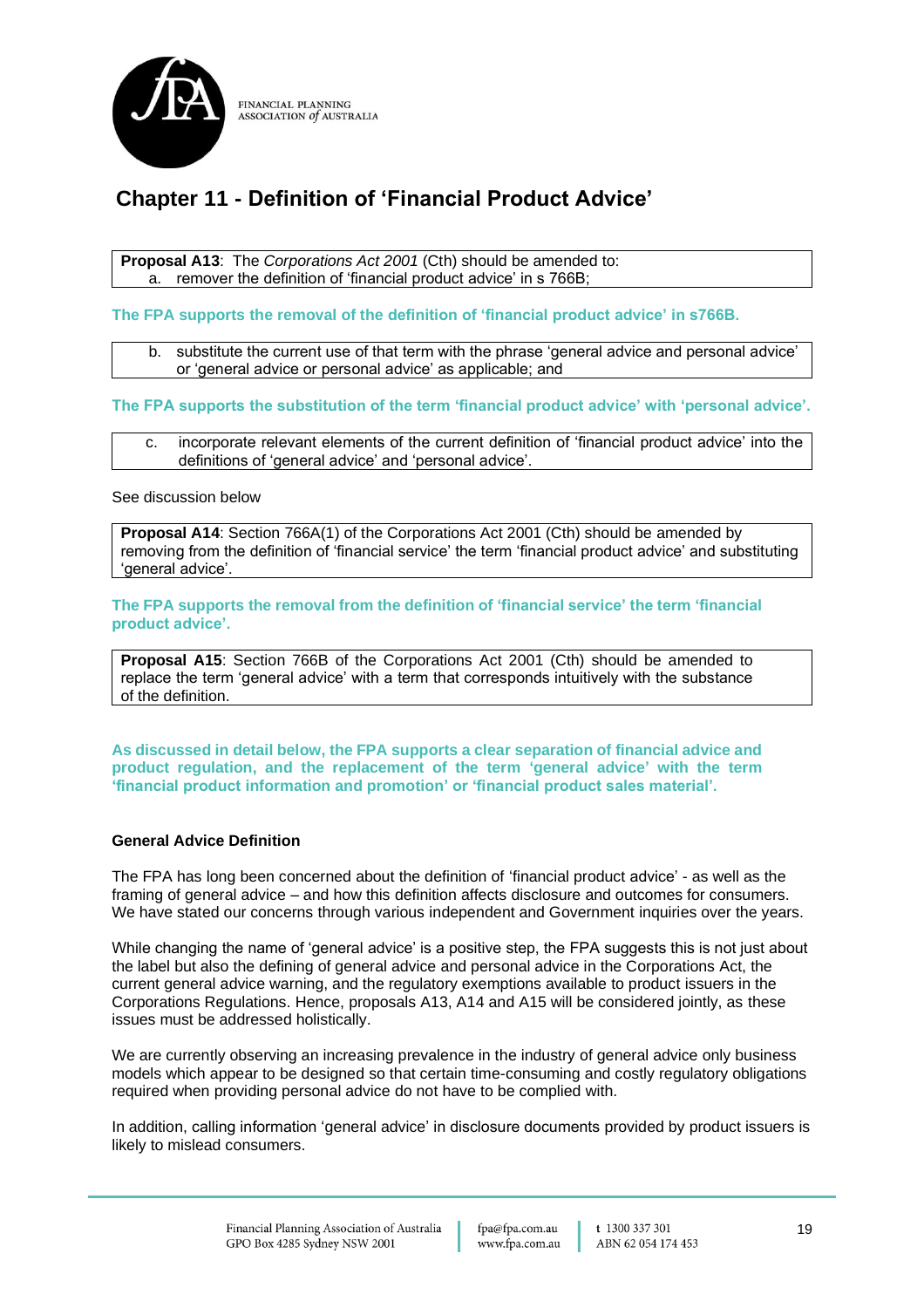

In our submission to the Financial System Inquiry's interim report, we provided extensive commentary on the role that financial advice ought to play in a reframed financial services system. We addressed the issue of 'general advice' in particular, and stated that:

*"Framing 'general advice' as advice plays into the behavioural aspects of financial decision- making by giving the impression that the 'advice' has a reasonable basis or is appropriate for the client, and thereby exposes retail clients to decisions made under uncertainty about the regulatory framework for that advice."*

Furthermore, in our submission to Senate Legislation Economics Committee inquiry on the Corporations Amendment (Streamlining of Future of Financial Advice) Bill 2014, we stated that:

*"Under the current definitions of personal advice and general advice it is very easy for financial planners and other AFSL representatives, such as call centre operators, to inadvertently overstep the mark into personal advice. However, regardless of the legal boundaries of personal and general advice definitions, it is the consumers' interpretation of the advice that ultimately determines whether they are being provided general product facts or information that relates to their own circumstances. Anecdotal evidence shows that it is common for individuals to interpret general advice as personal advice because it is relevant to their circumstances at the time it is provided. This is where incentives to sell products can mislead consumers."*

While we draw from the experiences of our members as well as our observations of the financial services sector, we also take note of ASIC's Report 384 – Regulating Complex Products. In that report, ASIC stated that:

*"Our research has indicated that marketing information plays a particularly strong role in product distribution and may influence investors' decision making more than other product disclosure. In particular, when investors approach product issuers or other intermediaries responsible for selling products directly, rather than going through advisers, the information contained or implied in product issuers' marketing information is often the first, and may be the only, information that investors use to decide whether or not to invest in that product."<sup>5</sup>*

Commissioner Hayne seemingly shares the FPA's concerns about general advice as indicated in his summation of case study evidence presented at the Royal Commission into misconduct in the banking, superannuation and financial services industry:

*"It may readily be accepted that the line between personal advice and general advice may not always be marked clearly or easily. But one important feature of the distinction drawn by the Corporations Act between personal advice and general advice is whether the advice has been prepared without 'taking account of the client's objectives, financial situation or needs'. Personal advice is given where the adviser has considered one or more of the person's objectives, financial situation and needs, or a reasonable person might expect the* 

<sup>5</sup> ASIC, *'Report 384 – Regulating Complex Products* ' (January 2014), at [46]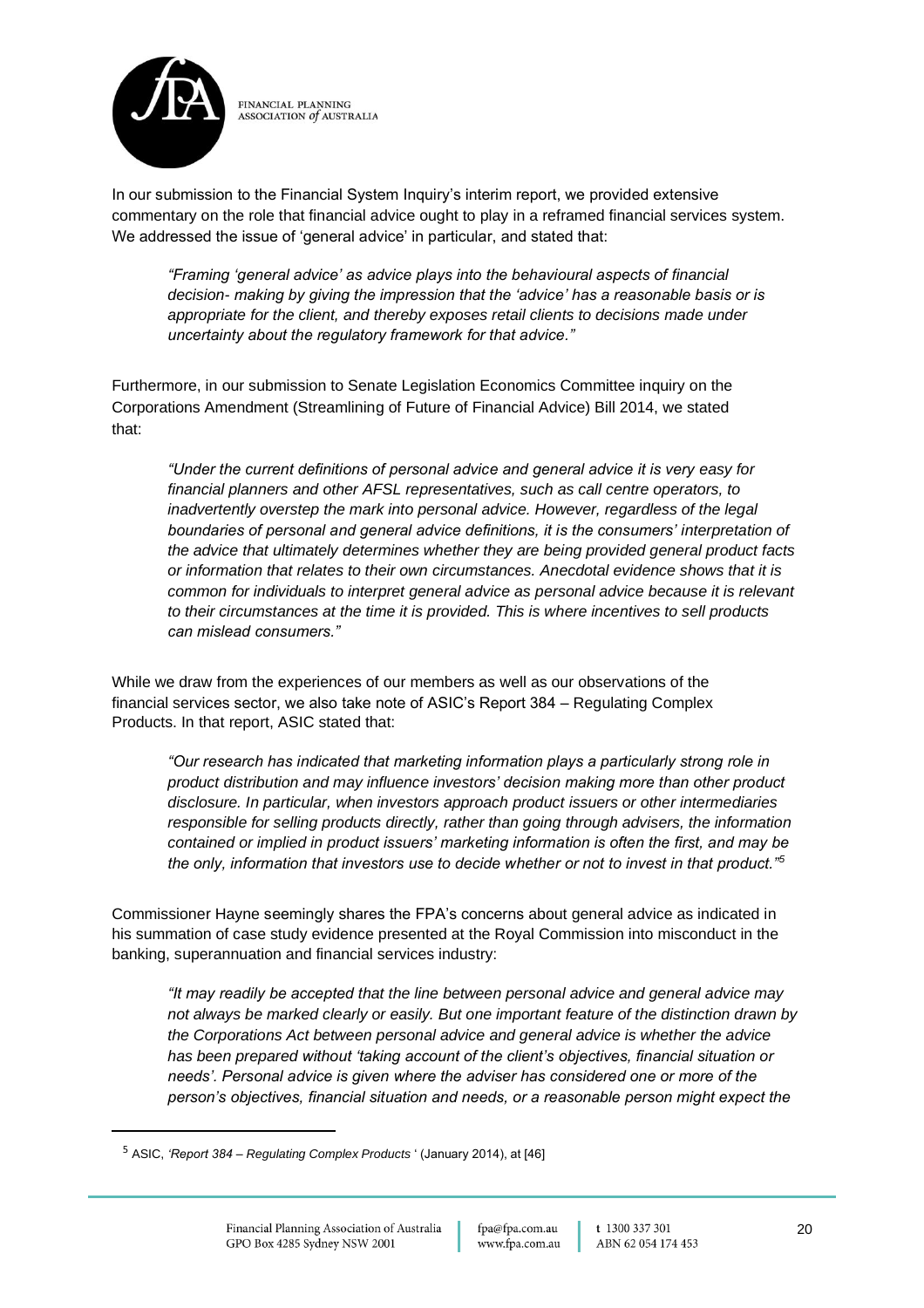

*provider to have considered one or more of those matters. The central purpose of the general advice warning that staff members were supposed to offer was to mark a boundary between what had been said and done and what was about to be said so that personal advice was not given. More precisely it was to convey to the customer that whatever you, the customer, have just told me, the staff member, is entirely irrelevant to me and will wholly be ignored by me when I tell you what I am about to say. But why would the customer believe that? Why would the customer think that, having learned about at least some aspects of the customer's objectives, financial situation or needs, the staff member would go on to tell the customer about a product that was not suitable to whatever objectives, situation or needs had been revealed?"<sup>6</sup>*

We have stated our concerns through various independent and Government inquiries making recommendations to redefine general advice through:

- The FPA White Paper on the Future Profession and Ten Point Plan
- The FPA Policy Platform: Affordable Advice, Sustainable Profession
- The Treasury consultation on the exposure draft of the Corporations Amendment (Streamlining of Future of Financial Advice) Bill 2014
- The Senate Economics Legislation Committee inquiry into the Corporations Amendment (Streamlining of Future of Financial Advice) Bill 2014
- The Financial System Inquiry Interim Report and Final Report
- The Treasury consultation on the Financial System Inquiry Final Report
- The Parliamentary Joint Committee on Corporations and Financial Services inquiry into proposals to lift the professional, ethical and education standards in the financial services industry
- The Senate Economics Reference Committee's inquiry into the Scrutiny of Financial Advice
- Productivity Commission Inquiry into Competition in the Australian Financial Services
- Royal Commission into misconduct in the banking, superannuation and financial services industry
- ASIC Consultation on General advice: Alternative labels for consumer testing

Disappointingly, there remain several outstanding recommendations from these enquiries to revise the definition and name of general advice. These include:

• The Financial System Inquiry Final Report recommendation 40 to "*[r]ename 'general advice' and require advisers and mortgage brokers to disclose ownership structures."*

<sup>&</sup>lt;sup>6</sup> Royal Commission into misconduct in the banking, superannuation and financial services industry, Final Report Volume 2, page 95, 4 February 2019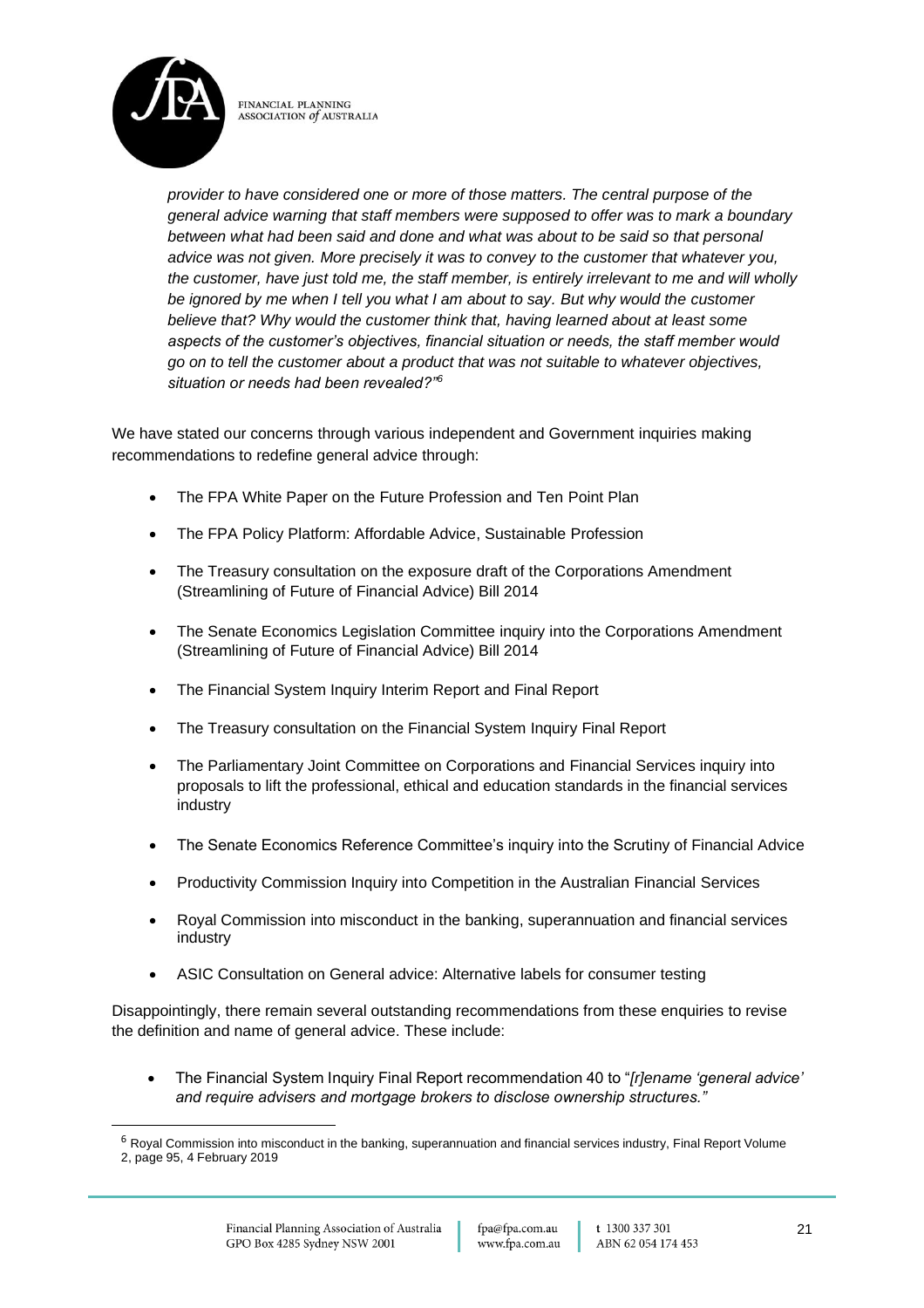

- The Final Report of the Parliamentary Joint Committee on Corporations and Financial Services inquiry into proposals to lift the professional, ethical and education standards in the financial services industry:
	- o Recommendation 1: *"The Committee recommends that the term 'general advice' in the Corporations Act 2001 be replaced with the term 'product sales information' to better reflect the nature of that information."*
	- o Recommendation 2: *"The Committee recommends that the term 'personal advice' in the Corporations Act 2001 be replaced with 'financial advice' to better reflect the nature of that advice."*
- Productivity Commission's Inquiry into Competition in the Australian Financial System. recommendation 10.2 to *"[r]ename general advice to improve consumer understanding".* Specifically, the Productivity Commission recommended:
	- o "*General advice, as defined in the Corporations Act 2001 (Cth), is a misleading term and should be renamed. Any replacement must ensure that the term 'advice' can only be used in association with 'personal advice' — that is, advice that takes into consideration personal circumstances. Consumer testing of alternative terminology is required to ensure that misinterpretation and excessive reliance on this type of information is minimised.Including time for consumer testing and a transition period to enable industry training and adjustment, a new term should be in effect by mid-2020."*

We believe that there is widespread support for a change in the definition and name of general advice, as well as a change in the architecture of financial services law to clearly distinguish between;

- services provided in the client's best interests by a financial planner, and
- information provided by a product issuer or their agent.

The FPA welcomed the 2019 consumer testing undertaken by the Regulator and urged ASIC to keep in mind Commissioner Hayne's summation of 'general advice' and the 'general advice warning' throughoutthis project – *"why would a consumer believe the warning?".*

## A multi-faceted approach to determining an alternative general advice label

A perfect replacement label and definition for 'general advice' is difficult to establish. In our submission to the Financial System Inquiry Interim Report, we made the following observations:

*"A major obstacle to effective separation of financial advice and product information is the wide variety of conduct that is presently described by 'general advice'. It is difficult to imagine a uniform set of regulations which can effectively regulate all forms of information about financial products within every single context these discussions or communications may arise. Part of the problem is revealed in the choice between describing general advice as 'product information' or 'sales information'. Both of these terms are inadequate to describe and apply to the context of each instance where financial product information that is not a recommendation based on personal circumstances is provided."*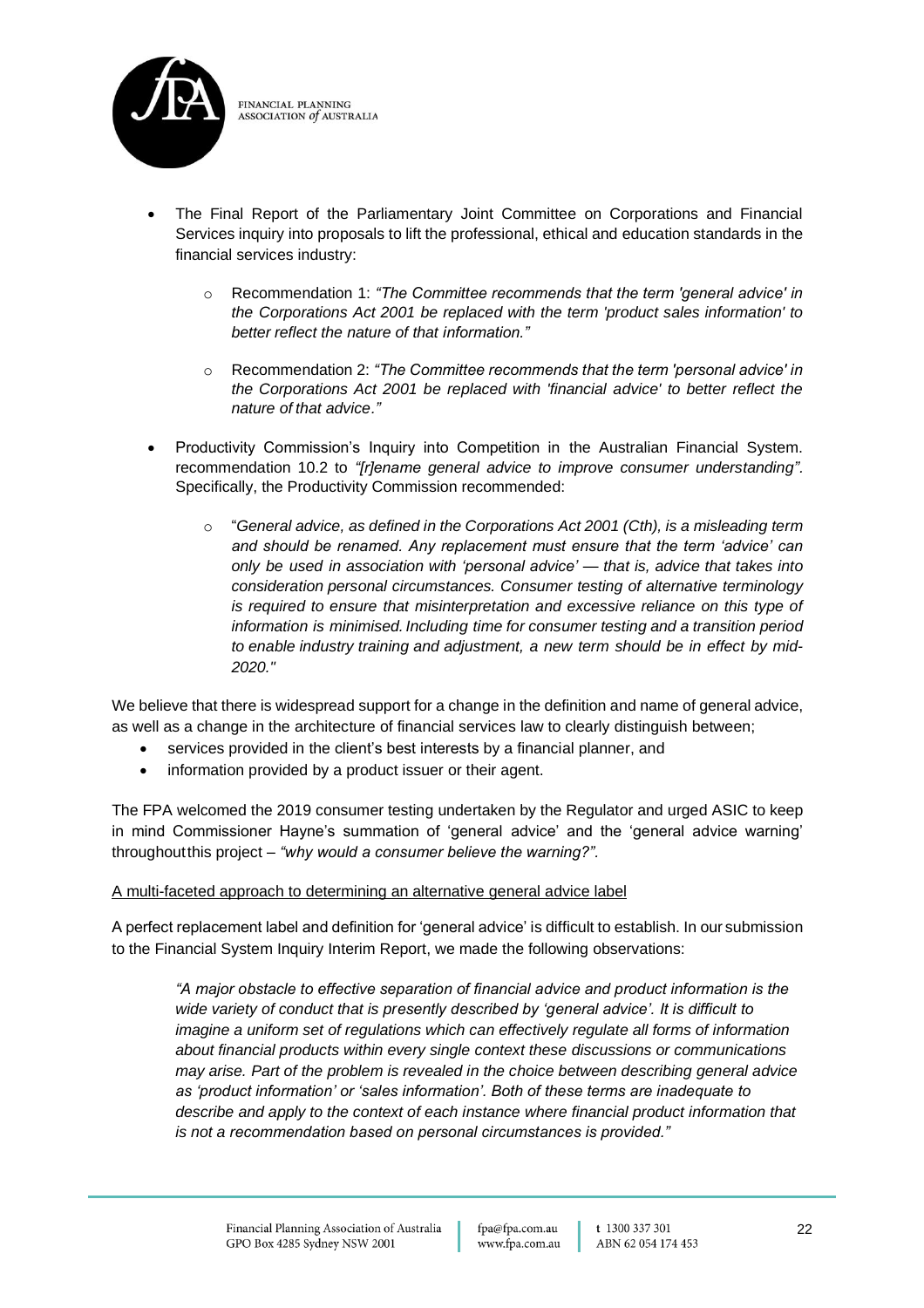

However, we recognised that better clarity in the guidance regarding 'general advice' in the regulations would only be part of the overall change that is required to protect consumers, enable better comprehension and promote better outcomes. We also wrote that:

*"For the purposes of protecting consumers from misrepresentations about the suitability of product information for their circumstances (whether those misrepresentations are overt or contextual), a clear separation between financial advice and product information is required. In the long term, providing meaningful regulatory categories for different forms of financial product information is a very difficult but necessary project. These categories are required to appropriately and effectively regulate different communication channels through which consumers access information about financial products."*

It is important to remember that under the current legislative framework there is factual information, 'general advice' and 'personal advice'. 'General advice' is factual information or opinion which includes a qualitative judgement about a financial product or a class of financial product that was intended to influence (or could have reasonably been regarded to have intended to influence).

This makes 'general advice' confusing for consumers as it is not just a label but is a multifaceted scenario dependent on a number of factors including:

- The 'advice' provided  $-$  is it factual information about a product or the tax system, marketing material intended solely to sell a product, strategic information about financial matters, or is it just an opinion? What was the subject matter of the 'advice'?
- Who provides the 'general advice' to the consumer is it an individual representing the interests of the product issuer, or a financial planner representing the interests of the consumer, for example?
- The intent behind the provision of the 'general advice'  $-$  is it to information in the selling of a product or help the consumer make an informed decision about some aspect of their interaction with certain persons?
- The context in which the information is provided is the 'general advice' given in a setting which suggests to the consumer that it will be appropriate for to their personal circumstances?

While changing the name of 'general advice' is a positive step, the FPA suggests this is not just about the label but also the definitions of each of general advice, financial product advice, personal advice and factual information in the Corporations Act, the current general advice warning, and the regulatory exemptions available to product issuers in the Corporations Regulations.

## Principles for alternative general advice label

The FPA recommends guiding principles be used to identify an appropriate alternative label for 'general advice'.

The alternative label for 'general advice' must take into account the likely interactions a consumer would have when receiving 'general advice', the subject matter of such interactions, the likely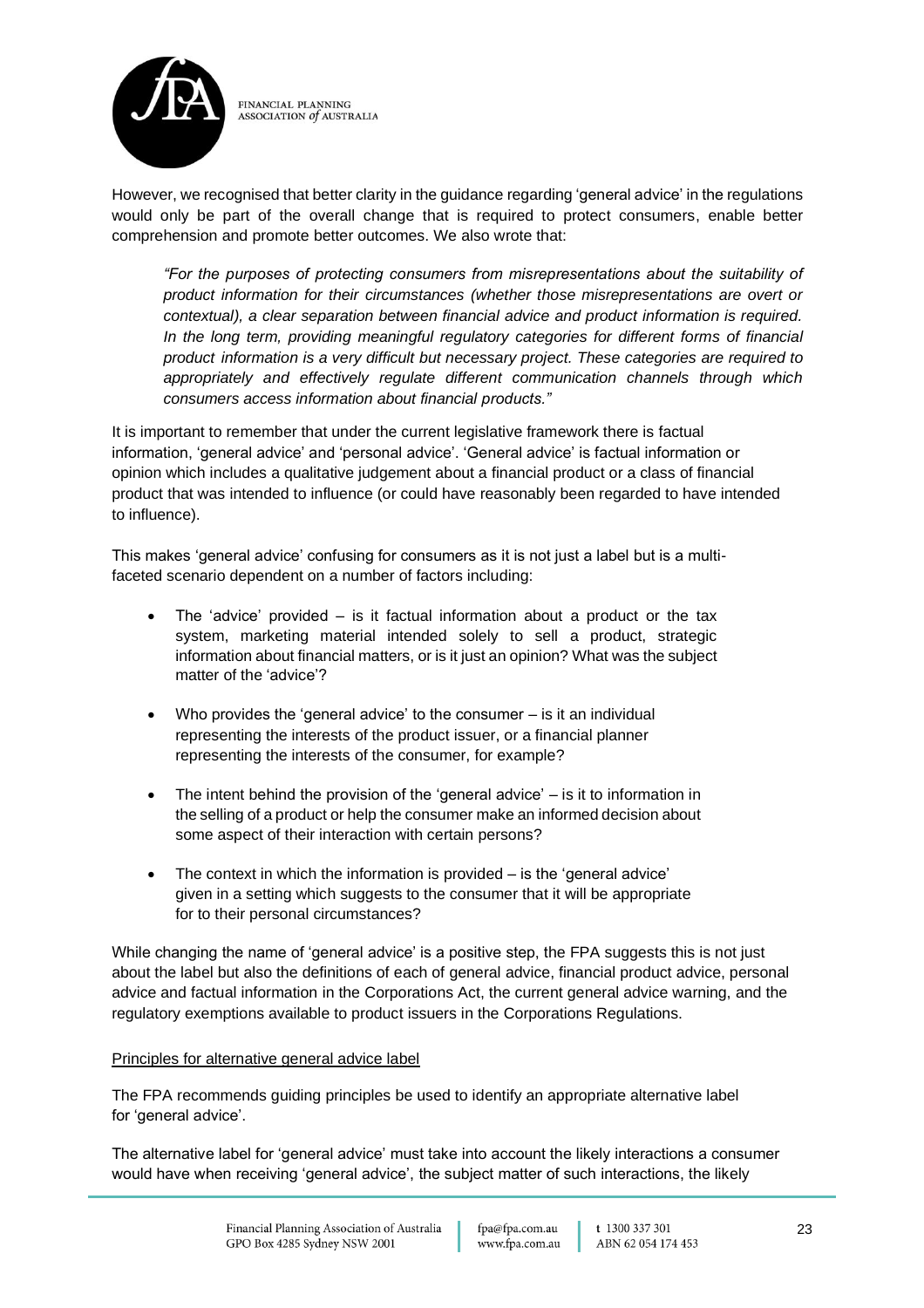

knowledge base of most consumers in relation to financial matters, and the high probability that this would create a power imbalance between the consumer and the person providing the information.

The representative has detailed knowledge of the subject matter. Even if the representative has no prior information about the consumer, the questions asked by the consumer often disclose details or even hints about the individual's personal circumstance. Representatives also usually ask pertinent questions of the consumer, sometimes to ensure they are not providing them with information that is inappropriate or unnecessary for the individual, however this type of interaction naturally leads the consumer to believe the information is being provided because their individual circumstances have been considered by the representative.

Hence, the FPA suggests a set of principles be developed to ensure the alternative label for 'general advice' delivers the intended consumer protection outcomes. For example:

- The alternative label must not include 'advice' or 'like terms'. This is consistent with s923C of the Corporations Act for the use of the terms financial planner and financial adviser.
- It should be considered the 'least confusing' label for consumers (rather than the clearest)
- It must be clear to the consumer that their individual circumstances have not been considered, and whose interest the provider of the 'general advice' is representing.
- There must not be a disconnect between the financial services representative's interpretation of the meaning of the label and the consumer / lay person's understanding of what the label means.
- It must be unambiguous and clear to the consumer that what is being provided to them is general in nature.
- The label selected must be based on the common understanding of its meaning by consumers and use in everyday language.
- The legal definition to be included in the Corporations Act must strictly emulate the common understanding of the alternative label's meaning by consumers, use in everyday language, and reflect/mirror well-established and supported dictionary meanings.
- The alternative label must consider and reflect the common and positive interactions between consumers and representatives, and hence whether one label can truly represent the services consumers need and are seeking.
- The alternative label must be simple.
- It must have a clear and simple warning that consumers are encouraged to truly heed.
- The alternative label and its requirements make it clear to the consumer the purpose or intent of that 'advice', and whose interests the advice provider is representing – the consumer's or the product issuer.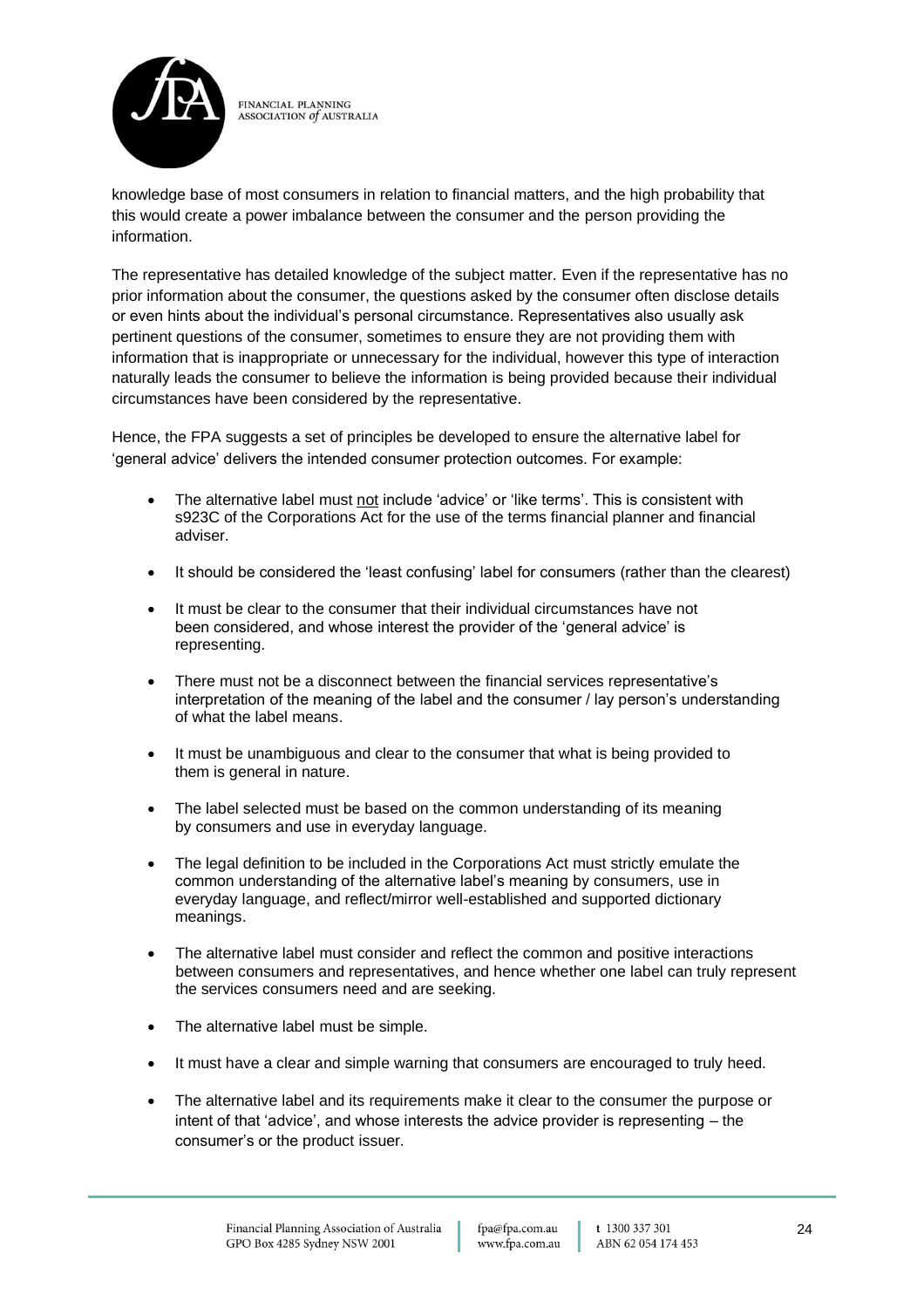

The FPA stands by our long-held position that the only 'financial advice' provided to consumers must be 'personal advice' provided by a registered financial planner who meets the legal requirements in s923C of the Corporations Act; and that 'financial product advice' be redefined as 'personal financial advice'. Advice to a person may not specifically relate to a specific financial product in particular (though it may relate to a class of products), such as in salary sacrificing advice. Specific financial products are merely aspect that may or may not be relevant to the advice sort by the client and provided by the financial planner. Hence the label and definition of 'personal financial advice' should stand alone and should not be reliant on financial product.

The FPA has previously agreed with ASIC's preliminary view that there is a "*broad nature of conduct that currently falls under the label of 'general advice'*". However, as clearly indicated in ASIC's research and by the evidence provided at the Royal Commission, significant consumer harm is experienced when 'general advice' is provided by front line sales staff of product issuers.

When considering an alternative label to appropriately name 'general advice', care must be taken to ensure the intended consumer protections are achieved and the requirements that replace the current 'general advice' regime are simple for consumers to understand. Law makers must be certain that there would be no unintended consequences that disadvantage consumers in determining an alternative label and should consider the multi-faceted nature of 'general advice' (as discussed above).

The FPA strongly believes that it must be made clear to a consumer when 'general advice' is provided with the intent to 'sell', to encourage the consumer to heed the warning regarding that information.

#### *The FPA recommends:*

- *Frontline staff, such as sales staff, of product issuers who are not authorised to provide personal advice, should be prohibited from providing 'general advice'. Such representatives should be restricted to the provision of factual information only.*
- *The FPA recommends the specific label of 'financial product sales material' or 'financial product information and promotion' be given to the information provided by product issuers' sales representatives to sell a product to clearly show consumers the nature of the information being provided.*
- *The provision of financial product sales material' or 'financial product information and promotion' by product issuer representatives should be monitored by ASIC under its new product regulation powers, to ensure 'advice' is not being provided to consumers by product issuer representatives.*
- *A new warning should be created for product issuers' representatives providing 'product sales material' to sell a product. This warning should make it clear that the representative is representing the interests of the product issuer and is providing the 'information' to sell a product.*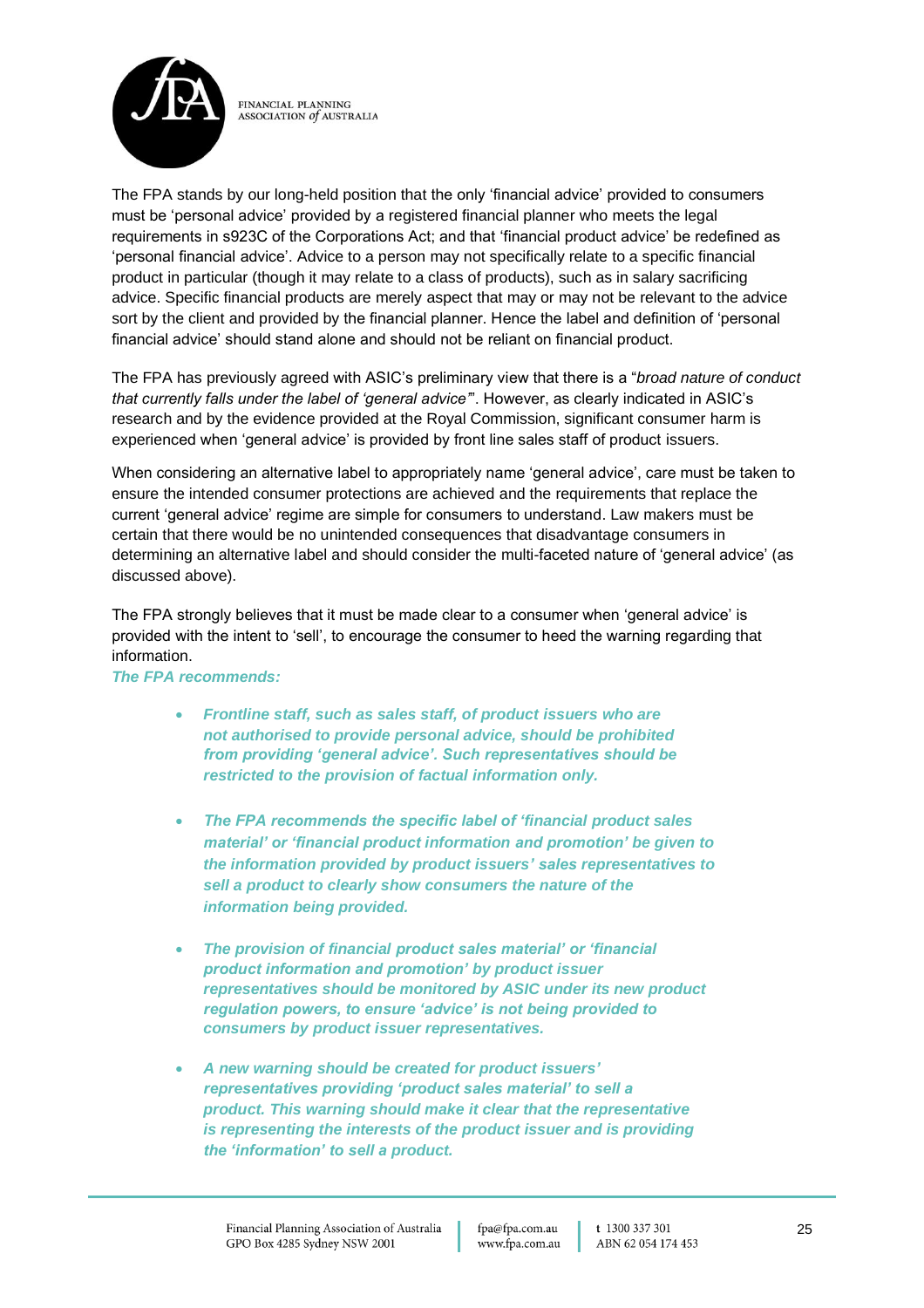

Product sales currently conducted under the guise of 'general advice' are provided by representatives of product issuers and individuals representing the interests of product issuers. This type of 'general advice' is provided with the intent of selling the product and is not provided in the consumer's interest. This is not advice, this is financial product selling.

The complexity of identifying an appropriate alternative label for 'general advice' lies in its definition. Based in the current definition, general advice is not 'factual information'. 'General advice' falls under the definition of financial product advice, which is a statement that involves a qualitative judgement or opinion about a financial product or a class of financial product that was intended to influence (or could have reasonably been regarded to have intended to influence).

However, consumers understand and rely on the dictionary meaning of certain words. Therefore, it is important to consider labels that clearly represent the intent or purpose of the 'general advice' being provided and the consumer's understanding of that label. For example:

- The dictionary meaning of 'advice' is "*an opinion that someone offers you about what you should do or how you should act in a particular situation*"; and "*guidance or recommendations offered with regard to prudent future action*". Important to this meaning is the definition of 'prudent' – "*acting with or showing care and thought for the future*". This implies that the meaning of 'advice' shows that it is intended to help the recipient, not the provider of the 'advice'.
- However, and importantly, the dictionary meaning of 'sell' is defined as "*the job and skill of persuading people to buy things*"; and to "*give or hand over (something) in exchange for money, persuade someone of the merits of, trick or deceive (someone)*". To persuade a person is "*to make someone do or believe something by giving them a good reason to do it or by talking to that person and making them believe it*". The definitions of 'sell' and 'persuade' clearly demonstrate that consumers would understand that a representative who is 'selling' is not acting in the interests of the consumer.

Consumers expect any 'advice' they are provided with to have been given with their best interests in mind. Any material a product issuer publishes by advertising, marketing or otherwise 'selling' a financial product is not, and never should be understood to be 'advice'. This distinction must be made clear in the alternative label and warning for 'general advice'.

As stated above, the FPA recommends frontline staff and other representatives of product issuers should be prohibited from providing any 'advice' and should be restricted to the provision of 'factual information'. This type of 'information', which should be labeled 'financial product information and promotion' or 'financial product sales material', and should be accompanied by a clear and strong warning as to the intent and purpose of the 'financial product information and promotion' / 'financial product sales material'. ASIC should regulate and monitor the provision of 'financial product information and promotion' / 'financial product sales material' under its product regulation powers.

As summated by Commissioner Hayne, it is unrealistic to expect a label and warning as to the limitations of the advice would be understood and heeded by a consumer, if the provider of the 'general advice' has received information about the consumer's circumstances.

All interactions between a consumer and a financial services representative will involve the discussion of some of the consumer's circumstances (their objectives, situation and needs), either directly or indirectly. For example: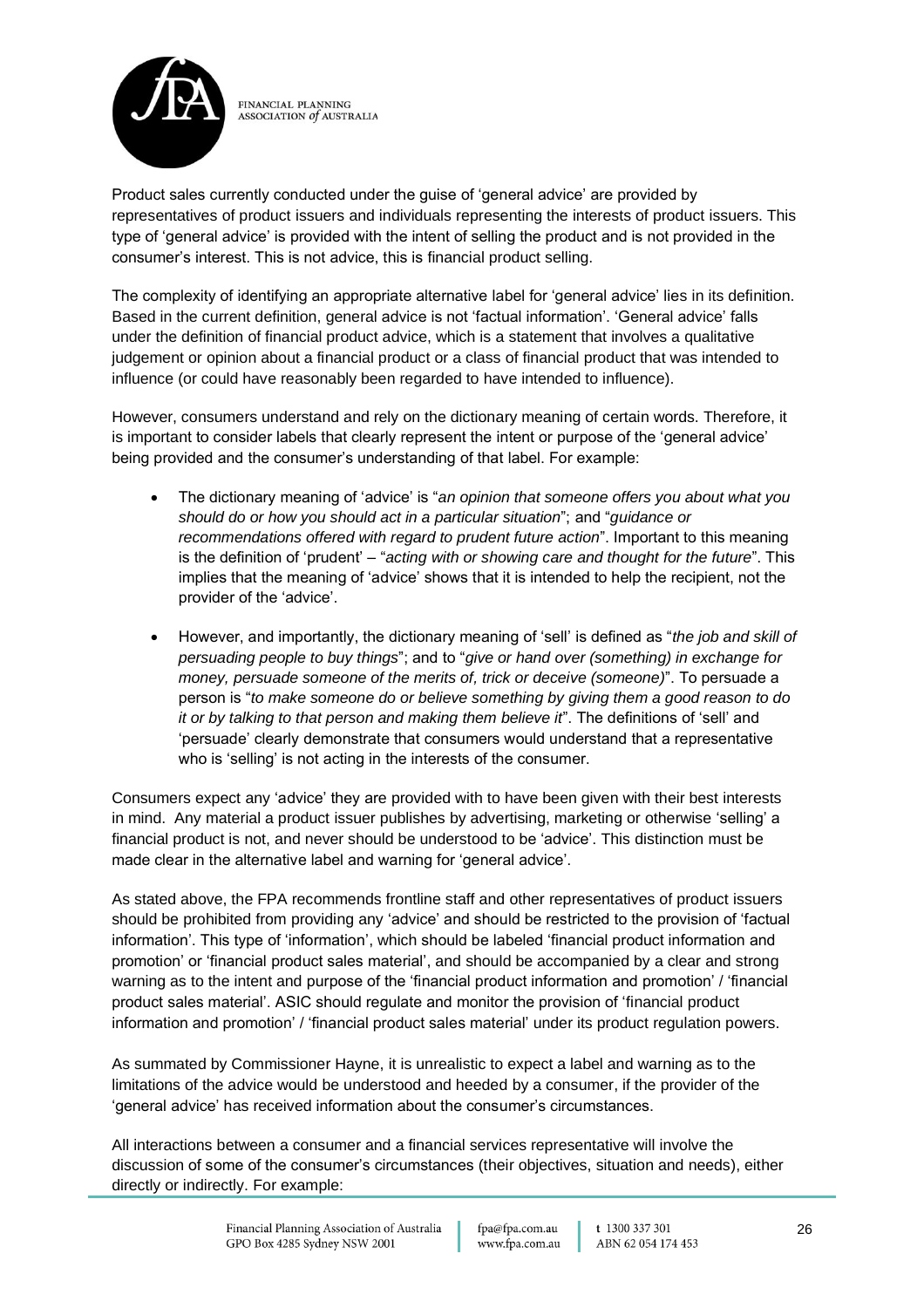

• A consumer contacts a financial services provider for the first time to enquire about a specific product, such as a home mortgage. The fact the consumer is seeking information about a home mortgage gives the provider information about the consumer's circumstance – they are purchasing a home, the amount they would like to borrow, the family status of the consumer, potentially the income level of the consumer, etc.

Hence, there is a high risk that consumers will ignore the message in the alternative label and warning unless it is clear by the label and warning that the 'general advice' is being provided either in the interests of the consumer or the provider.

Consumers may find it difficult to understand the nature and limitations of the advice due to the following factors:

- the complexity of the product and the information provided
- the financial capability of the consumer
- the delivery of the 'general advice' for example, when the advice is provided by a friendly and approachable representative of a product issuer it may cloud the consumer's judgement as to the limitations of the advice
- when the consumer is an existing customer of a product issuer and therefore the representative already has information about the consumer; or, as discussed above, the consumer may have provided the representative with information about themselves.
- when it is unclear that the 'general advice' is being provided to sell a product.

### *The FPA recommends the warning for 'financial product information and promotion' / 'financial product sales material' must clearly state that:*

- *it is not 'advice', it is material which describes the financial product provided for the purposes of assisting any person to consider whether to acquire that product*
- *the consumer's circumstances have not been considered in the 'product sales material' / 'financial product information and promotion' provided. The 'material' is general and 'non-personalised' in nature.*
- *the consumer themselves must consider whether the features of the product provided in the 'product sales material' are suitable for their circumstances, and*
- *the 'product sales material' provided is about a complex financial product and the consumer should consider seeking professional financial advice provided in their interest and tailored to their individual circumstances by a registered financial planner to ensure the product meets their needs.*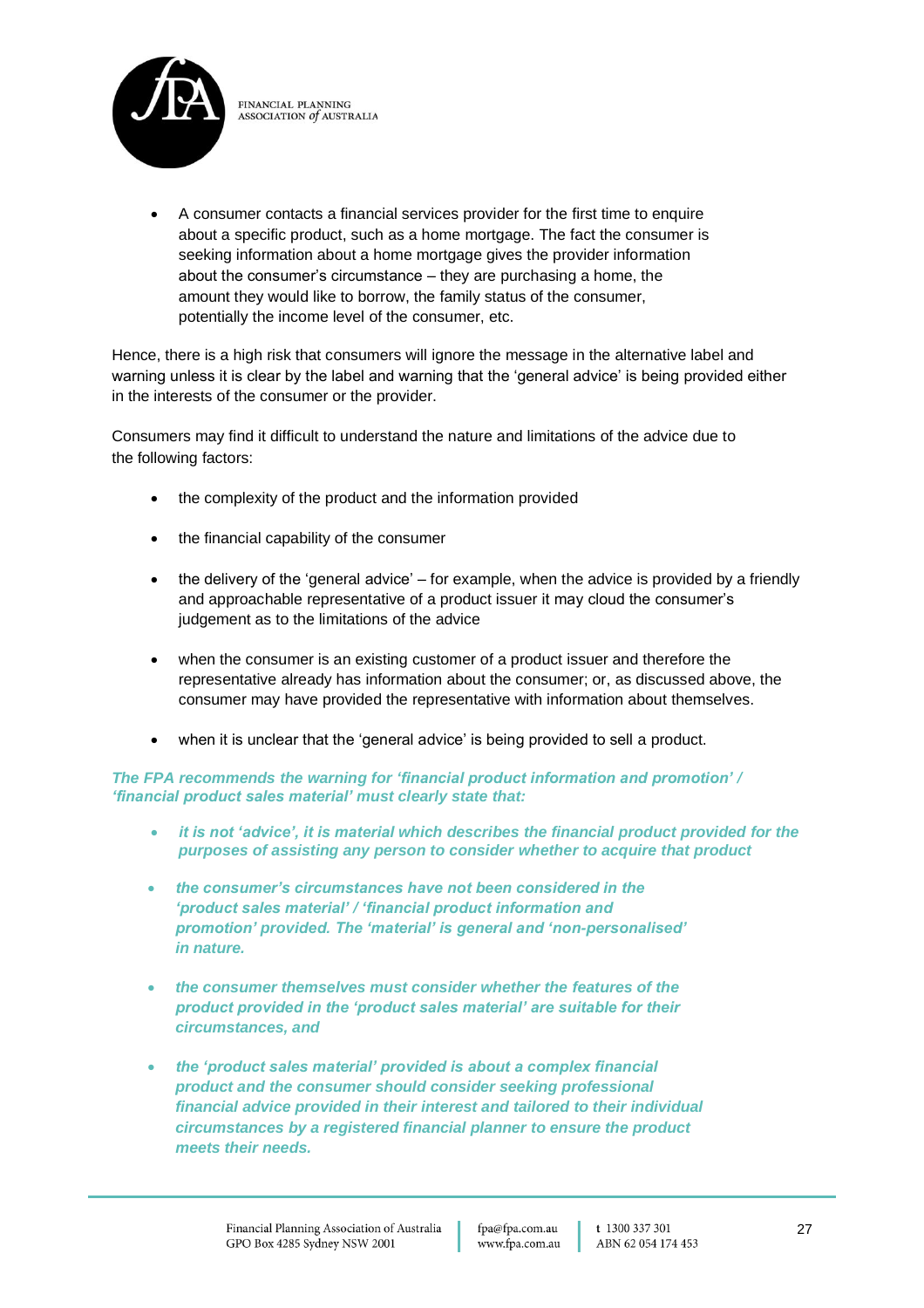

Where 'financial product information and promotion' / 'financial product sales material' is being provided in the product issuer's interest to sell a product, the warning should be clearly and prominently provided prior to the delivery of the 'financial product information and promotion' / 'financial product sales material' in sales seminars, product newsletters and brochures, articles, videos, websites and webinars, and in call centre and shop front interactions with consumers.

Attachment 1 is FPA's feedback on alternative 'general advice' labels previously proposed by ASIC. The FPA opposed many of the alternative labels as they would least support consumer understanding of the nature and limitations of the 'advice' being provided. Our reasons for these views are also provided in the table.

The FPA has provided dictionary meanings of the alternative labels as an indication of the common consumer understanding of the proposed words, as well as a clear indication of the FPA's support for or opposition of the label with reasons.

The FPA opposed many of the proposed alternative labels as they would not address the consumer confusion and consumer protection issues of the existing 'general advice' regime.

As stated above, the FPA believes a multi-faceted approach is needed to improve 'general advice' outcomes for consumers and supports the alternative terms 'financial product information and promotion' or 'financial product sales material'.

To facilitate this change, the licensing regime and the authorisations provided under an AFSL should also be reviewed, particularly in relation to 'class of product' only authorisations which bare little resemblance to the spectrum of advice provided by professional financial planners to their clients.

## **Personal Advice**

The definition of 'personal financial advice' should not be based on the recommendation of a financial product or class of financial product. The word 'product' should not be included in the definition of personal financial advice.

*The FPA recommends 'personal financial advice' be defined as a client-centric professional service, not a product, that can incorporate advice on financial matters based on a client's circumstances and financial goals and may include information about a financial product or class of financial product.* 

Personal financial advice should stand alone, ideally outside the Corporations Act, and include:

- a. Appropriate advice disclosure documentation commensurate to financial planners' professional obligations
- b. Professional standards
- c. Registration obligations
- d. Represents the client's interest advice in the best interest of client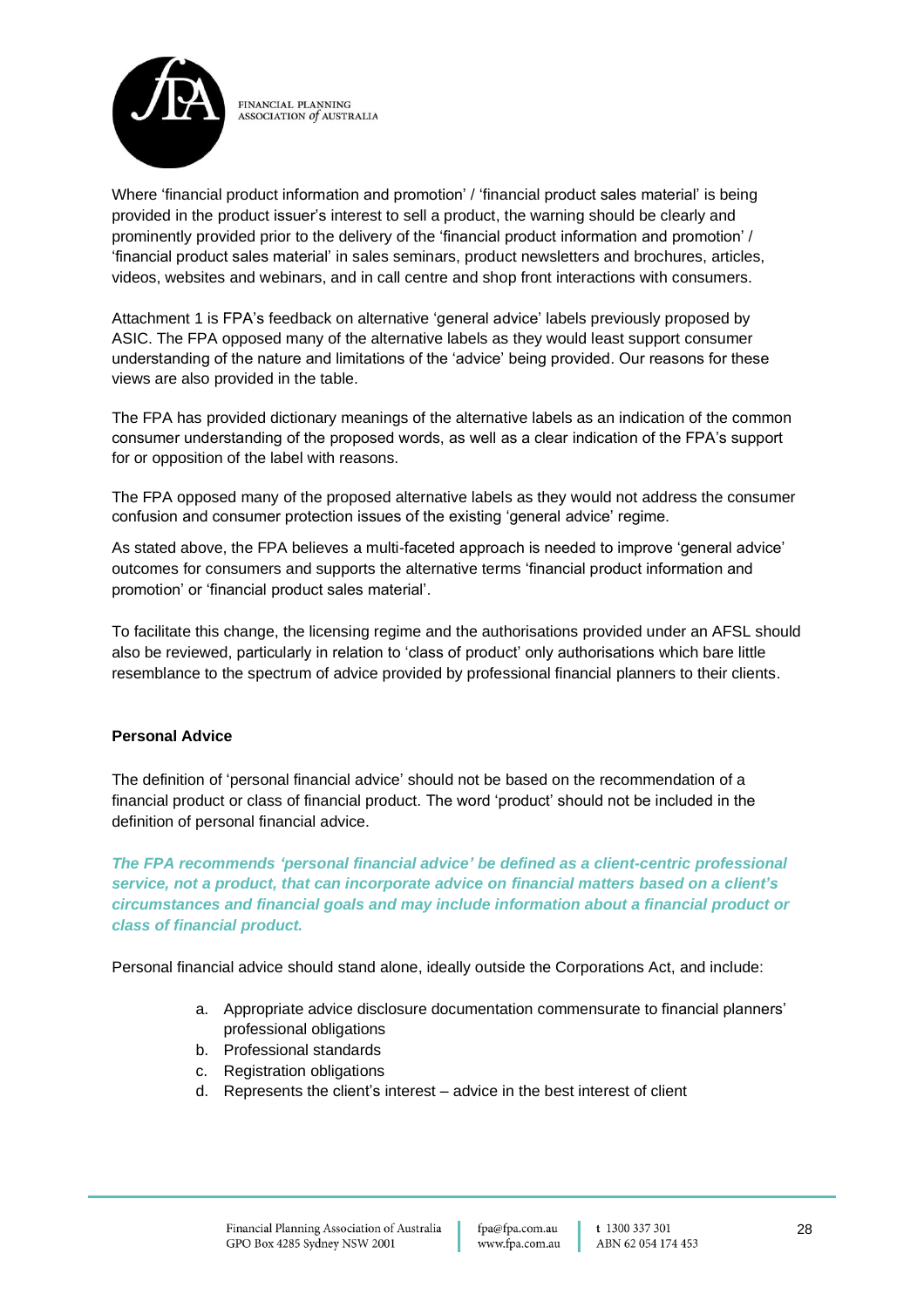

### **The Structure of the Corporations and Financial Services Law**

Significant changes in the regulatory environment over the last five years – particularly the introduction of the Design and Distribution Obligations (DDO) for product issuers and distributors; and legislated education and professional standards for financial planners – provide a tremendous opportunity to ensure the law gives consumers clear delineations, protections and redress between financial products and professional personal financial advice.

The FPA notes Figure 11.1: Comparison of the regulation of financial product advice and other financial services on page 448 of Interim Report A.

*To support a clear definition of 'personal financial advice' and 'financial product information and promotion' / 'financial product sales material' the FPA supports the ALRC's call to remove Chapter 7 from the Corporations Act as a standalone Act and recommends further discussion on the following potential future high-level structure of the corporations and financial services law.*



Benefits of a robust and compelling advice regulatory environment that clearly separates financial advice and financial products include:

- Consumer:
	- $\circ$  Reduced complexity resulting in the provision of quality advice available to more consumers
	- o Improved and more appropriate disclosure
	- o Clear that they are receiving sales information or advice
	- $\circ$  Clearer lines of accountability for misconduct (i.e. between advice provider and product issuer)
	- o Improved accessibility to advice
- Regulatory oversight Advice:
	- o Clearer as to whether entity/individual is providing advice or not.
	- o All advice providers (except for exempt fund managers) would be caught –including intra-fund – it is either advice or it is not; no grey areas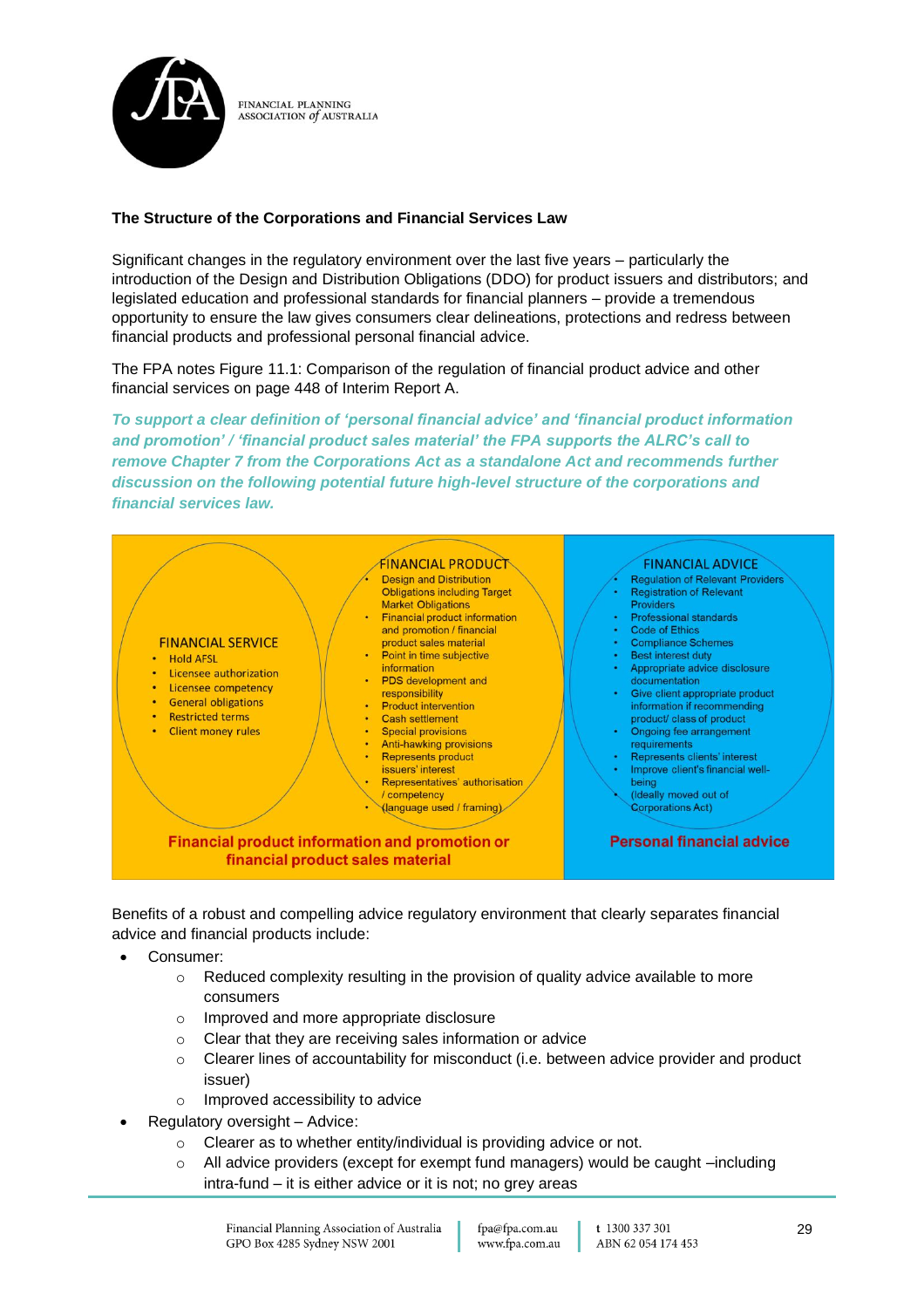

- Regulatory oversight product sales distribution:
	- o DDOs
	- o Financial product information and promotion
	- o Increased accountability for consumer interactions
	- o Increased ability to identify gaps in regulatory cover
- Financial advice providers
	- o Requirements based on service provided to client
	- o Reduce regulatory complexity and costs
	- o Effective regulation focused solely on advice
	- o Regulatory requirements focus on the advice service provided, not the product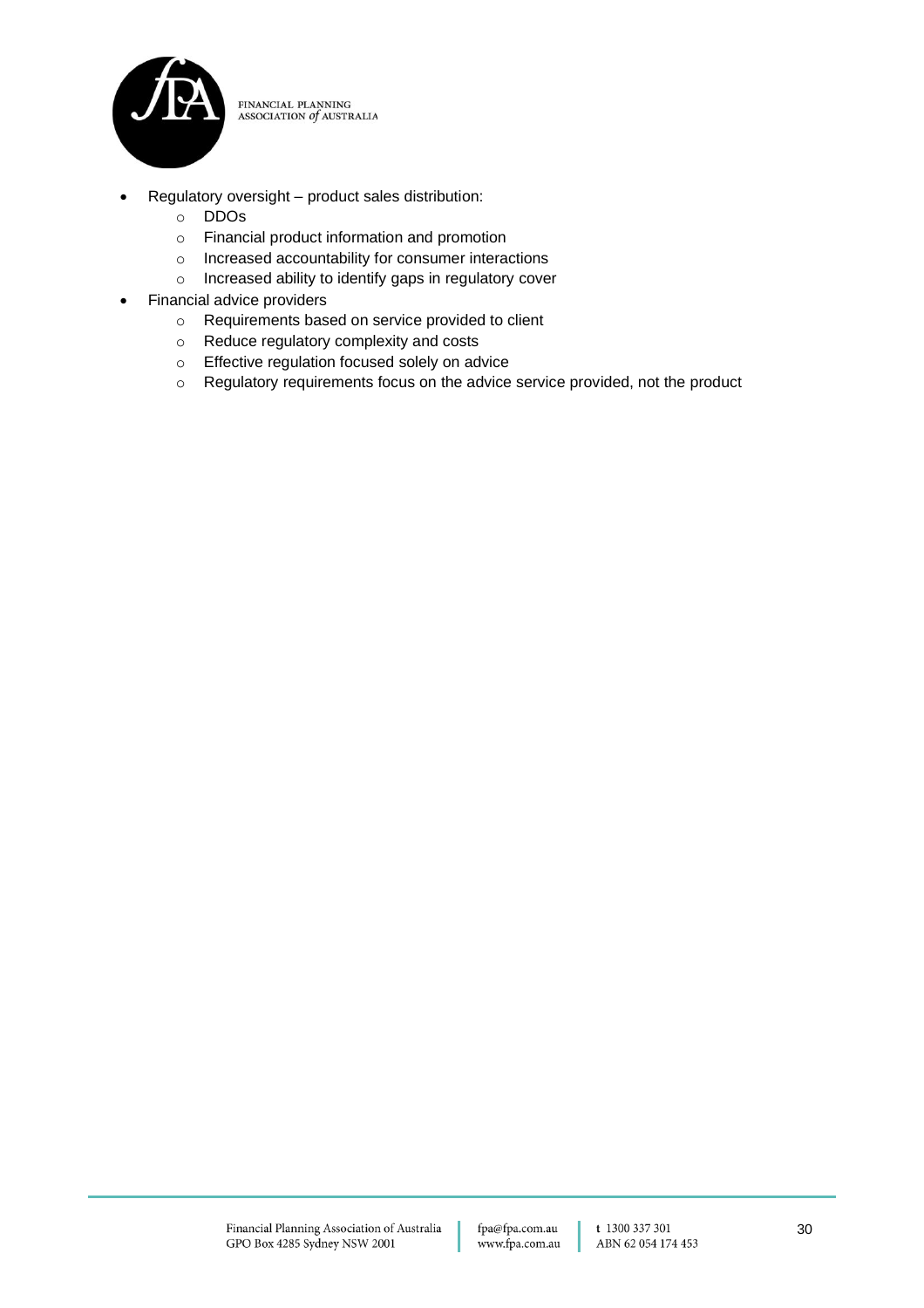

## **Chapter 12 - Definitions of 'Retail Client' and 'Wholesale Client'**

| Question A16: Should the definition of 'retail client' in s 761G of the Corporations Act 2001 (Cth) be<br>amended:                                                                            |
|-----------------------------------------------------------------------------------------------------------------------------------------------------------------------------------------------|
|                                                                                                                                                                                               |
| to remove:<br>а.                                                                                                                                                                              |
| subsections (5), (6), and (6A), being provisions in relation to general insurance<br>ii.<br>products, superannuation products, RSA products, and traditional trustee company<br>services; and |
| iii.<br>the product value exception in sub-s $(7)(a)$ and the asset and income exceptions in<br>sub-s $(7)(c)$ ; or                                                                           |
| in some other manner?<br>b.                                                                                                                                                                   |

Generally, we accept the recommendations by the ALRC and to retain the distinction between wholesale and retail clients.

We are concerned that the lack of disclosure and conduct obligations that do not apply for wholesale clients puts clients at risk in those cases where clients are inappropriately classified as wholesale, when they have a lack of the necessary knowledge, understanding and experience of financial matters as intended by the legislation for these measures to apply.

Due to the inclusion of a client's property (such as the principal residence) and a general increase in earnings over the years, with no increase in the legislated thresholds for client classification, many individuals now fall into the definition of a wholesale client, that would not have been the case at the time of the original drafting the legislation.

#### *We recommend financial planners who are not relevant providers be compelled to comply with the professional and ethical obligations that apply to financial planners providing advice to retail clients (relevant providers), or such obligations be inserted into the Corporations Act.*

Wholesale clients are permitted to access more complex and sophisticated financial products and strategies. However, the *Financial Planners and Advisers Code of Ethics* only applies to those financial planners authorised to provide personal advice to retail clients ('relevant providers'); and the professional standards relating to education and training also do not apply if the financial planner is not a relevant provider. Hence the professional and ethical standards do not apply to financial planners advising those investors that typically can access more complex and sophisticated products and strategies due to the wholesale client thresholds. This puts these clients at significant risk of harm when the community expects a certain level of professionalism, ethics and education of a financial planner. Consumer protections and compensation through AFCA and under the new breach reporting regime do not apply to wholesale clients.

#### *We do not recommend the Corporations Act s761G be amended to remove the net wealth or income test and product value test but do recommend these be reviewed.*

*In relation to the tests discussed below, we recommend it be made explicit that each individual must be assessed as a wholesale investor on their own merit – assets cannot be combined to reach the required value. Two vulnerable, individual investors in need of regulatory protection will still be at risk should they be combined into one investor purely to meet the wholesale client test.*

## **Net wealth or income test**

According to modelling undertaken by the Australian National University<sup>7</sup>, at the time of the implementation of the wholesale asset/income test in 2002, only 1.9 per cent of the population were

<sup>7</sup> Source: https://insideinvestor.com.au/wholesale-investor-boom-sparks-concerns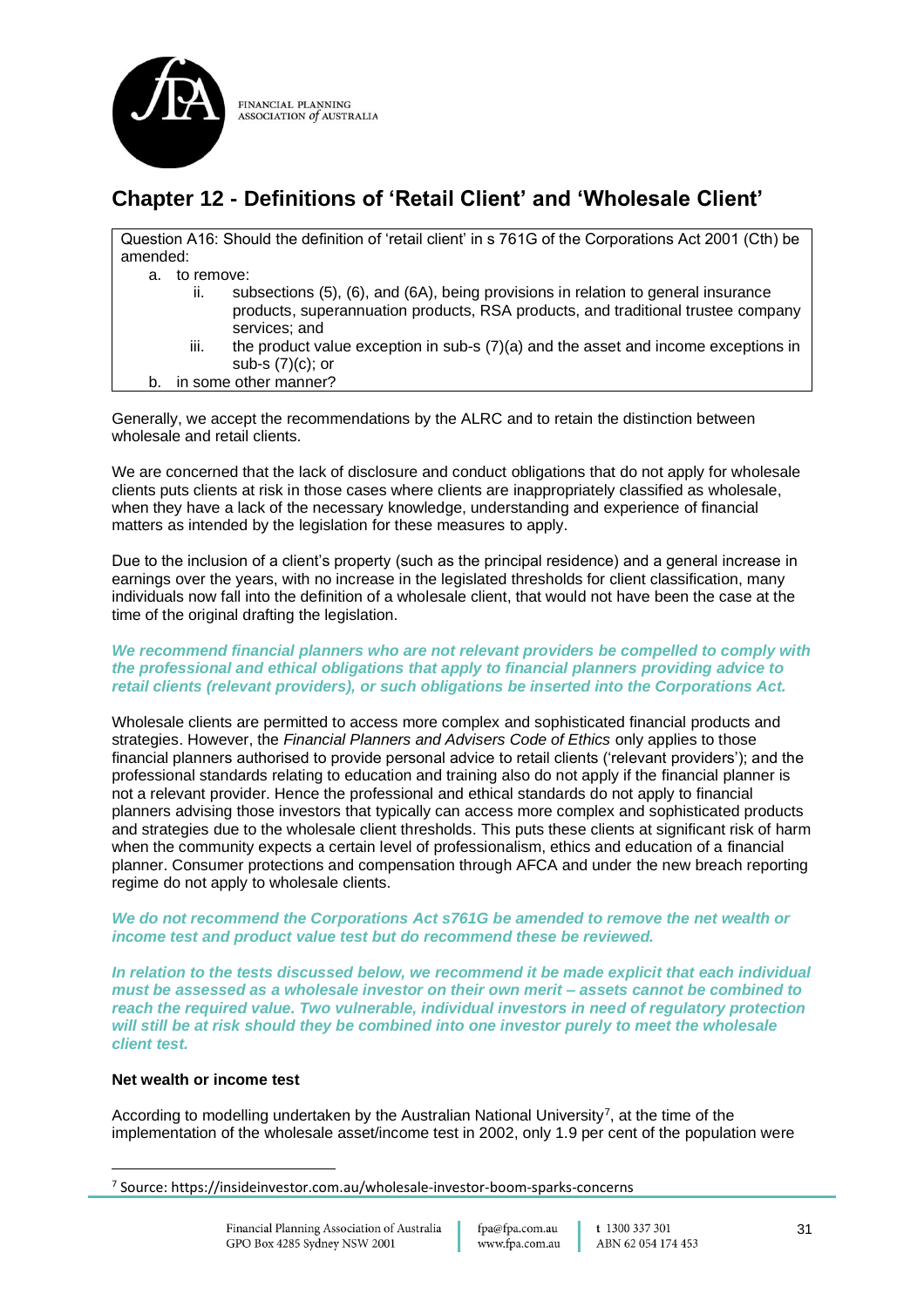

eligible to be classified as wholesale clients. However, this figure has risen to 16 per cent in 2021 (3.25 million individuals) and if unchanged could rise to 29.1 per cent of the population by 2031 (6.78 million individuals) and by 2041, 43.6 per cent of the population (11.5 million individuals).

*We recommend this test be retained with the following amendments.*

#### Net asset value

*We recommend the net assets test:*

• *be brought in line with the general Transfer Balance Cap (TBC), currently \$1.7 million and associated indexation of this. Application of the TBC limit to the assets test should be to the individual (e.g. \$1.7m); or double the TBC limit (e.g. \$3.4m) for a couple.*

- *exclude the net asset value of the home, and*
- *exclude the value of a non-commutable defined benefit pensions/income streams.*

Industry consultation should occur as to how best to deal with transitional arrangements for existing clients being treated as wholesale, for example compliance with the informed consent recommendations outlined below in addition to the recommended increases in assets and income.

#### Income

#### *We recommend the current income threshold be increased to \$350,000 and defined as 'adjusted taxable income'.*

Indexation of the current \$250,000 income test (which remains unchanged from the original legislation) to Average Weekly Ordinary Times Earnings (AWOTE) results in a current equivalent income of approximately \$322,000.

'Income' is currently not defined in the Act and so is often interpreted differently – for instance, taxable income versus assessable income. 'Adjusted taxable income' (ATI) is utilised to calculate eligibility for tax offsets. Medicare levy surcharge, spouse super contributions tax offset and private health insurance tax offset.

*We recommend the definition of 'income' be amended to 'adjusted taxable income' (A New Tax System (Family Assistance) Act 1999 Schedule 3), which includes reportable employer superannuation contributions (but excludes mandatory superannuation contributions).*

*We recommend this threshold be indexed in line with AWOTE when the transfer balance cap adjusts and increases by \$5,000 increments.*

#### **Product value test**

#### *We recommend the product value test remain and be increased from \$500,000 to \$1 million.*

However, there are particular matters that need to be clarified, such as key areas evidenced by the Storm Financial case, for example:

- Whether the test should include the amount advised upon versus the amount invested
- Separate treatment for members of a couple, or joint investors.
- Treatment of advice provided at different points in time.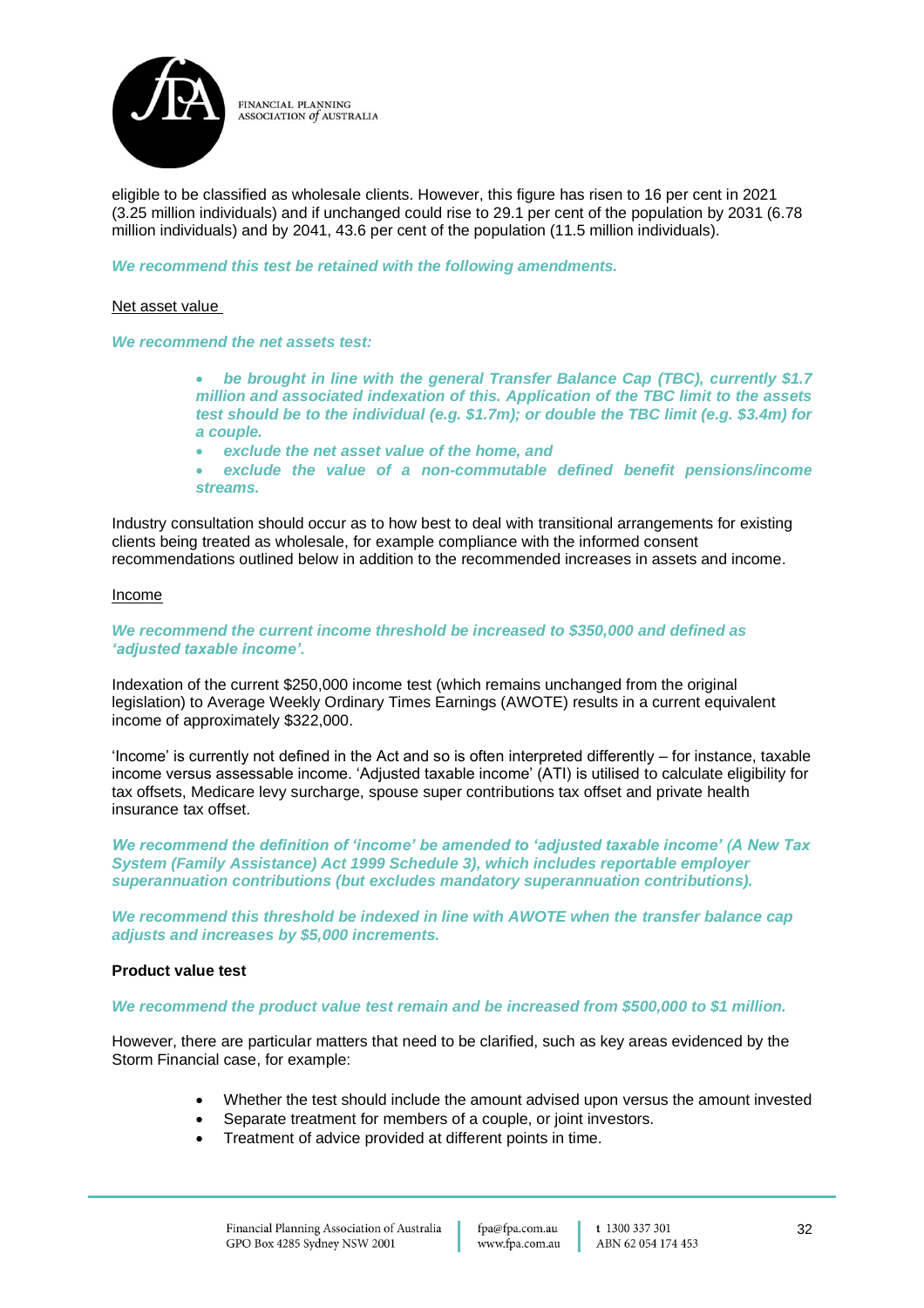

#### **Other recommendations**

We recommend the following in relation to all wholesale clients:

#### Wholesale client warning

*We recommend a wholesale client warning, clearly and specifically detailing the consumer protections that will be forfeited as a wholesale client, is to be provided prior to informed consent being given and the provision of a financial service*

This warning, to be provided to clients prior to investing in a product/at the time of receiving financial advice should state:

- Products offered to wholesale clients are typically more complex and maybe associated with higher risks.
- It is assumed the client has the requisite financial knowledge and experience to understand the associated risks and products

The protections associated with being classified as a 'retail client' are not available to wholesale clients.

#### Informed consent

There is currently no consent required by the client to be treated as a wholesale client and so no knowledge is required as to what the client is forgoing in terms of protections afforded to retail clients, regardless of the client's level of financial literacy. This results in greater risk being borne by the client not only due to the lack of retail protections, but as the products offered to wholesale clients are often riskier and time sensitive.

#### *We recommend informed consent be required for a client to be treated as 'wholesale', with opt-in to reconfirm consent every two years*

The Financial Planners and Advisers Code of Ethics 2019 Explanatory Statement defines informed consent as "consent requires that the client understands and agrees to the arrangements. You will need to be satisfied of this and have reasonable grounds to be satisfied" [para 43].

The informed consent should allow the financial services provider to be satisfied that the client understands the following matters, particularly in comparison to if they were treated as a retail client:

- those disclosure documents the client will not receive
- restrictions on accessing dispute resolution schemes
- those requirements of the Corporations Act that the representative does not have to comply with
- the *Financial Planners and Advisers Code of Ethics* does not apply unless the provider is a relevant provider also providing advice to retail clients
- the client has the requisite financial literacy and experience to make suitable financial decisions and understand the risks associated with the products available to wholesale clients

#### Consistency across all products and services

*We recommend the Corporations Act be amended for consistency between Chapters 6D and 7, so the wholesale test is applied uniformly across all financial products and services and securities. This includes the above recommendations.*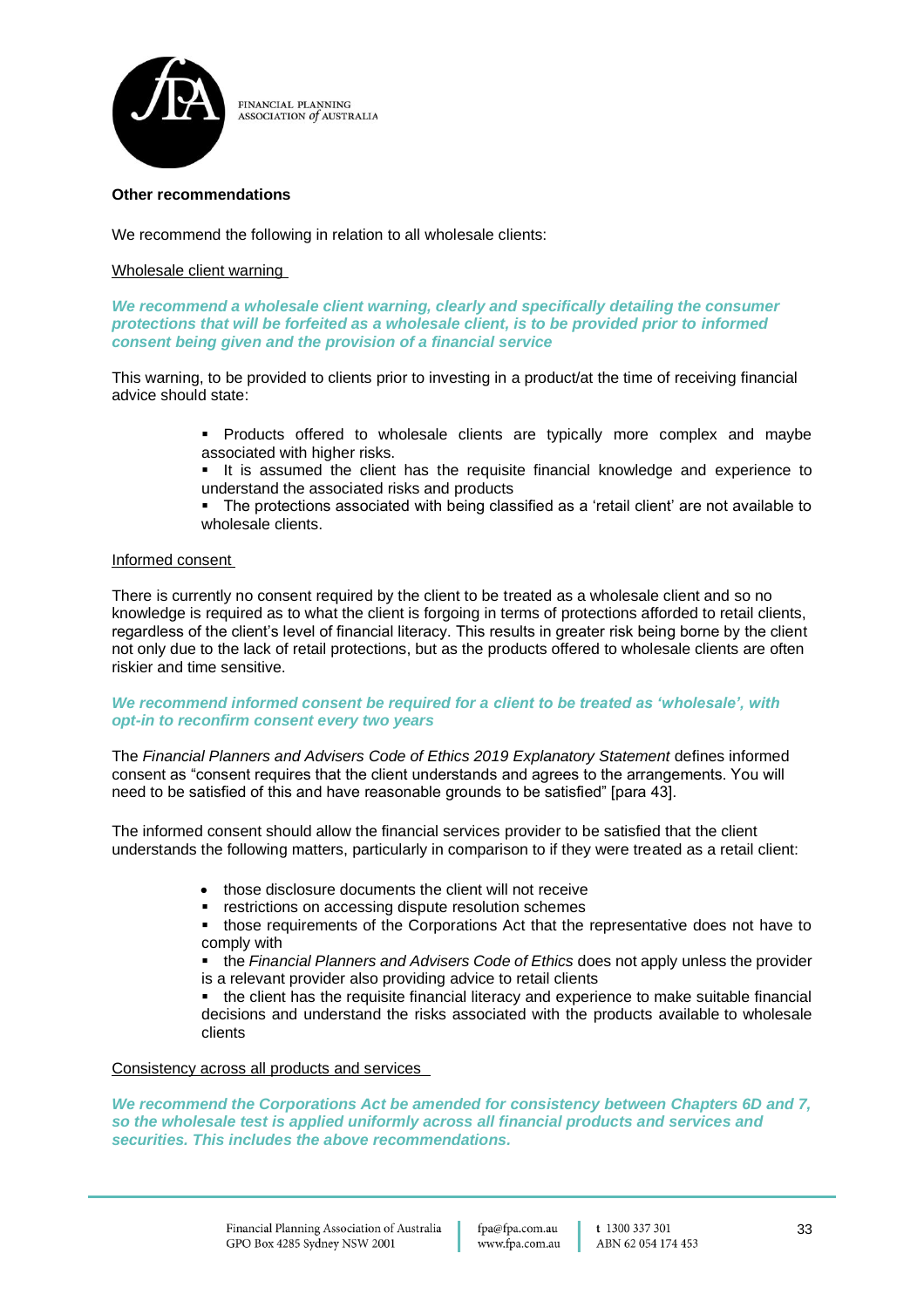

It is important that financial planners, brokers, intermediaries and issuers of securities are all operating from the same classifications and a client defined as 'wholesale' would be classified as such across all products and services.

General insurance products, superannuation products, RSA products and traditional trustee company services

*We recommend that the Corporations Act/law continues to treat individuals as retail clients for the purchase of general insurance products, superannuation products, RSA products and traditional trustee company services.*

Currently wholesale clients cannot be advised by wholesale advisers to buy, hold or sell and what to do with their retail super. Allowing superannuation and associated contribution strategies/ recommendations to be provided to individuals as wholesale clients may have significant unintended consequences for individuals' superannuation assets, including in relation to mandatory contributions. This should continue to occur under the retail personal advice framework to ensure consumers are appropriately protecting their retirement assets and being advised under the *Financial Planners and Advisers Code of Ethics*.

**Question A17**: What conditions or criteria should be considered in respect of the sophisticated investor exception in s 761GA of the Corporations Act 2001 (Cth)?

#### Sophisticated investor test

*Whilst the sophisticated investor test does currently require a certain level of consent to be treated as such, we recommend the above informed consent, warnings and limits should apply to any and all of the requirements/ classifications to meeting the wholesale client test.*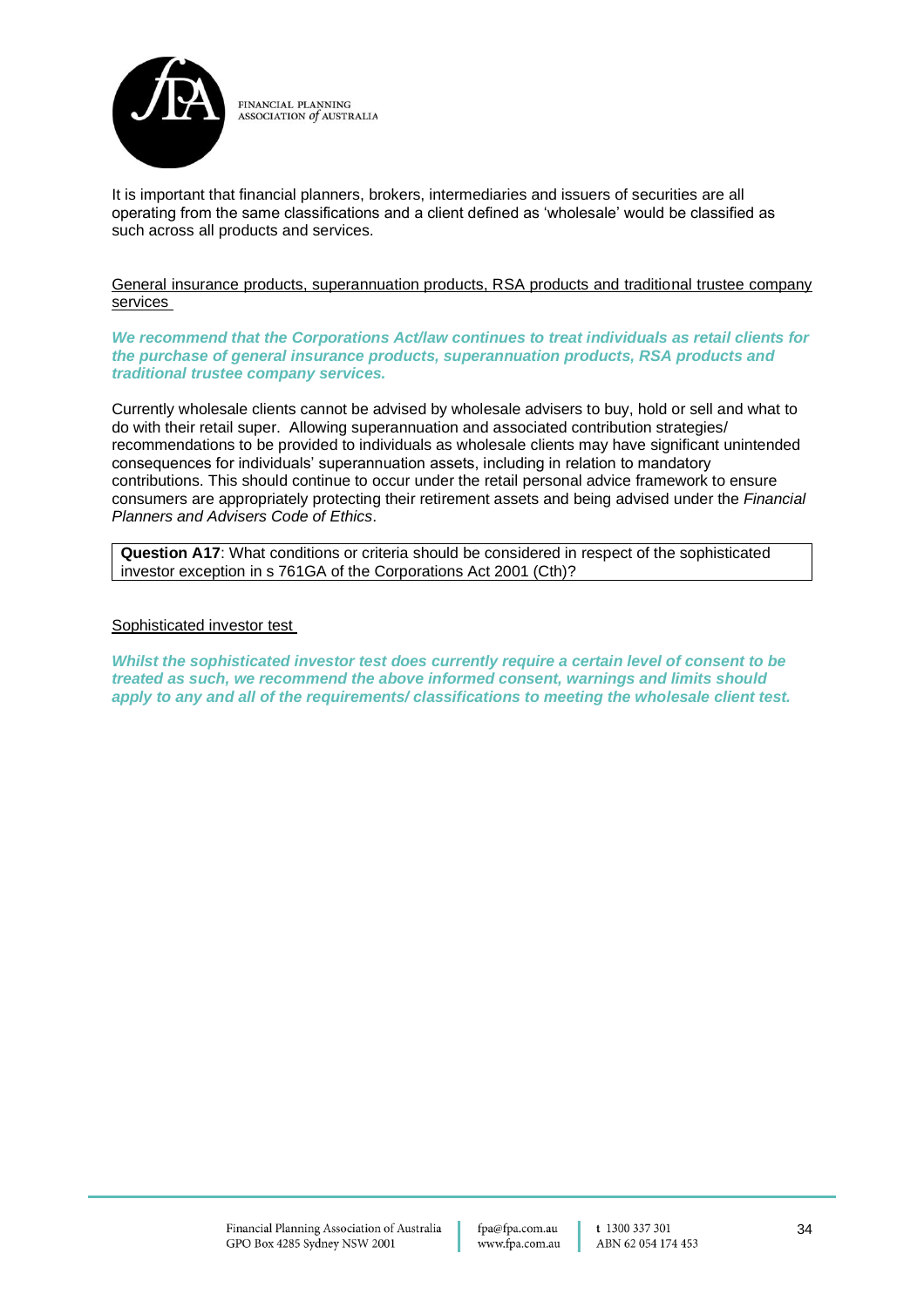

## **Chapter 13 – Conduct Obligations, including best interest duty**

**Question A18**: Should Chapter 7 of the Corporations Act 2001 (Cth) be amended to insert certain norms as an objects clause?

**Question A19**: What norms should be included in such an objects clause?

*We do not agree that additional norms should be included as an objects clause in the Corporations Act, as this will create further confusion and require clarification to be provided for particular sections of the Act.*

Section 912A(1)(a) is sufficient for this purpose and, as outlined in the Consultation Paper, includes broad principles that cover the intent of the law.

**Proposal A20:** Section 912A(1)(a) of the Corporations Act 2001 (Cth) should be amended by: i. separating the words 'efficiently', 'honestly', and 'fairly' into individual paragraphs;

ii. replacing the word 'efficiently' with 'professionally'; and

iii. inserting a note containing examples of conduct that would fail to satisfy the 'fairly' standard.

i. We agree that these requirements are an overarching expectation by financial services licensees and somewhat act as a catch all for the general behaviour and conduct in the industry. As they are extremely important, any doubt or lack of interpretation is essential to address given the enormity of the implications of this phrase for licensees. As such we acknowledge the concerns raised in various case law matters and agree with the ALRC recommendation.

ii. We recommend replacing the word 'efficiently' with 'professionally'' in section 912A(1)(a) of the Corporations Act, as 'professionally' has a broader meaning and brings in expected level of behaviour from a customer's perspective. An organisation may be efficient but may not be professional. Conversely, it is unprofessional to be inefficient where it is to the detriment of the consumer.

iii. We acknowledge that the use of examples may assist in the interpretation of fairly, however, warn that providing examples can in itself create further confusion and would need to be a wide range of examples to ensure many aspects of fairness are covered and not include examples on something which can often be construed as irrelevant or does not apply. Further, equivalent examples or explanation should be provided for 'efficiently' and 'honestly' also, or "professionally" dependant on the change as a result of point ii. above.

**Proposal A21:** Section 912A(1) of the Corporations Act 2001 (Cth) should be amended by removing the following prescriptive requirements:

- a. to have in place arrangements for the management of conflicts of interest (s 912A(1)(aa));
- b. to maintain the competence to provide the financial services (s 912A(1)(e));
- c. to ensure representatives are adequately trained (s 912A(1)(f)); and
- d. to have adequate risk management systems (s 912A(1)(h))

#### *We recommend that the licensee obligations in section 912A(1) of the Corporations Act remain unchanged.*

The inclusion of these requirements provides specificity to licensees of what exactly is required rather than relying on the implied meaning of 'efficiently, honestly and fairly'. One could argue that if you removed some of these license obligations you could remove others, which we do not recommend.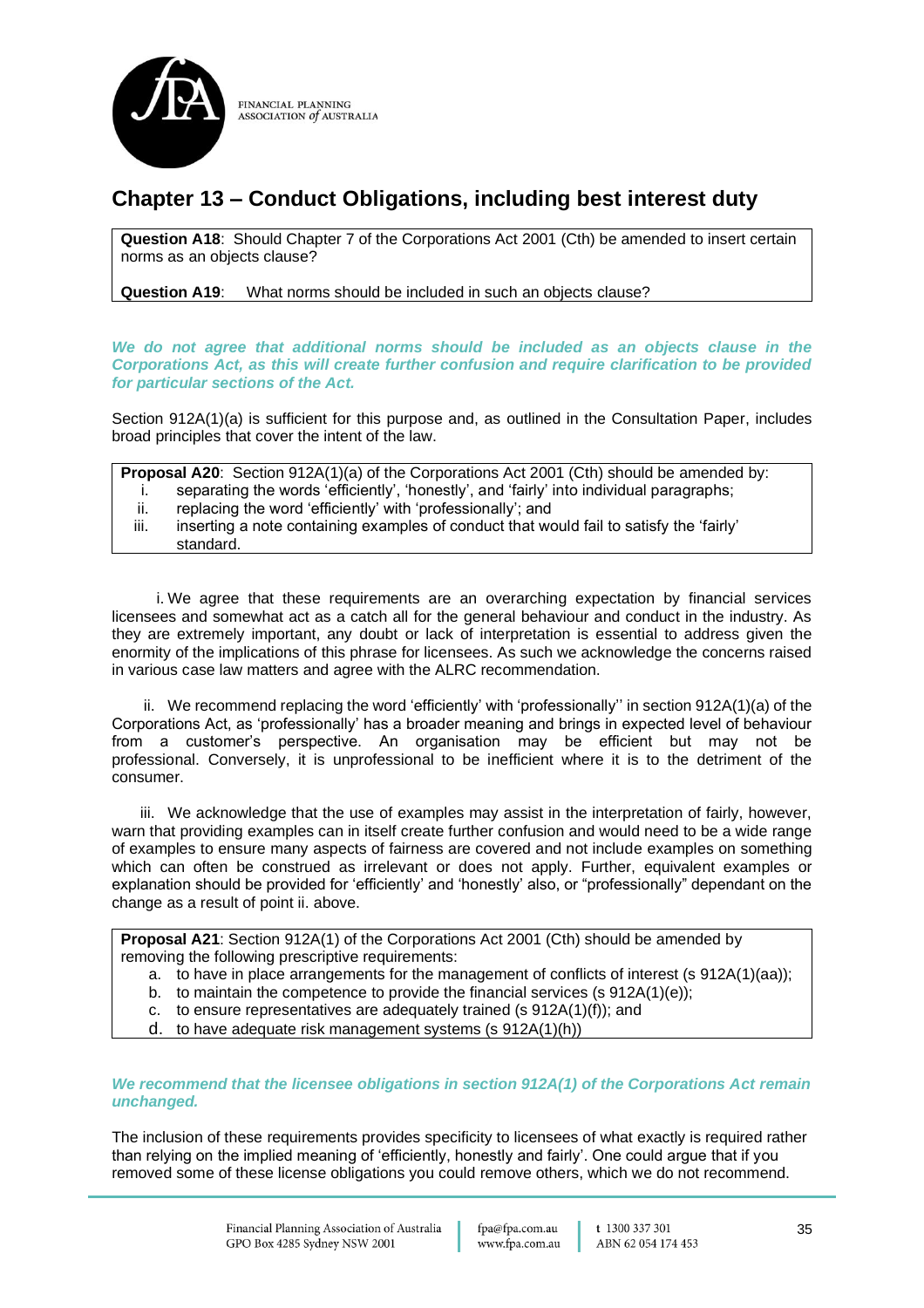

The FPA however believes the profession of financial planning should be separated from the licensing regime and regulated as a stand along profession similar to the legal, accounting and medical professions. While licensees assist with recruiting financial planners, ensure they have adequate education, integrity and ethics, more could be done in this area. While licensees are obligated to verify that authorised advice providers meet relevant education, ethical and professional obligations as part of their onboarding process, the FPA believes there is a role for an independent third party to be involved formally as a check for any past disciplinary action taken against the adviser by the regulators and professional associations.

To this point, the parliament has already legislated an obligation for financial planners to register directly with the new single disciplinary body. As the financial planning services is provided by the individual financial planner to their client, the authorisation by a licensee creates an unknown corporate entity between the professional services provided by the individual financial planner and the client which can unduly influence the advice being provided. As seen through the Royal Commission, this conflict has the ability to inappropriately influence the advice and recommendations made by the financial planner given the leverage this authorisation places on the individual.

In addition to this, both entry and ongoing education standards and compliance with the *Financial Planners and Advisers Code of Ethics* 2019<sup>8</sup> are individual obligations on the financial planner. Licensees therefor add an additional layer of cost, oversight and influence over the financial planner in conflict with the standards under the code, and therefore in direct conflict to *efficiently, honestly and fairly*.

It should be recognised that the authorising licensee's interests are commercial – to act in the interests of their shareholders. It is the reality of economics that businesses must generate revenue and be viable to survive and be able to provide services to their clients. As evidenced in the Royal Commission case studies, there is a need to make sure licensees take appropriate measures to ensure that the licensee's commercial interests do not unduly interfere in the individual planner's performance of his or her best interest duty to their client.

The licensee's interests may be constrained by the conditions placed on their license and other consumer protection measures in the Corporations Act, as well as their general law obligations. However, their interests are fundamentally commercial and therefore can be in conflict with the interests of their clients.

There will be many circumstances in which it is not possible for the individual financial planner to know the (commercial) interests of the licensee. The practical reality is advisers are unlikely to have perfect knowledge of their licensee's commercial interests despite the disclosure obligations in place to obviate this risk.

Therefore if the ALRC was to consider an amendment to s912A in relation to including the term professionalism, this would support a best interest obligation being included under the licensee general obligations in support of the financial planner (should there be no separation of the profession).

Additionally, there is an inherent conflict of such a degree between the product manufacturers need to sell products and the advice businesses' legal and professional obligations to act in the client's best interest, that it is better for the community to restrict the combination of product and advice.

The FPA has long held the view that it is necessary to have a separation of advice and product. The reason for our position is the strong tension between the professionally constrained interests of advice businesses and the commercial interests of product businesses. Unless advice businesses are

<sup>8</sup> <https://www.legislation.gov.au/Details/F2019L00117>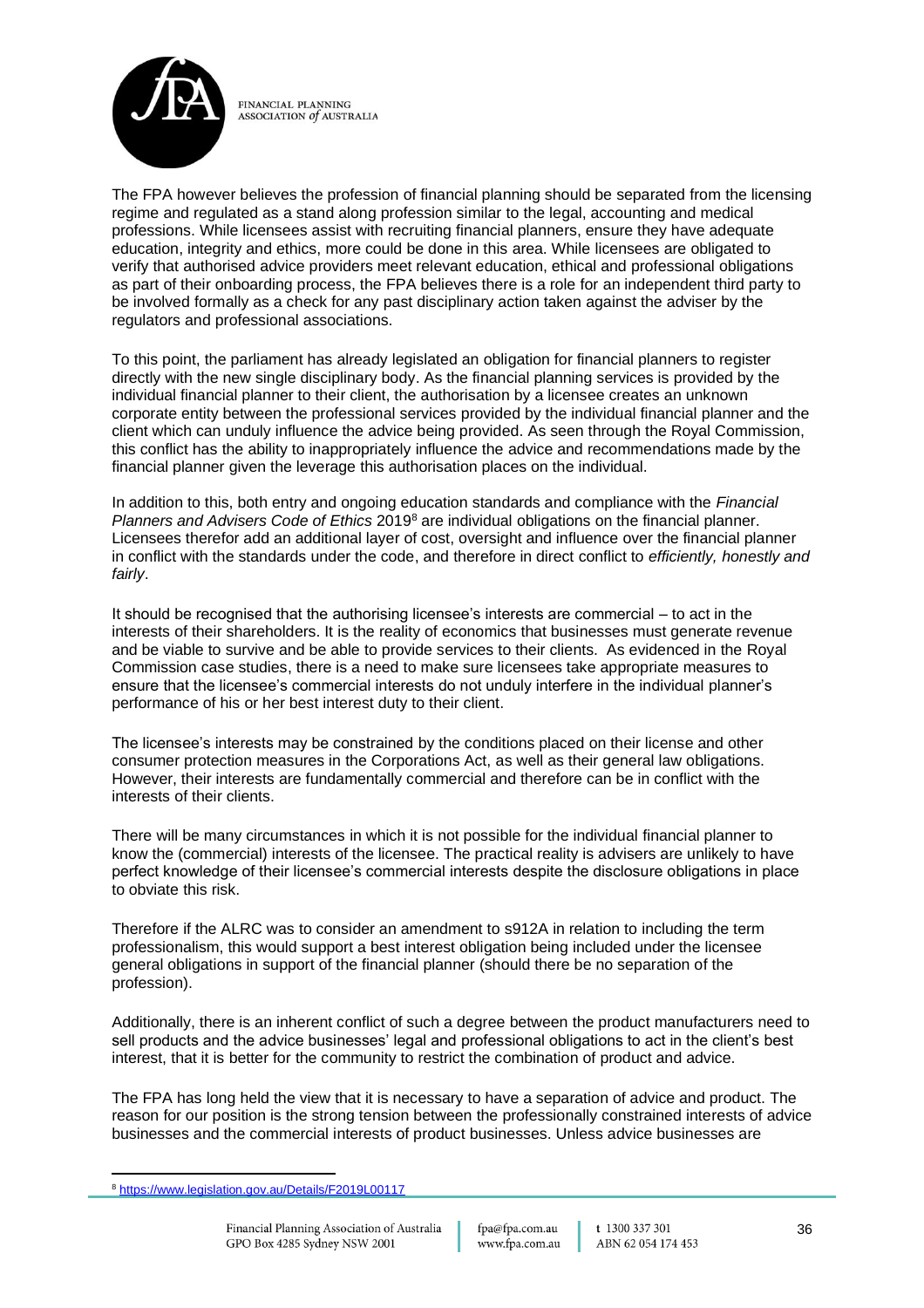

protected from undue pressure from product businesses, the tension between product and advice may not serve the interests of consumers.

Although there are benefits to vertical integration, such as economies of scale, adaptability and risk management, we believe these benefits can potentially be outweighed by the risks and costs to consumers of biased advice. Consumers are generally not in a position to assess the influence those pressures may have on the quality of advice as demonstrated through a number of ASIC reports (such as Report  $279^{\circ}$  at  $[22]$ ) which show consumers are unable to discern advice that is not of good quality (Report 279 at [18]).

#### *Therefore, the FPA recommends that the relationship between the advice business and product business within a vertically integrated business must be considered.*

Another issue is the current reliance on the definition of 'financial product advice' is problematic as it ties the obligations for the provision of personal advice to financial products (as discussed in Chapter 11). This also excludes the provision of: budget management/cash flow; paying down debt; whether to lend money to family; property decisions around purchasing verse renting; whether to renovate or buy a new house; how to fund children's education (for example) from the personal advice regulatory obligations yet are common areas of enquiry by consumers.

#### *The FPA therefore recommends that it is important to start with a rethink of the legislative definition of 'personal advice' being based on 'financial product advice' in the Corporations Act which explicitly ties advice to product.*

**Proposal A22**: In accordance with the principle that terminology should be used consistently to reflect the same or similar concepts, s 991A of the Corporations Act 2001 (Cth) and s 12CA of the Australian Securities and Investments Commission Act 2001 (Cth) should be repealed.

#### *We agree with this recommendation.*

**Proposal A23**: In accordance with the principle that terminology should be used consistently to reflect the same or similar concepts, proscriptions concerning false or misleading representations and misleading or deceptive conduct in the Corporations Act 2001 (Cth) and the Australian Securities and Investments Commission Act 2001 (Cth) should be consolidated into a single provision.

#### *We agree with this recommendation.*

**Question A24**: Would the Corporations Act 2001 (Cth) be simplified by:

a. amending s 961B(2) to re-cast paragraphs (a)–(f) as indicative behaviours of compliance, to which a court must have regard when determining whether the primary obligation in subs (1) has been satisfied; and

*We recommend the safe harbour steps do not apply to relevant providers, who must instead comply with the Financial Planners and Advisers Code of Ethics (the Code). The Code is an overarching requirement intended to go above and beyond the law.*

We note the safe harbour steps do apply to some non-relevant providers. The Code offers a principles-based framework for which relevant providers can assess the appropriateness of their advice. This offers greater flexibility and ease to be updated. The Code is broad to cover the range of circumstances required in the safe harbour steps and complements the remaining best interests obligations in the law if the safe harbour steps were removed.

<sup>9</sup> <https://asic.gov.au/regulatory-resources/find-a-document/reports/rep-279-shadow-shopping-study-of-retirement-advice/>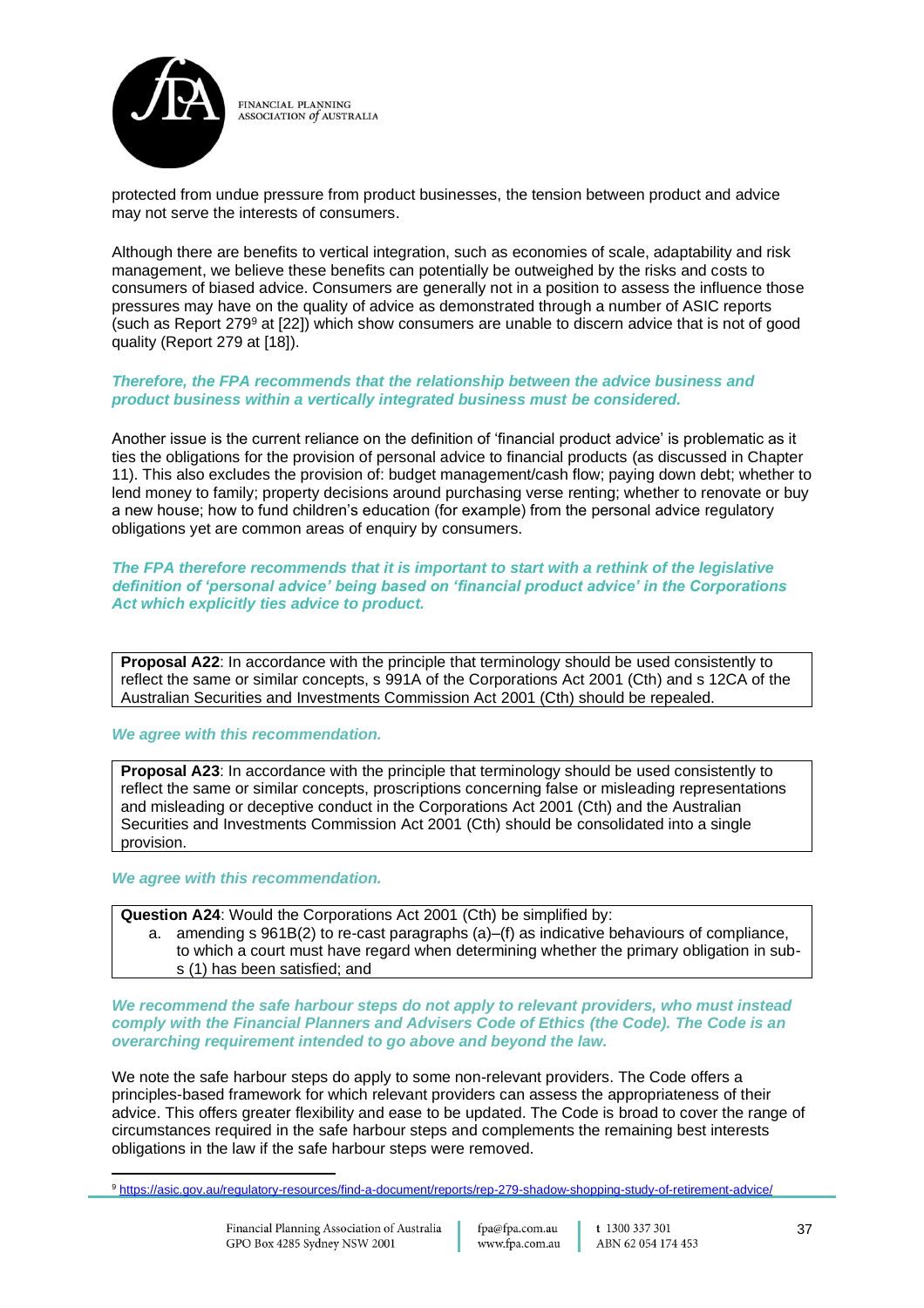

We note the best interests' provisions and the Code is recommended to be reviewed in the Quality of Advice Review.

#### b. repealing ss 961C and 961D?

#### *We agree with the recommendation to repeal ss 961C and 961D.*

As these sections explain phrases in the safe harbour steps (s961B of the Corporations Act) and the terms are intended to take on their ordinary meaning, we agree that they are not required. However, as noted in Proposal A24, we are recommending that the safe harbour steps not apply to relevant providers and the Code is the requisite standard. As such, these terms may be of use to non-relevant providers where the safe harbour steps remain. This will also depend if and how the safe harbour steps are recast in updated legislation.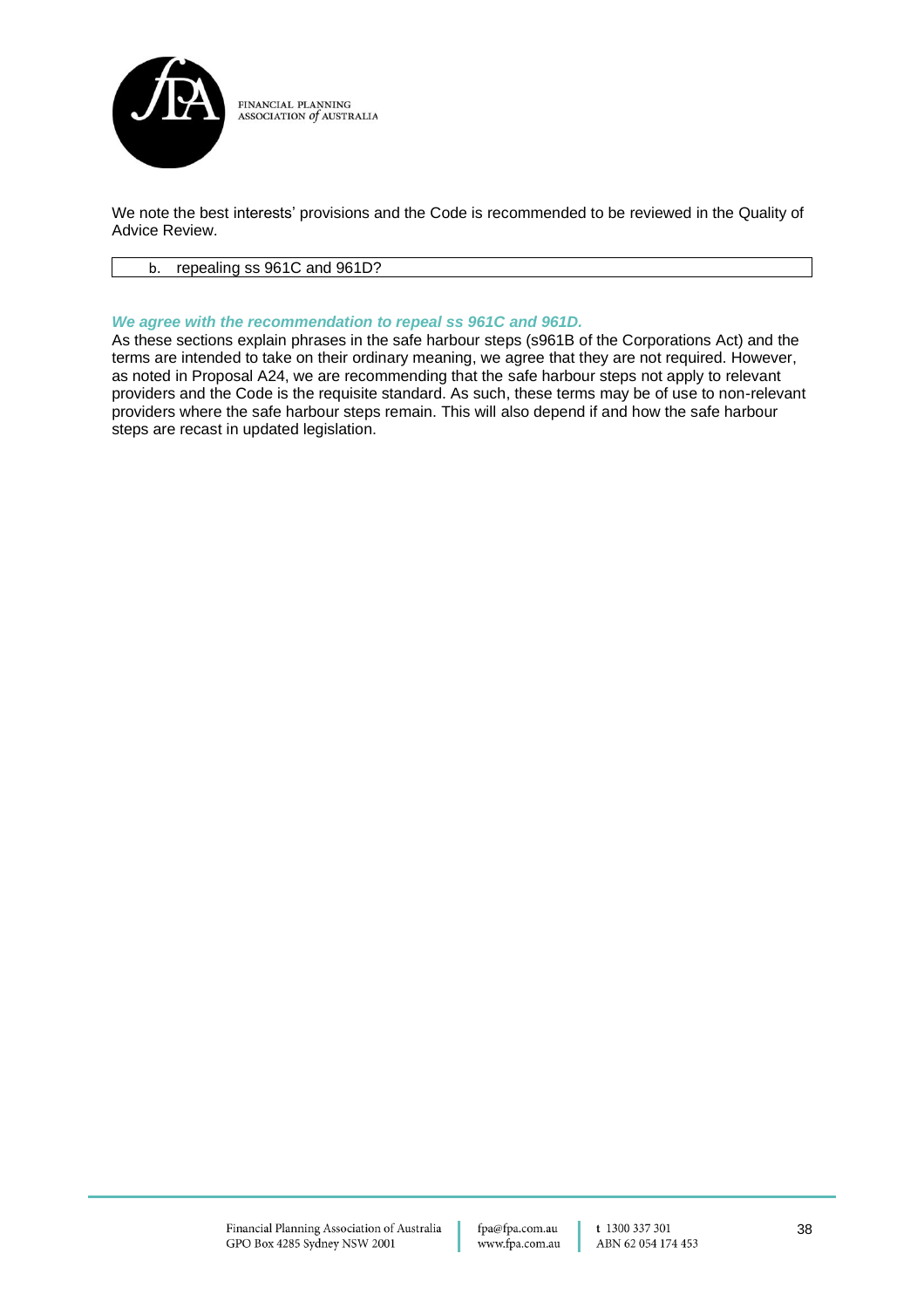

## **Appendix 1 – FPA Policy Platform: Affordable Advice, Sustainable Profession**



On 3 June 2020, the FPA released its new policy platform for financial planning advocacy, 'Affordable Advice, Sustainable Profession'

The policy platform guide's the FPAs advocacy with government, regulators and other key stakeholders over the next five years. It continues FPA's long history of advocating for reform in financial planning for the benefit of consumers, practitioners and the Australian community. During 2019, hundreds of FPA members shared their views and contributed to the development of this policy platform when they responded to FPA's discussion paper.

We have made 19 recommendations for action, ranging from achievable short-term goals to major, big-picture ideas. These include:

- a range of recommendations about sensible and streamlined regulation
- a focus on pursuing individual professional registration in place of corporate licensing for financial advice
- renewing our call for tax deductibility of all financial advice.

A full version of the FPA Policy Platform can be found here: [https://fpa.com.au/wp](https://fpa.com.au/wp-content/uploads/2020/06/FPA-Policy-Platform-2020-FINAL.pdf)[content/uploads/2020/06/FPA-Policy-Platform-2020-FINAL.pdf](https://fpa.com.au/wp-content/uploads/2020/06/FPA-Policy-Platform-2020-FINAL.pdf)

The following recommendations are full extracts of the FPA's platform relevant to the ALRC's review.

## **2.1 General advice**

Evidence clearly shows that consumers are confused about the difference between personal advice and general advice and often misunderstand what they are receiving.

Multiple reports (including the Financial Systems Inquiry final report, the Joint Parliamentary Committee on Corporations and Financial Services inquiry into proposals to lift the professional, ethical and education standards in the financial services industry; and the Productivity Commission's Inquiry into Competition in the Australian Financial System) have recommended that the term "general advice" be changed to something that more accurately reflects what is being offered under this category - information that does not consider a consumer's specific circumstances.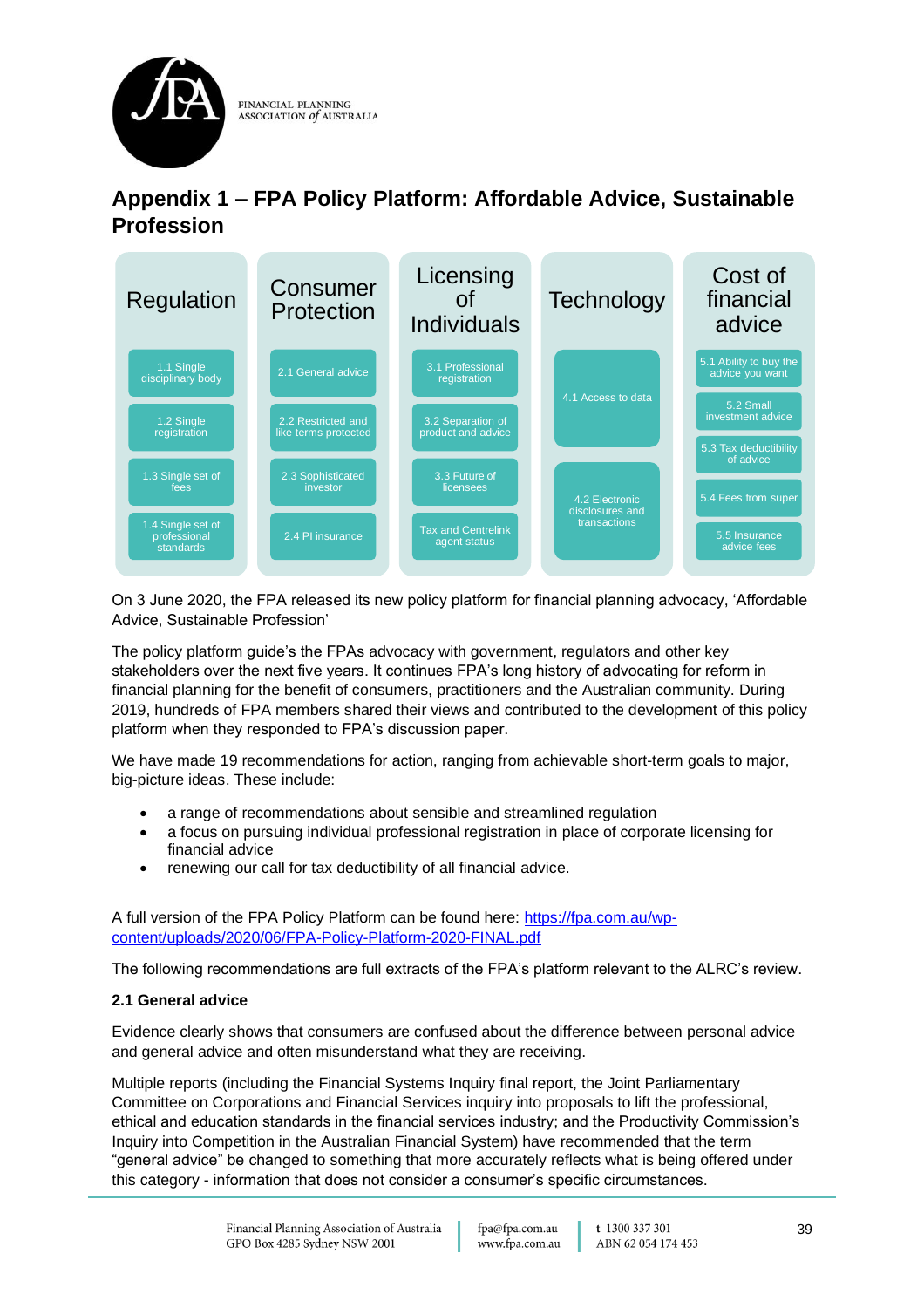

ASIC has also reported on this problem (ASIC Report 614) and has started consulting on an alternative term to replace "general advice". The FPA strongly supports this work continuing and the term "general advice" being replaced.

Where general advice is given, the consumer must also be given a standard warning about the nature of that advice. In its current form, the warning has proven to be ineffective at protecting the consumer's interests. The warning should be amended to more specifically state that general advice does not consider personal circumstances and that the consumer might benefit from seeking advice that does consider their personal circumstances from a financial planner.

**The law should be changed to rename the term 'general advice' to 'product information' and 'strategy information', which better reflects the definition and is less misleading to consumers. Any replacement must ensure that the term 'advice' can only be used in association with 'personal advice' — that is, advice that takes into consideration personal circumstances.**

**The general advice warning should be amended to include a statement that the recipient may benefit from advice which takes account of their personal circumstances and they should consider seeking advice from a financial planner.**

**At an appropriate point after renaming 'general advice' and amending the general advice warning, the Government should review the use of general advice to determine whether general advice is being provided in appropriate circumstances and if consumer interests are being protected.**

#### **2.2 Restricted and like terms protections**

The government has created significant new consumer protections that apply to financial planners, including professional standards like a minimum education requirement, a professional exam and adherence to a Code of Ethics. While these standards will increase the quality of financial advice, they have also created an incentive for some people to pass themselves off as financial planners without complying with the relevant standards.

It is important that consumers are not misled about whether the professional they are seeking advice from is qualified to provide that advice and whether they comply with the FASEA standards.

The existing restrictions on using the terms 'financial planner', 'financial adviser' and like terms should be maintained. There is some evidence that incidence of people misusing these terms is increasing and the government should take action to ensure consumers can have confidence when they see those terms used.

**ASIC should review the use of the terms 'financial planner', 'financial adviser' and like terms (including 'financial coach', 'financial mentor' and 'financial guru') to determine if restrictions on the use of these terms are effectively protecting consumers from unqualified financial advice.**

#### **2.3 Sophisticated investor**

The current test to give a consumer the status of a "sophisticated investor" was set in 2001 at \$250,000 per year of gross income or net assets to the value of \$2.5 million. There is evidence to suggest that consumers are being classed as "sophisticated investors" as they meet these thresholds, despite having low financial literacy and little experience in investing.

FASEA has attempted to address this problem through its Code of Ethics and suggested that a financial planner cannot rely on the "sophisticated investor" test if they know that their client has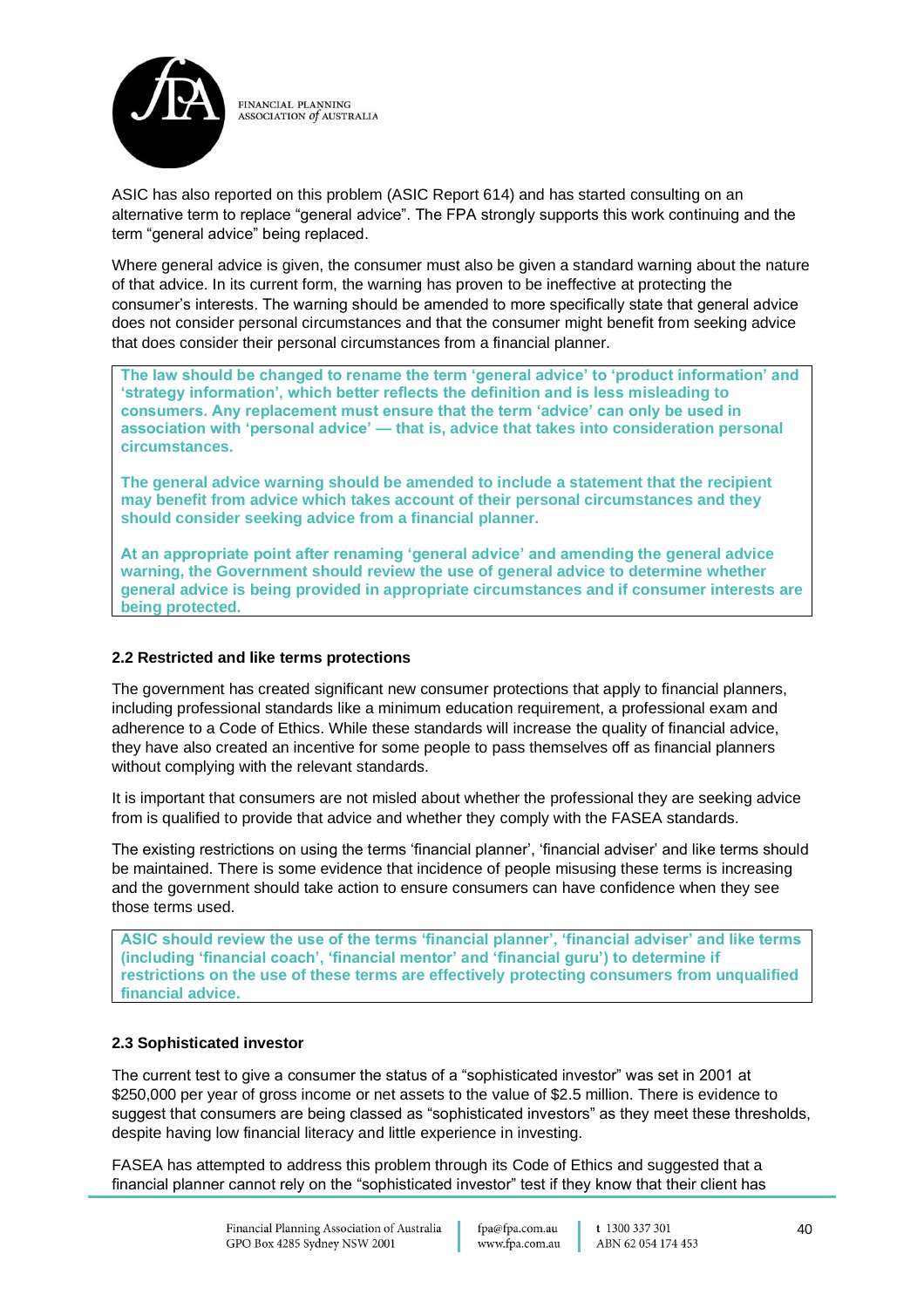

limited financial capability. By laying this additional test on top of that which exists in the primary legislation, FASEA has created confusion and uncertainty about how the tests should operate.

While the FPA fundamentally agrees with FASEA's goal, it is more appropriate to fix the problem where it exists in the primary legislation.

**The law should be changed to revise the test for a 'sophisticated investor' by increasing the dollar- value threshold to an appropriate and contemporary level, providing a method for indexation and introducing a financial capability measure.**

### **3.2 Separation of product and advice**

The regulation of financial advice is currently tied to the recommendation of a financial product, reflecting a history in which a product recommendation was the core component of most financial advice. In a professionalised financial planning sector, this is no longer the case.

Contemporary financial planning is about a lot more than recommending financial products. There is a wide variety of topics that might be covered by financial advice and many may not include a product recommendation. Regulation of financial advice should reflect the variety of advice that can be provided, and not continue to be tied to financial product recommendations.

Existing requirements to deliver financial advice should be reviewed to ensure they apply effectively to financial advice that does not include a product recommendation. Future regulation of financial advice should focus on the broad nature of contemporary financial advice and not limit its focus to financial products.

**The law should be changed to separate the regulation of financial products from the regulation of financial advice.**

#### **3.3 Future of licensees**

The Australian Financial Services License ('AFSL') system plays an important role in regulating financial products and services. However, recent reforms have focused the regulation of financial advice at the individual practitioner level. This is an appropriate approach and acknowledges the relationship between a client and their financial planner is a personal relationship, not one between an AFSL and the client. Future reforms to the regulation of financial advice should occur through the professional standards framework and rely on individual registration of financial planners.

In this context, the continued use of the AFSL system to oversee the provision of financial advice duplicates regulation, creates significant additional regulatory cost and introduces potential conflicts between the views of the licensee and the professional judgement of the financial planner.

The AFSL system should be maintained to provide regulatory oversight of financial products and some services. The future regulation of financial advice should occur through individual registration and oversight, and not require an AFSL for a financial planner to provide financial advice.

**The law should be changed to focus the AFSL system on the regulation of financial products and remove the requirement for an AFSL to cover the provision of financial advice.**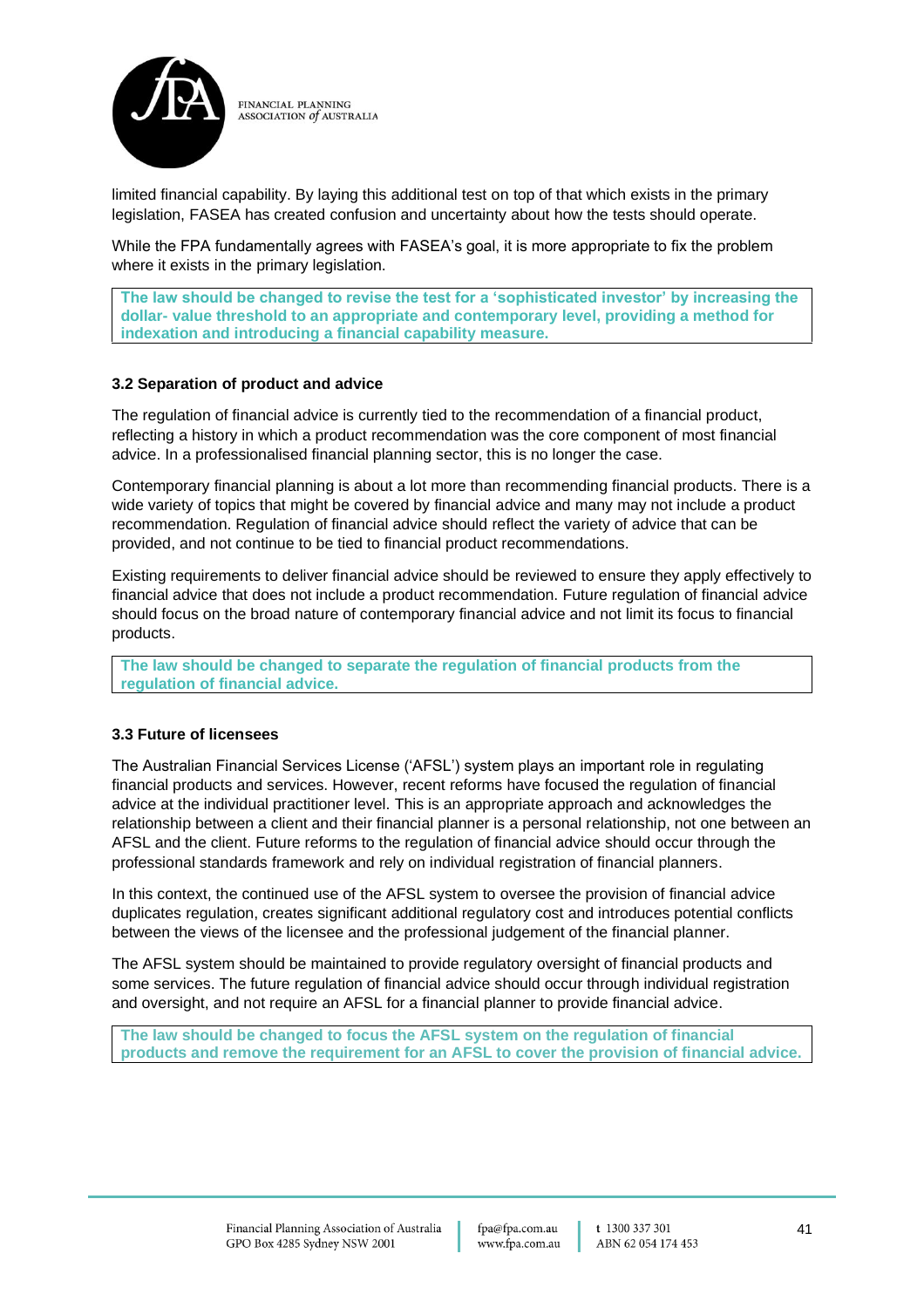

## **Attachment 2: FPA response to alternative general advice labels proposed by ASIC (2019)**

| <b>ASIC's proposed</b><br>alternative label                                        | <b>Dictionary meanings</b>                                                                                                                                                                                                         | FPA comment for 'general<br>advice' provided in a<br>product provider's interest                                                                                                                                                                                                                                                                                                                    |
|------------------------------------------------------------------------------------|------------------------------------------------------------------------------------------------------------------------------------------------------------------------------------------------------------------------------------|-----------------------------------------------------------------------------------------------------------------------------------------------------------------------------------------------------------------------------------------------------------------------------------------------------------------------------------------------------------------------------------------------------|
| Choices/general choices/financial<br>choices/product choices                       | Means there is a range of<br>different things the consumer<br>can choose from.                                                                                                                                                     | Oppose<br>'Choices' does not make it clear<br>that the representative providing<br>the "choices" has not taken into<br>account the individual's<br>circumstances. Rather, the word<br>choices could imply that the<br>representative has in fact limited<br>the range of 'choices' based on<br>the individual's circumstances. It<br>implies there may be more<br>'choices' that the representative |
| Options/general options/financial<br>options/product options                       | One thing that can be<br>chosen from a set of<br>possibilities, or the freedom<br>to make a choice. However<br>it also means that a person<br>has to do a particular thing<br>because there is no<br>possibility of doing anything | Oppose<br>A consumer could interpret the<br>'options' provided by a<br>representative as not being<br>general in nature but have been<br>purposefully selected based on<br>the individual's personal<br>circumstances                                                                                                                                                                               |
| Guidance/general guidance/financial<br>guidance/product guidance                   | Something that provides<br>direction or advice as to a<br>decision or course of action<br>The act of guiding or<br>showing the way                                                                                                 | Oppose<br>The meaning and common/lay<br>person understanding of<br>guidance has the same intent as<br>the meaning of 'advice' and<br>therefore will not resolve the<br>issues with the term 'general<br>advice'. To guide someone is to<br>provide assistance.<br>Assistance implies it is<br>provided in the individual's<br>interest to help them.                                                |
| Information/general<br>information/product<br>information                          | Information means "facts"<br>and<br>"knowledge obtained from<br><i>investigation, study, or</i><br><i>instruction</i> ".                                                                                                           | Support<br>Information is a clear term that<br>consumers understand does not<br>take into account their personal<br>circumstances.                                                                                                                                                                                                                                                                  |
| Suggestions/general<br>suggestions/financial<br>suggestions/product<br>suggestions | The process by which a<br>physical or mental state is<br>influenced by a thought or<br>idea.<br>An idea or plan that you offer<br>for someone to consider.                                                                         | Oppose<br>This label is ambiguous. It implies<br>that the 'suggestions' being<br>provided are done so to help the<br>consumer, without clearly<br>describing to the consumer why<br>the 'suggestions' are being<br>offered.<br>It is commonly understood<br>that when a 'suggestion' is                                                                                                             |

fpa@fpa.com.au www.fpa.com.au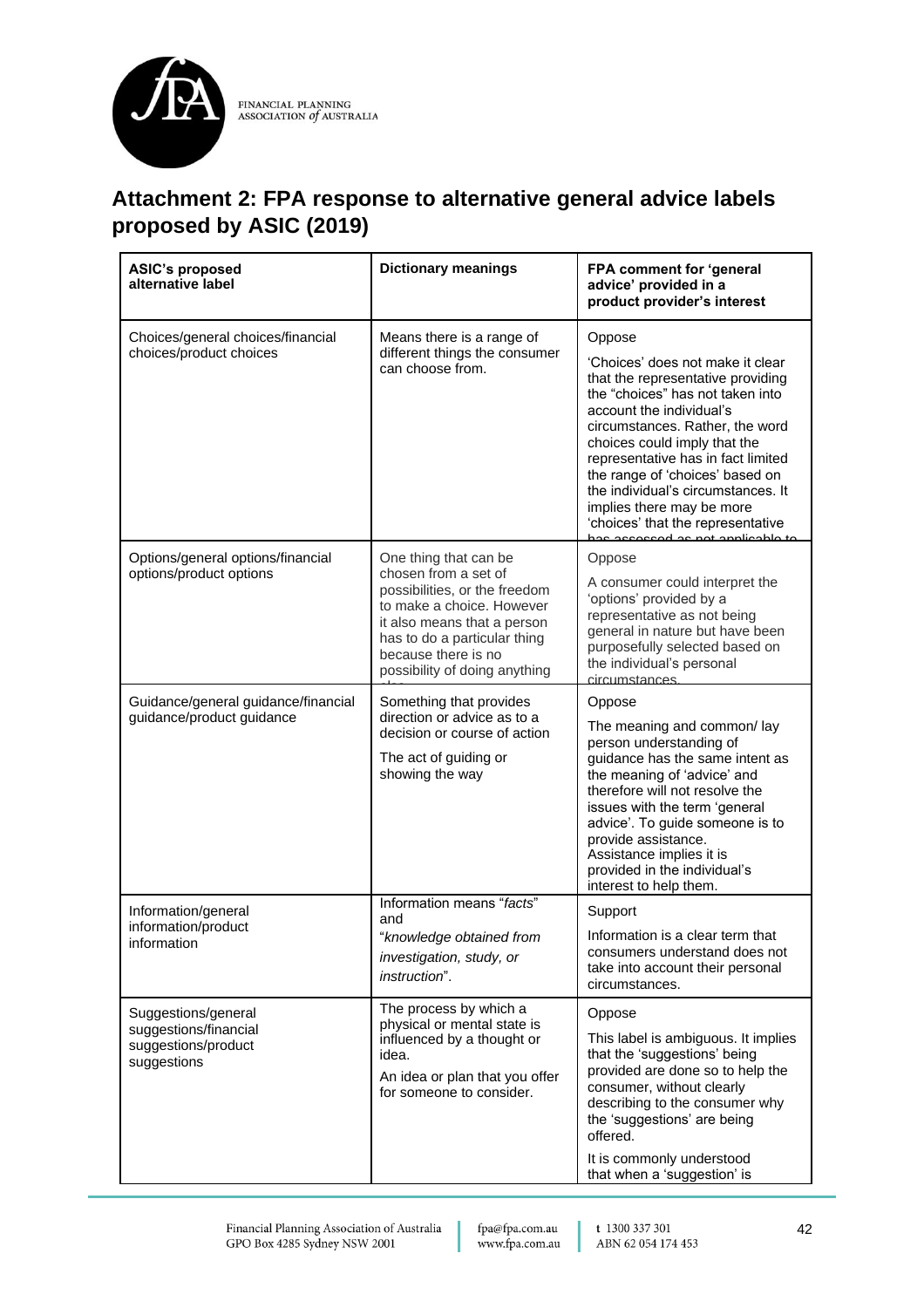

|                                                  |                                                                                                                                                                                                                                                                                                                                                        | offered to a person, it is<br>done so in order to help that<br>person. Therefore, this label<br>is misleading as it implies<br>the 'suggestion' has been<br>personalised in some way as<br>it is intended to 'help' the<br>consumer. It could lead the<br>consumer to believe that the<br>representative providing the<br>'suggestions' thinks the<br>'suggestions' are relevant to<br>the consumer in some way<br>and will help them,<br>particularly as the<br>representative would likely<br>be more knowledgeable on<br>the subject matter of the<br>'suggestions' than the<br>consumer. |
|--------------------------------------------------|--------------------------------------------------------------------------------------------------------------------------------------------------------------------------------------------------------------------------------------------------------------------------------------------------------------------------------------------------------|----------------------------------------------------------------------------------------------------------------------------------------------------------------------------------------------------------------------------------------------------------------------------------------------------------------------------------------------------------------------------------------------------------------------------------------------------------------------------------------------------------------------------------------------------------------------------------------------|
| Tips/general tips/financial<br>tips/product tips | A tips is:<br>a piece of advice<br>or expert or<br>authoritative<br>information<br>a piece of advance or<br>$\bullet$<br>confidential information<br>given by one thought<br>to have access to<br>special or inside<br>sources<br>a useful piece of<br>$\bullet$<br>information or advice,<br>especially something<br>secret or not generally<br>known | Oppose<br>To provide someone with a<br>'tip' implies that the person<br>will miss out on something if<br>they do not act on the tip<br>provided; that the 'tip' is<br>about an opportunity with a<br>high probability of a positive<br>and worthwhile outcome. It<br>also implies that the 'tip'<br>contains more detailed and<br>specialised information that<br>other people have not be<br>privy to. This label could<br>mislead and confuse<br>consumers and does not<br>appropriately or accurately<br>renresent what 'general                                                          |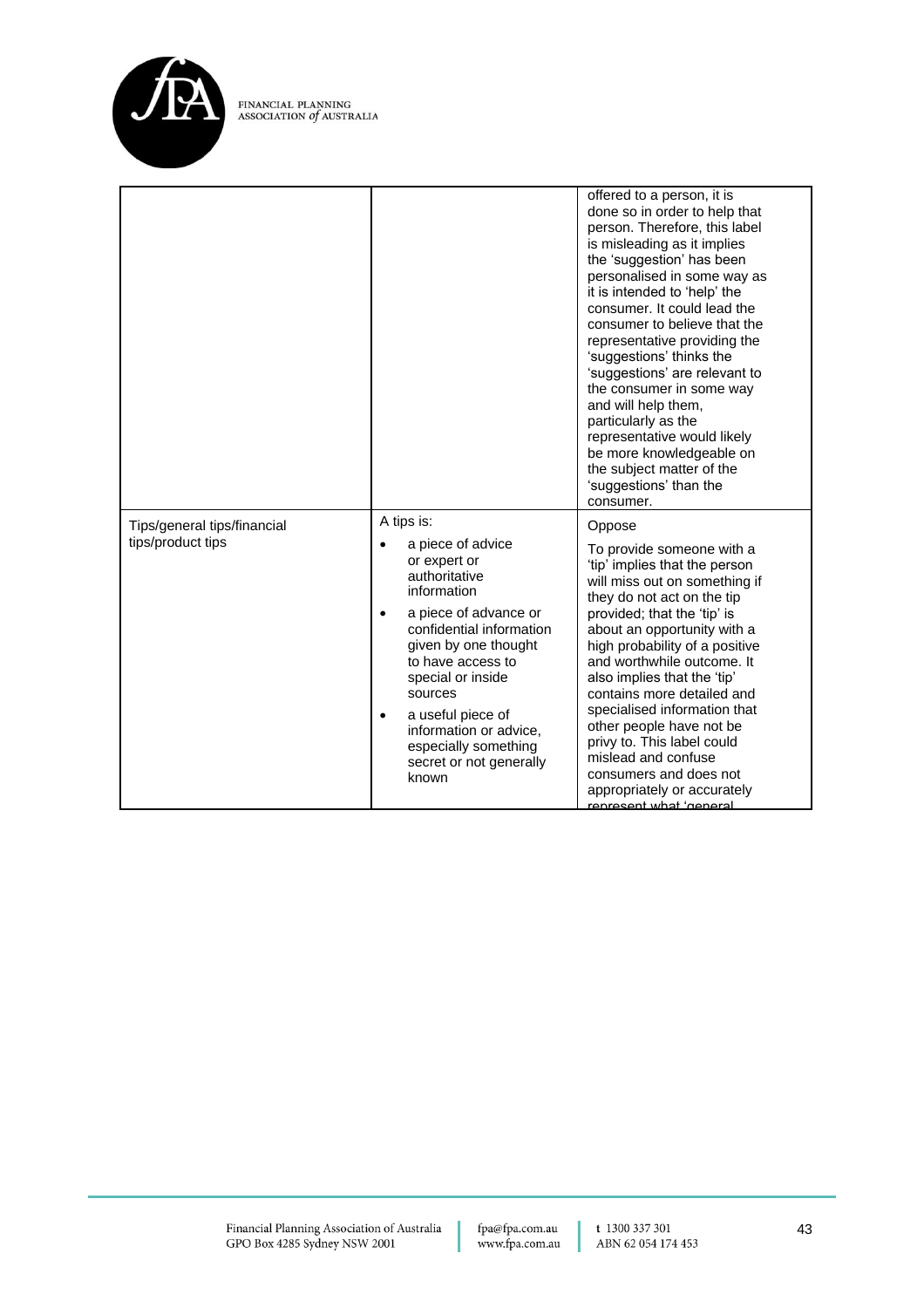

| Ideas/general ideas/financial<br>ideas/product ideas                        | An understanding, thought or<br>picture in your mind<br>A purpose or reason for doing<br>something. A formulated<br>thought or opinion                                                                                                                                                                                                                                               | Oppose<br>The word 'idea' is<br>ambiguous and can present<br>slightly different meanings<br>for different people. Its<br>meaning is heavily<br>influenced by the interaction<br>taking place. For example, a<br>consumer may believe an<br>'idea' is "an understanding,<br>thought or picture in [the]<br>mind" of the representative<br>based on the consumer's<br>circumstances that the<br>representative is aware of. It<br>is the opinion of the<br>representative that has been<br>'formulated' based on the<br>consumer's circumstances.<br>Therefore, it may mislead<br>consumers into thinking the<br>'idea' presented to them by a<br>representative is about them<br>and has been provided |
|-----------------------------------------------------------------------------|--------------------------------------------------------------------------------------------------------------------------------------------------------------------------------------------------------------------------------------------------------------------------------------------------------------------------------------------------------------------------------------|-------------------------------------------------------------------------------------------------------------------------------------------------------------------------------------------------------------------------------------------------------------------------------------------------------------------------------------------------------------------------------------------------------------------------------------------------------------------------------------------------------------------------------------------------------------------------------------------------------------------------------------------------------------------------------------------------------|
| Pointers/general<br>pointers/financial pointers                             | A helpful piece of advice or<br>information.<br>A useful suggestion or hint<br>about how to do or understand<br>something better<br>A pointer to something<br>suggests that it exists or gives<br>an idea of what it is like.<br>A pointer is a piece of advice<br>or information which helps you<br>to understand a situation or to<br>find a way of making progress.               | Oppose<br>The word 'pointers' is<br>unusual and not commonly<br>used by people. It could<br>therefore be easily<br>misunderstood and<br>inconsistently interpreted by<br>consumers and industry as<br>to the purpose or limitations<br>of the 'pointers' provided.<br>As its meaning suggests, it<br>could also be misinterpreted<br>as 'advice' and whether the<br>consumer's personal<br>circumstances have or have<br>not been considered.                                                                                                                                                                                                                                                         |
| Guidelines/general<br>guidelines/financial<br>guidelines/product guidelines | Information intended to advise<br>people on how something<br>should be done or what<br>something should be.<br>Official instruction or advice<br>about how to do something.<br>A standard or principle by<br>which to make a judgment or<br>determine a course of action.<br>Something that can be used to<br>help you plan your action or to<br>form an opinion about<br>something. | Oppose<br>The word 'guidelines' is<br>ambiguous. It has a specific<br>meaning in business that it is<br>sets official rules that must<br>be followed; whereas<br>outside the business context<br>'guidelines' may be seen<br>more as fluid suggestions<br>that may or may not be<br>considered.                                                                                                                                                                                                                                                                                                                                                                                                       |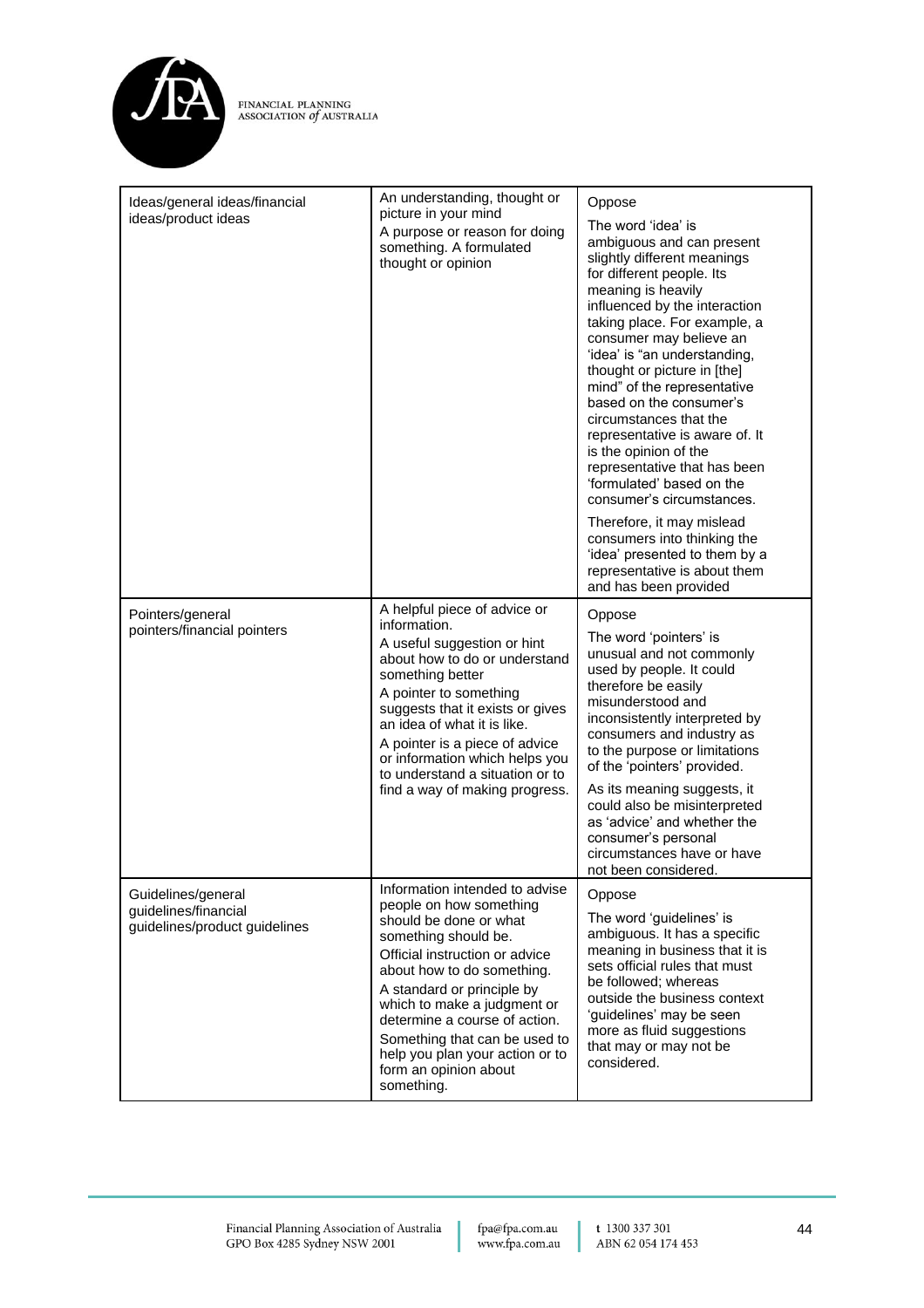

| Hints/general hints/financial<br>hints                                                                                                                   | Something that you say or do<br>that shows what you think or<br>want, usually in a way that is<br>not direct.<br>A piece of advice that helps<br>you to do something.                                                                                                                                                                                                                                                                                                       | Oppose<br>Implies the representative is<br>not providing all the facts. As<br>'hints' are provided "usually<br>in a way that is not direct" it<br>implies the 'hints' and the<br>reasons they are provided<br>may be secretive in some<br>way, making it unclear that<br>the consumer's<br>circumstances have not                                                                                                                                                                                                                               |
|----------------------------------------------------------------------------------------------------------------------------------------------------------|-----------------------------------------------------------------------------------------------------------------------------------------------------------------------------------------------------------------------------------------------------------------------------------------------------------------------------------------------------------------------------------------------------------------------------------------------------------------------------|-------------------------------------------------------------------------------------------------------------------------------------------------------------------------------------------------------------------------------------------------------------------------------------------------------------------------------------------------------------------------------------------------------------------------------------------------------------------------------------------------------------------------------------------------|
| Opinions/general<br>opinions/financial opinions                                                                                                          | A view, judgment, or appraisal<br>formed in the mind about a<br>particular matter<br>A belief stronger than<br>impression and less strong<br>than positive knowledge<br>A formal expression of<br>judgment or advice by an<br>expert<br>A belief not based on absolute<br>certainty or positive knowledge<br>but on what seems true, valid<br>or probably to one's own mind.<br>An evaluation, impression, or<br>estimation of the quality or<br>worth of a person or thing | Oppose<br>As explained above,<br>consumers will most likely<br>disclose information about<br>their personal circumstances<br>to a financial services<br>provider in all the<br>interactions they have with<br>the entity or person.<br>An opinion applies to a<br>conclusion or judgement<br>about a particular matter. It<br>is therefore reasonable that<br>a consumer could<br>misunderstand that a<br>representative has consider<br>the consumer's<br>circumstances in formulating<br>the "conclusion or                                   |
| Recommendations/general<br>recommendations/financial<br>recommendations/product<br>recommendations/sales<br>recommendations/marketing<br>recommendations |                                                                                                                                                                                                                                                                                                                                                                                                                                                                             | Oppose<br>The legal requirements for<br>personal financial advice in<br>the Corporations Act and<br>ASIC's associated guidance,<br>particularly in relation to the<br>best interest duty in s961B,<br>specifically rely on the<br>provision of<br>'recommendations' about<br>financial products explicitly<br>in relation to the consumer's<br>circumstances. It would<br>therefore be inappropriate<br>for this word to be used as<br>an alternative label for<br>'general advice' which does<br>not consider the consumer's<br>circumstances. |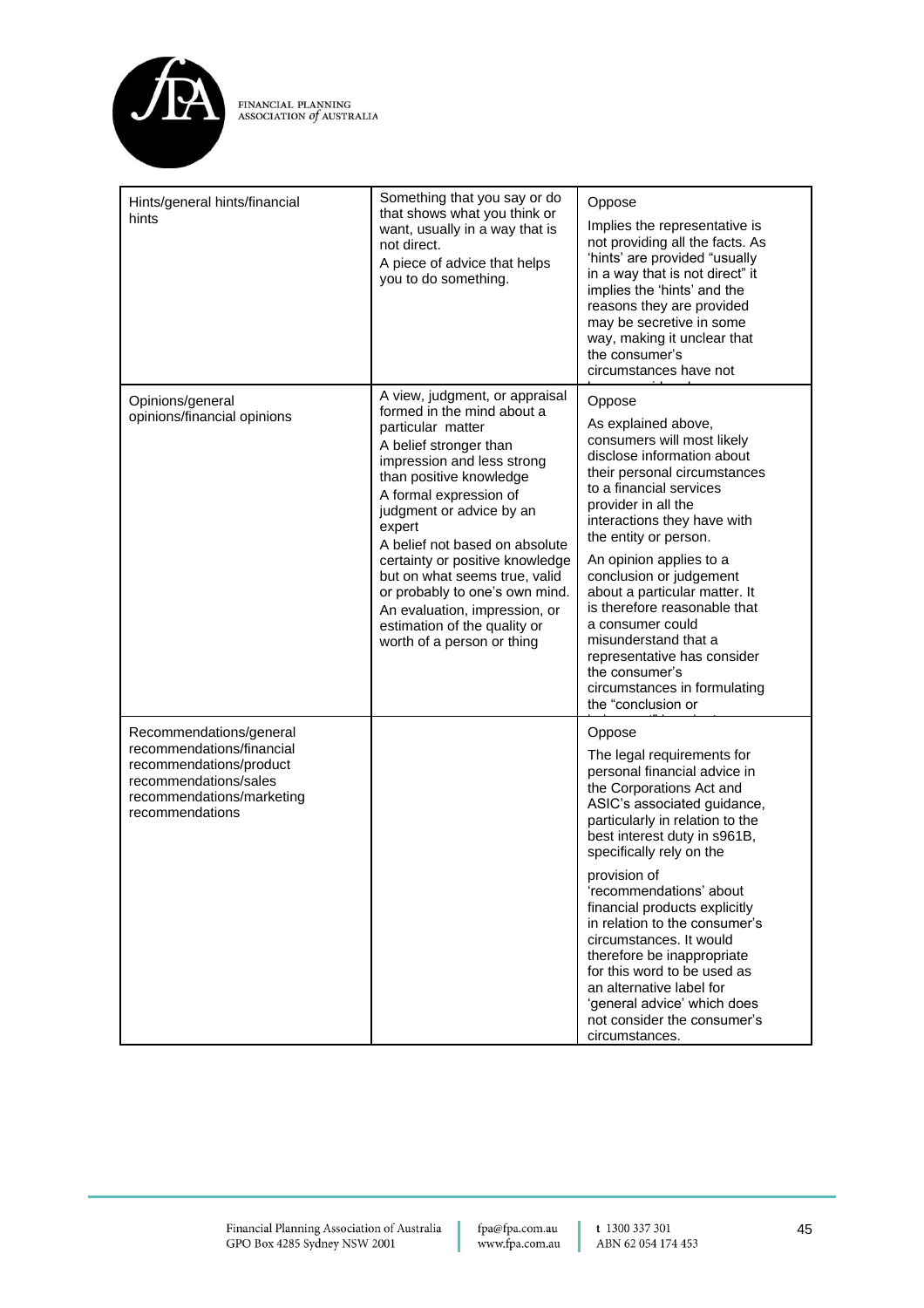

| Sales conversation/marketing<br>conversation/product<br>conversation | Talk between two or more<br>people in which thoughts,<br>feelings and ideas are<br>expressed, questions are<br>asked and answered, or news<br>and information is exchanged.<br>A discussion with someone<br>about a particular subject<br>Oral exchange of sentiments,<br>observations, opinions, or<br>ideas                                                                                                                                                        | Oppose<br>'Conversation' implies the<br>representative is actively<br>listening to the consumer<br>and responding with<br>comments directly related to<br>the information disclosed by<br>the consumer during that<br>interaction. Hence it is highly<br>likely consumers would<br>interpret the 'product<br>conversation' to be relevant<br>to their individual<br>circumstances and not                                                                                                                                                                                                                                                                                                                                                                                                                                                                                           |
|----------------------------------------------------------------------|----------------------------------------------------------------------------------------------------------------------------------------------------------------------------------------------------------------------------------------------------------------------------------------------------------------------------------------------------------------------------------------------------------------------------------------------------------------------|-------------------------------------------------------------------------------------------------------------------------------------------------------------------------------------------------------------------------------------------------------------------------------------------------------------------------------------------------------------------------------------------------------------------------------------------------------------------------------------------------------------------------------------------------------------------------------------------------------------------------------------------------------------------------------------------------------------------------------------------------------------------------------------------------------------------------------------------------------------------------------------|
| Sales discussion/marketing<br>discussion/product discussion          | A conversation about<br>something, usually something<br>important.<br>The activity in which people<br>talk about something and tell<br>each other their ideas or<br>opinions.<br>The formal examination or<br>consideration of a matter in<br>speech or writing<br>Talk or writing in which pros<br>and cons or various aspects of<br>a subject are considered.<br>If there is discussion about<br>something, people talk about<br>it, in order to reach a decision. | Oppose<br>A discussion is defined as a<br>conversation. Therefore it<br>presents the same issues as<br>the word 'conversation' as<br>an alternative label for<br>'general advice'.<br>However a 'discussion' is<br>also considered more<br>"formal" than a<br>'conversation' and<br>"considers the pros and cons<br>of the subject matter" by<br>"tell[ing] each other their<br>ideas and opinion", "in order<br>to reach a decision". This<br>implies that one party of a<br>discussion is involved in<br>order to help another party<br>make a decision based on<br>the opinions and ideas of the<br>other party. That is, that one<br>party, the consumer, is<br>sharing information about<br>themselves in relation to that<br>subject matter.<br>Hence it is highly likely<br>consumers would interpret a<br>'product discussion' to be<br><u>relevant to their individual</u> |

fpa@fpa.com.au<br>www.fpa.com.au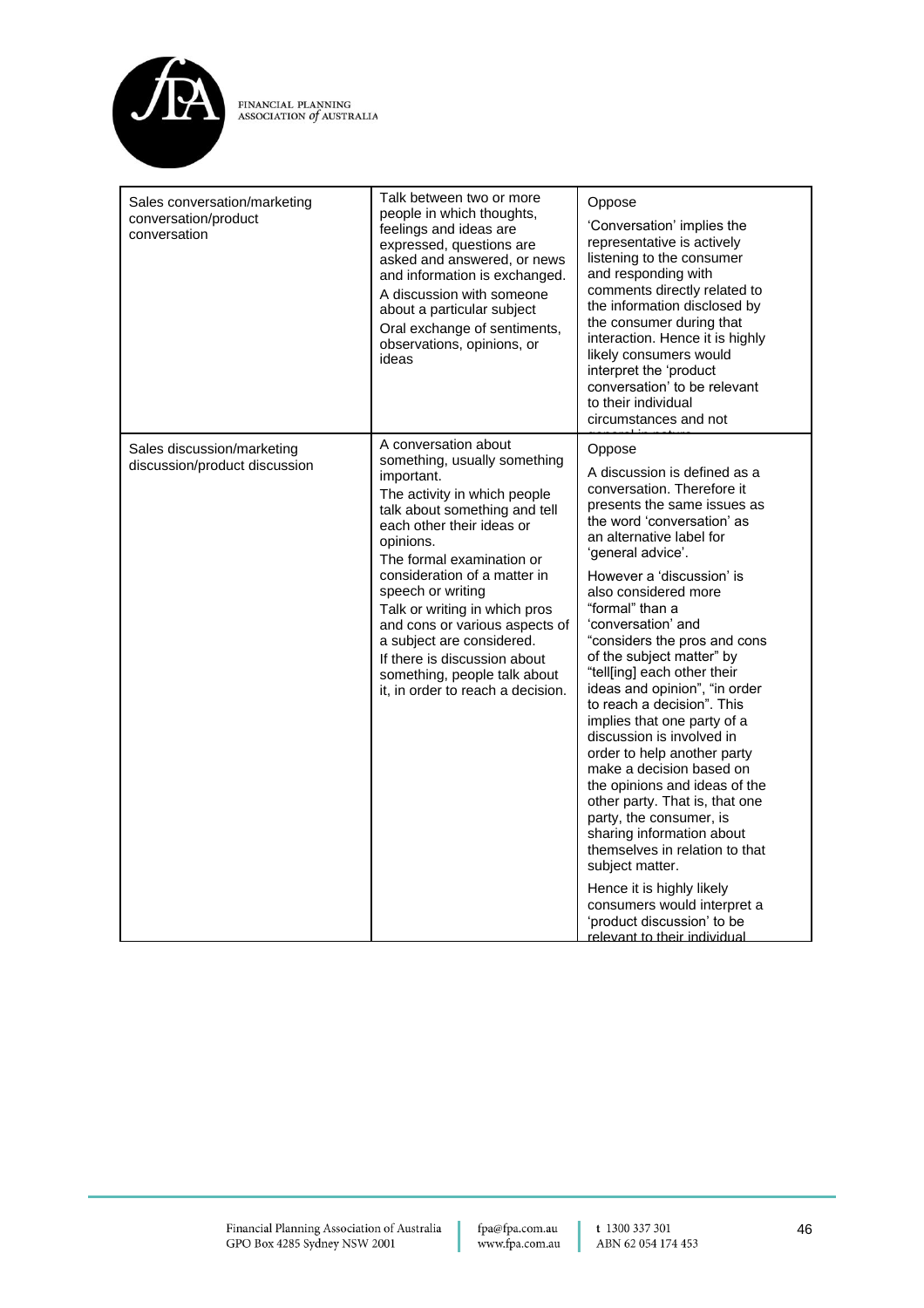

| Statements/sales<br>statements/marketing<br>statements/product statements         | Something that is said,<br>especially formally and<br>officially<br>An act or object that<br>expresses an idea or opinion<br>A piece of paper that lists<br>financial details A declaration<br>of matter of facts<br>An expression of confidence<br>or authority           | Oppose<br>Financial services providers<br>have had long standing legal<br>requirements placed upon<br>them to provide consumers<br>with 'statements' of their<br>personal circumstances or<br>assets as held or known by<br>the entity. For example, a<br>bank statement, credit card<br>statement. Ioan statement.<br>and in relation to financial<br>advice, a Statement of<br>Advice. These documents<br>come with strict legal<br>requirements which hold<br>penalties if breached.<br>Hence, consumers expect a<br>'statement' from a financial<br>services provider to be a<br>formal, official document<br>relating to their personal<br>circumstances.<br>It would therefore be<br>inappropriate for this word to<br>be used as an alternative<br>label for 'general advice'. |
|-----------------------------------------------------------------------------------|----------------------------------------------------------------------------------------------------------------------------------------------------------------------------------------------------------------------------------------------------------------------------|---------------------------------------------------------------------------------------------------------------------------------------------------------------------------------------------------------------------------------------------------------------------------------------------------------------------------------------------------------------------------------------------------------------------------------------------------------------------------------------------------------------------------------------------------------------------------------------------------------------------------------------------------------------------------------------------------------------------------------------------------------------------------------------|
| Sales<br>communication/marketing<br>communication                                 | The imparting or exchanging<br>of information by speaking,<br>writing, or using some other<br>medium.<br>The process of sharing<br>information, especially when<br>this increases understanding<br>between people or groups.                                               | Oppose<br>The term 'communication' is<br>inappropriate as it has<br>specific and formal meaning<br>in many industries and<br>businesses and therefore is<br>easily open to                                                                                                                                                                                                                                                                                                                                                                                                                                                                                                                                                                                                            |
| Presentation/sales<br>presentation/marketing<br>presentation/product presentation | A talk to a group in which<br>information about a new<br>product, plane, etc., is<br>presented<br>An act of showing, describing,<br>or explaining something to a<br>group of people<br>A formal talk in which you<br>describe or explain something<br>to a group of people | Oppose<br>The word 'presentation' has<br>limited application in relation<br>to the breadth of situations in<br>which consumers may be<br>provided with 'general<br>advice'. It would be only be<br>application to seminars as its<br>meaning limits it application<br>to one-on-one interactions a<br>consumer may have with a<br>representative, videos,<br>newsletter, and articles, for<br>example. This meaning is<br>commonly understood.                                                                                                                                                                                                                                                                                                                                        |